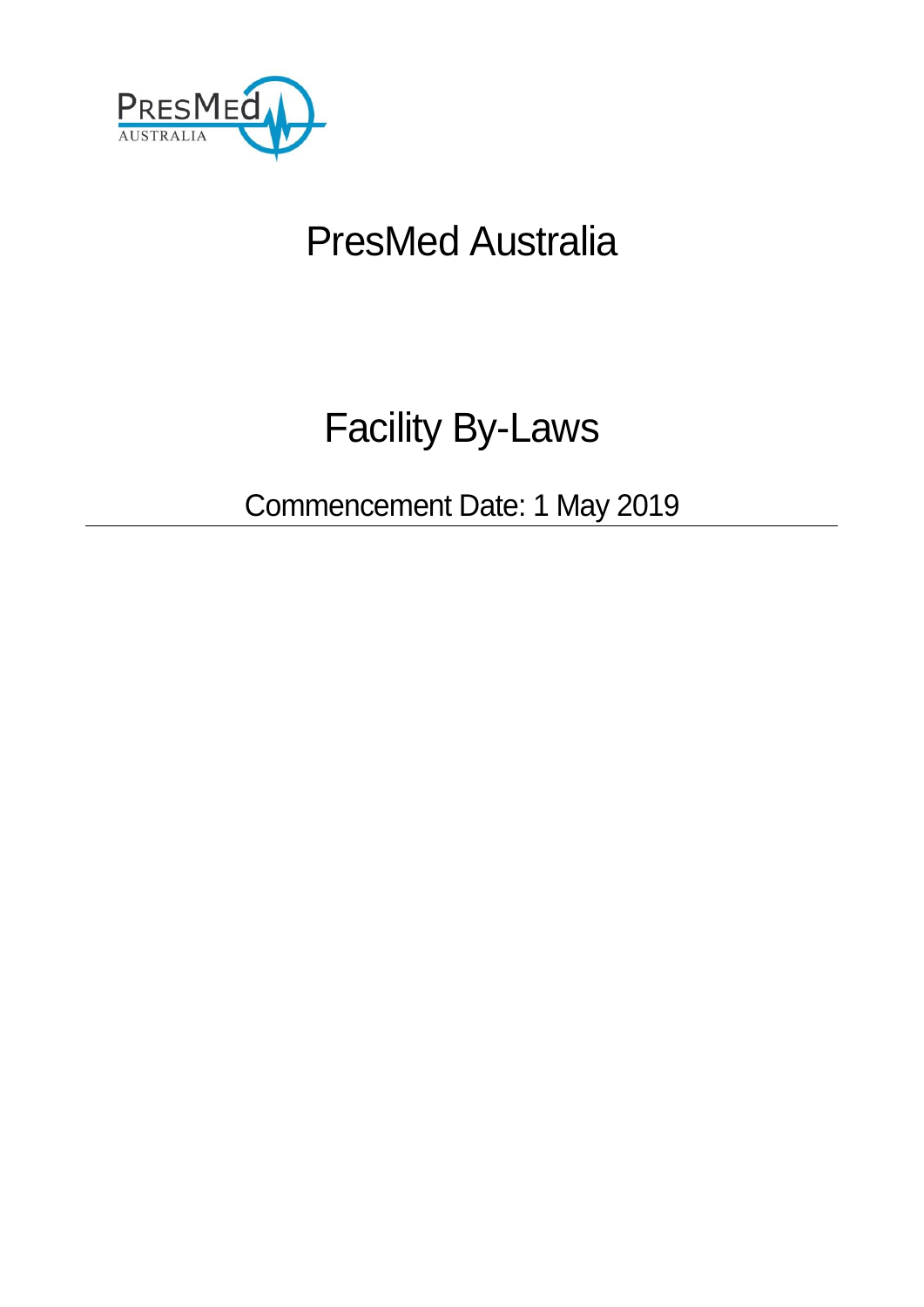| RATIFIED BY:            | PMA Board, PMA Facility Boards & PMA Facility MAAC's |
|-------------------------|------------------------------------------------------|
| DATE:                   | May 2020                                             |
| REVIEW DATE:            | November 2021                                        |
| <b>PREVIOUS REVIEW:</b> | 2015, 2015, 2015. 2017, 2019                         |

| DATE              | <b>POLICY CHANGES</b>                                                                                                                                                                                                                                                            |
|-------------------|----------------------------------------------------------------------------------------------------------------------------------------------------------------------------------------------------------------------------------------------------------------------------------|
| November 2020     | Addition version Control footer<br>$\bullet$                                                                                                                                                                                                                                     |
| <b>April 2019</b> | Facility Rules terminology changed to PMA By-Laws<br>By-Laws completely revised with legal input in preparation for 5<br>$\bullet$<br>year re-accreditation processes<br>Accredited Medical Practitioner terminology vs Credentialed<br>$\bullet$<br><b>Medical Practitioner</b> |
| September 2017    | Updated with Madison Day Surgery and Coffs Day Hospital<br>Updated title of COO to CEO<br>$\bullet$                                                                                                                                                                              |
| November 2015     | Updated with Chatswood Private Hospital & closure of<br>$\bullet$<br>Ophthalmic Surgery Centre & Sydney ENT & Facial Day Surgery<br>Centre                                                                                                                                       |
| May 2015          | New formatting applied throughout<br>٠                                                                                                                                                                                                                                           |
| January 2015      | Updated with SENT facility                                                                                                                                                                                                                                                       |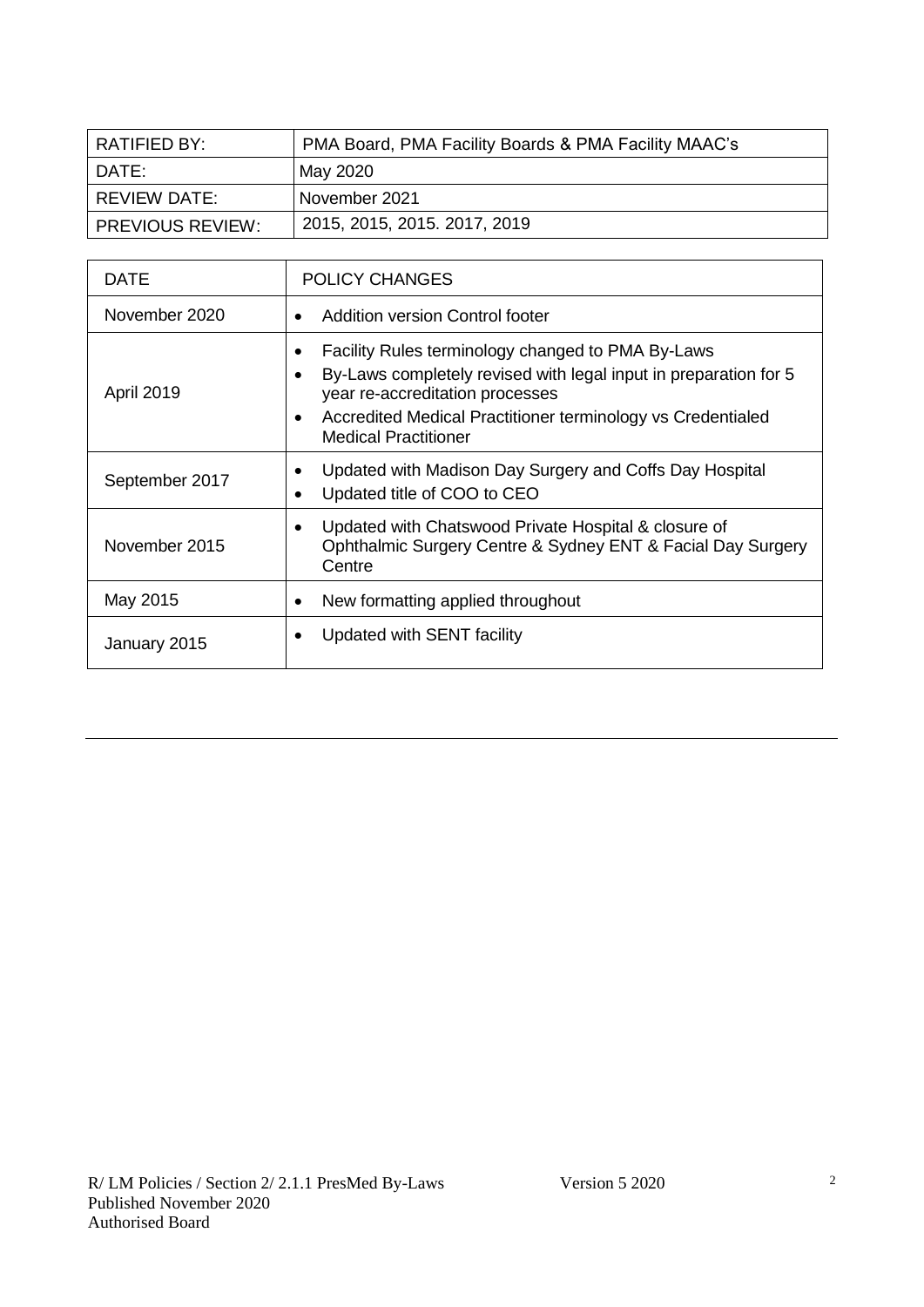# TABLE OF CONTENTS

| 1.   |                                                                                   |   |
|------|-----------------------------------------------------------------------------------|---|
| 2.   |                                                                                   |   |
|      |                                                                                   |   |
| 3.   |                                                                                   |   |
| 3.1  |                                                                                   |   |
| 3.2  |                                                                                   |   |
| 3.3  |                                                                                   |   |
| 4.   |                                                                                   |   |
| 4.1  |                                                                                   |   |
|      |                                                                                   |   |
| 5.   |                                                                                   |   |
| 5.1  |                                                                                   |   |
| 5.2  |                                                                                   |   |
| 5.3  |                                                                                   |   |
| 5.4  |                                                                                   |   |
| 5.5  |                                                                                   |   |
| 5.6  |                                                                                   |   |
| 5.7  |                                                                                   |   |
| 5.8  |                                                                                   |   |
| 5.9  |                                                                                   |   |
| 5.10 |                                                                                   |   |
| 5.11 |                                                                                   |   |
| 6.   |                                                                                   |   |
| 6.1  |                                                                                   |   |
| 6.2  |                                                                                   |   |
| 6.3  | Facility, State Based and National Safety Programs, Initiatives and Standards  20 |   |
| 6.4  |                                                                                   |   |
| 6.5  |                                                                                   |   |
|      | R/LM Policies / Section 2/2.1.1 PresMed By-Laws<br>Version 5 2020                 | 3 |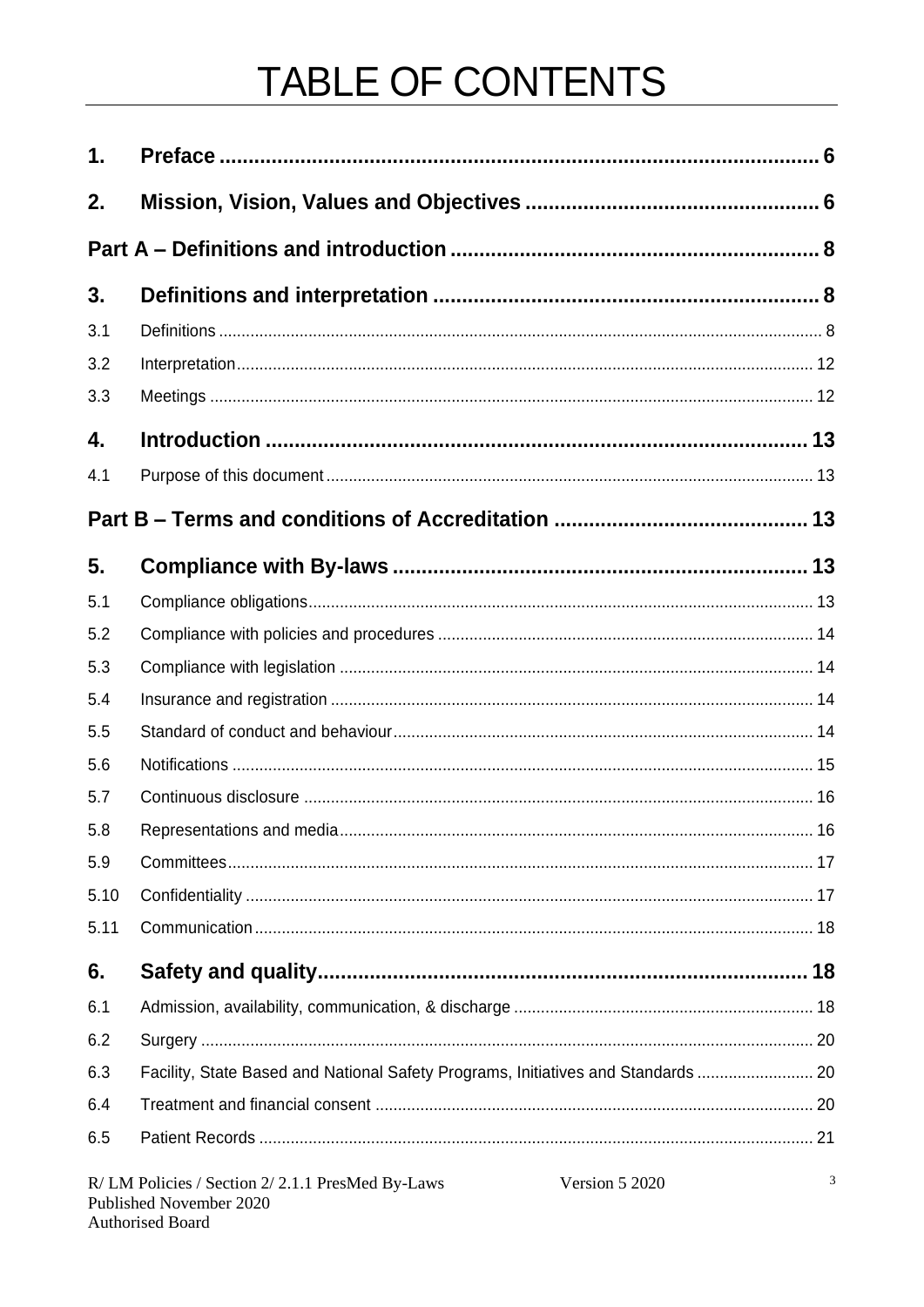| 6.6  |                                                                                              |                |
|------|----------------------------------------------------------------------------------------------|----------------|
| 6.7  |                                                                                              |                |
| 6.8  |                                                                                              |                |
| 6.9  |                                                                                              |                |
| 6.10 |                                                                                              |                |
| 6.11 |                                                                                              |                |
| 6.12 |                                                                                              |                |
|      |                                                                                              |                |
| 7.   |                                                                                              |                |
| 7.1  |                                                                                              |                |
| 7.2  |                                                                                              |                |
| 7.3  | Responsibility and basis for Accreditation and granting of Scope of Practice  24             |                |
| 7.4  |                                                                                              |                |
| 7.5  |                                                                                              |                |
| 8.   |                                                                                              |                |
| 8.1  | Applications for Initial Accreditation and Re-Accreditation as Medical Practitioners  26     |                |
| 8.2  |                                                                                              |                |
| 8.3  |                                                                                              |                |
| 8.4  |                                                                                              |                |
| 8.5  |                                                                                              |                |
| 8.6  |                                                                                              |                |
| 8.7  |                                                                                              |                |
| 9.   |                                                                                              |                |
| 9.1  |                                                                                              |                |
| 9.2  |                                                                                              |                |
| 9.3  |                                                                                              |                |
| 10.  |                                                                                              |                |
| 10.1 | Practitioner may request amendment of Accreditation or Scope of Practice  32                 |                |
| 11.  |                                                                                              |                |
| 11.1 |                                                                                              |                |
| 11.2 |                                                                                              |                |
|      | R/LM Policies / Section 2/2.1.1 PresMed By-Laws<br>Version 5 2020<br>Published November 2020 | $\overline{4}$ |

Authorised Board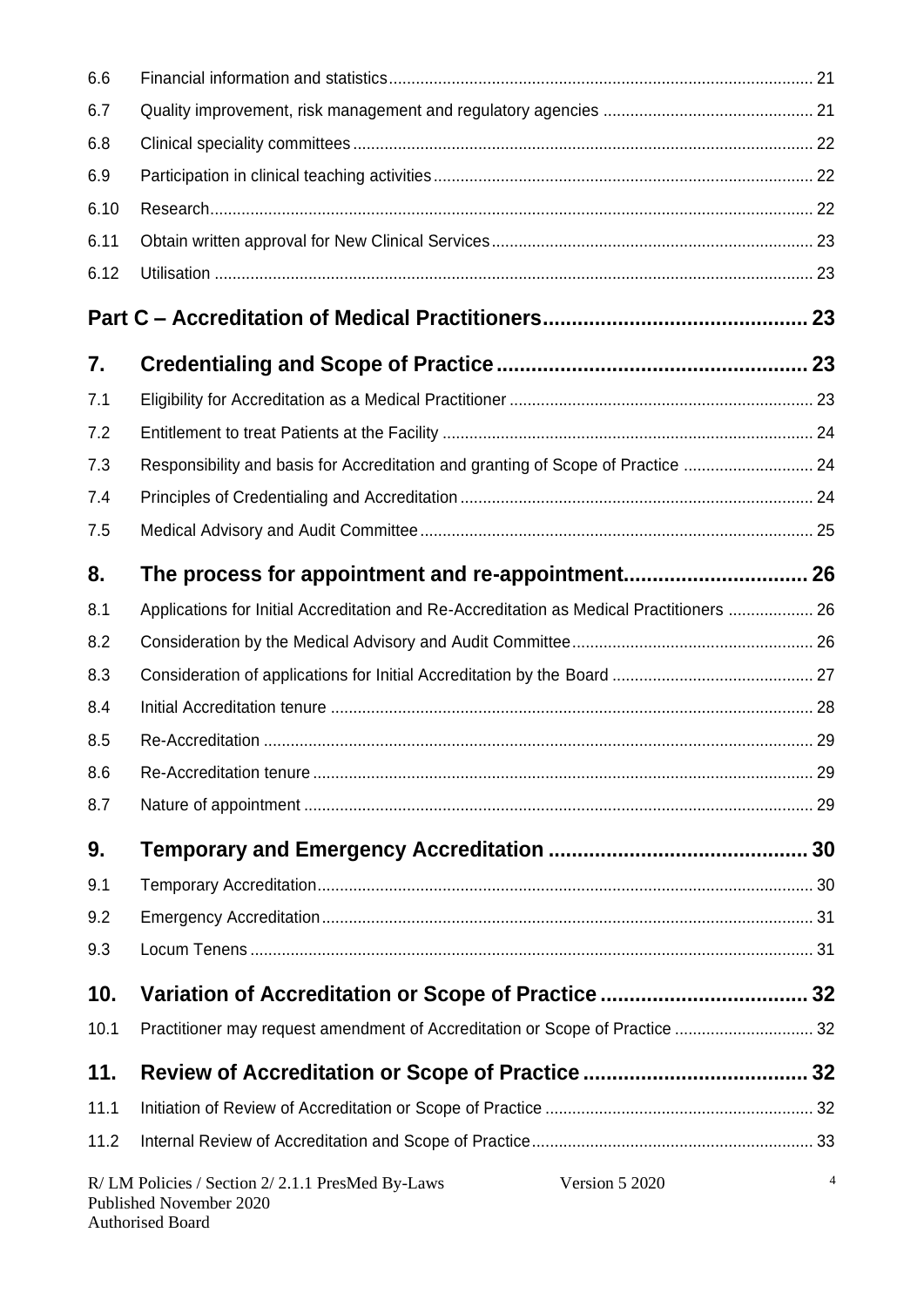| 11.3 |                                                                    |  |
|------|--------------------------------------------------------------------|--|
| 12.  | Suspension, termination, imposition of conditions, resignation and |  |
| 12.1 |                                                                    |  |
| 12.2 |                                                                    |  |
| 12.3 |                                                                    |  |
| 12.4 |                                                                    |  |
| 13.  |                                                                    |  |
| 13.1 |                                                                    |  |
| 13.2 |                                                                    |  |
|      |                                                                    |  |
|      |                                                                    |  |
|      | Part E - Accreditation of Visiting Allied Health Professionals 44  |  |
|      | 15. Accreditation and Scope of Practice of Visiting Allied Health  |  |
|      | Part F - Amending By-laws, annexures, and associated policies and  |  |
| 16.  | Amendments to, and instruments created pursuant to, the By-laws 45 |  |
| 17.  |                                                                    |  |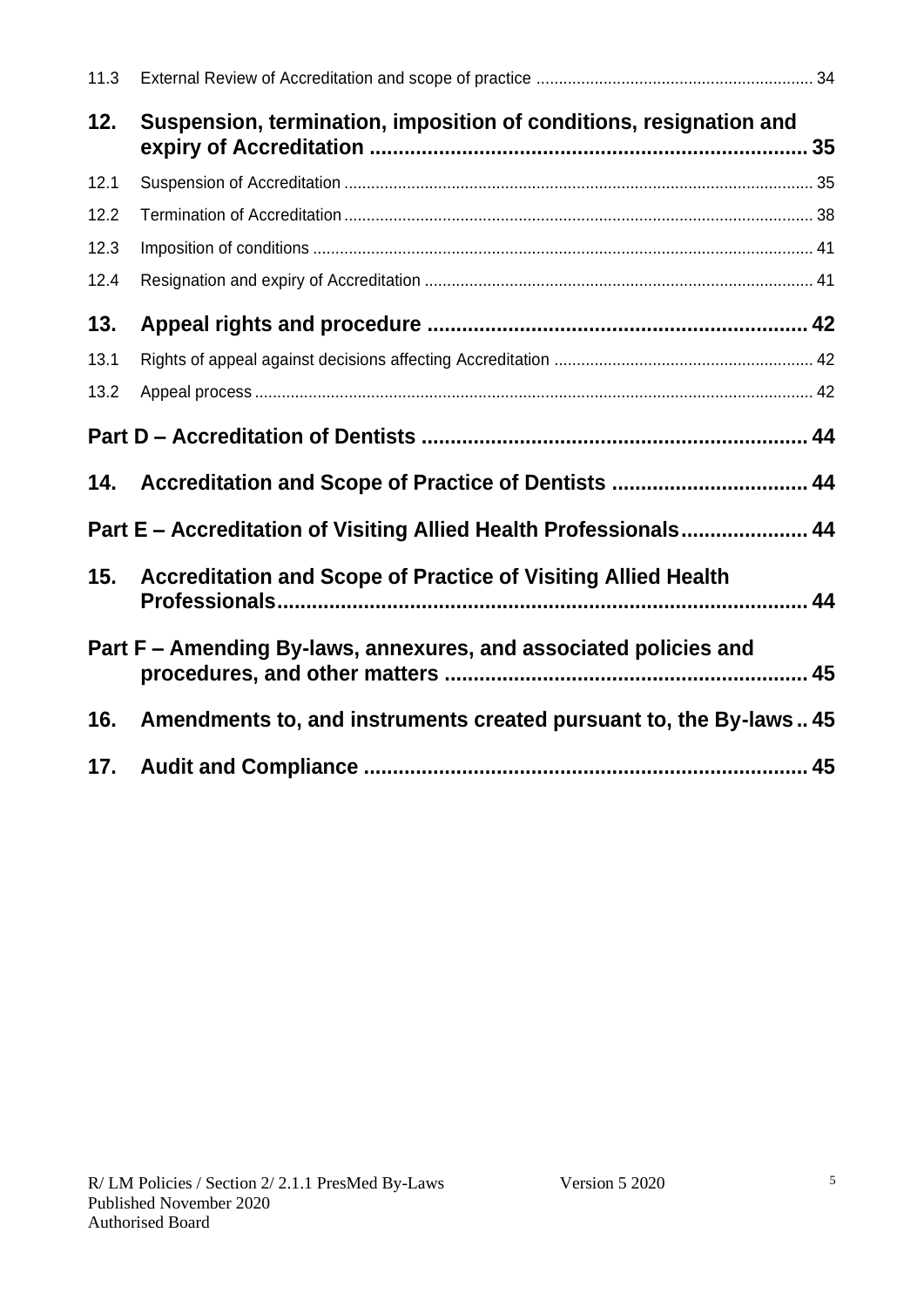## 1. Preface

Presmed Australia, established in 1997, specialises in the investment, commissioning and management of day hospital facilities in partnership with surgeons.

### 2. Mission, Vision, Values and Objectives

#### **PresMed Australia Mission**

PresMed Australia is totally committed to providing uncompromising quality in patient care, professional service in support of our medical practitioners and the cost-effective utilisation of all resources through the self-actualisation of all our personnel.

#### **PresMed Facility Mission**

In partnership with our patients, staff and customers we will provide a quality healthcare service.

#### **PresMed Australia Vision**

To be an innovative leader in the development of dedicated surgery facilities by providing the highest standards of professional services and to deliver these cost effectively.

#### **PresMed Facility Vision**

To provide excellence in healthcare through the dedication of a committed, competent and compassionate team who meet and exceed our patient needs through an outcome based healthcare service.

#### **PresMed Australia Values**

The PresMed Australia Group and its employees stand for the following core values:

- Integrity and high ethical values will form the basis of all of our dealings with patients, doctors, clients, business partners, government authorities, the public and our own employees;
- All our employees acknowledge their responsibility towards patients, medical practitioners and fellow employees, and their conduct towards such persons will be conducive to growth, dignity and respect;
- The company expects all employees to perform their duties conscientiously, honestly and in the best interest of our patients and PresMed Australia;
- No employee may receive commission or other remuneration related to the sale of any product of the company, except as specifically provided under an individual's terms of employment;
- Employees may not receive any monies or items of value (other than the company's regular remuneration or other incentives), either directly or indirectly for negotiation, procuring, recommending or aiding in any transaction made by or on behalf of the company, nor have any direct or indirect financial interest in such a transaction;
- All employees undertake to protect the confidentiality of patient and company matters at all times;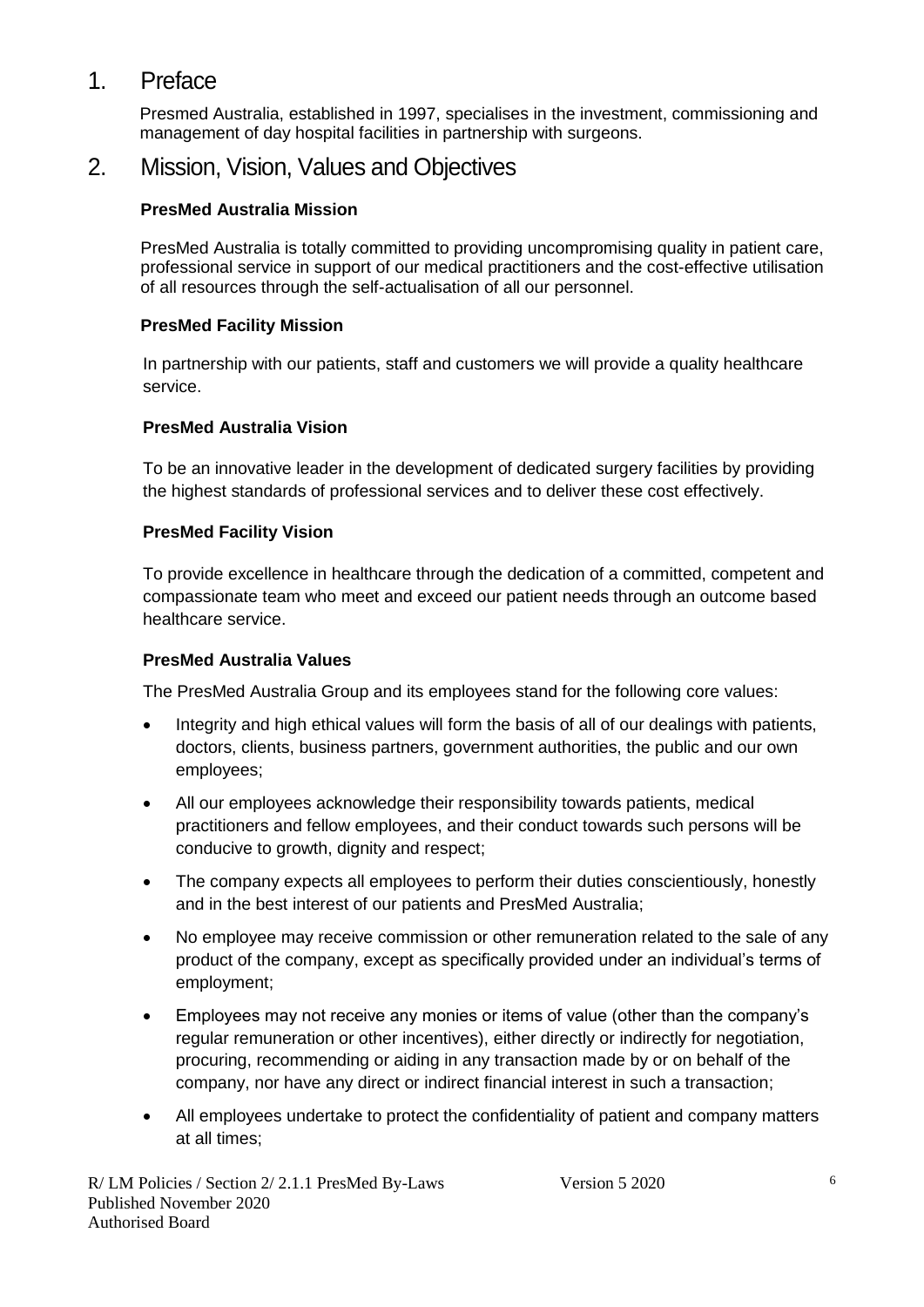- Information gained during the performance of duties is confidential, even after an employee has left the employ of the company, and may not be discussed with any other person who is not directly involved in the matter;
- No personal favour or other preferential treatment should be accepted by any employee when it is offered and which might therefore place the recipient under obligation.

#### **PresMed Australia Objectives**

EFFICIENCY AND PRODUCTIVITY

To provide all necessary plant and equipment and facilities, assistance and management to staff and visiting medical practitioners to enable them to maintain the provision of the highest standards of patient care.

SAFETY AND SECURITY

To ensure an effective companywide risk management plan and risk management strategies that ensure a safe and secure environment for our customers. To implement, maintain and continually review our L&M 3.1 "*Quality and Risk Management Framework"* so that we can monitor and benchmark our performance between PMA facilities and within the industry.

CUSTOMER SATISFACTION

To ensure our high quality service is delivered in a personal, compassionate, convenient and cost-effective manner. To maintain excellence in all services offered by all PMA facilities through participation, evaluation and feedback from our patients, staff and doctors.

#### STAFF DEVELOPMENT AND RELATIONSHIPS

To provide and maintain a highly professional atmosphere that formulates, evaluates and implements policies and procedures in accordance with recognised professional and ethical standards. To ensure the value of each team member is recognised.

#### FINANCIAL PERFORMANCE

To monitor and maintain a high level of financial performance through corporate governance and monitoring of key performance indicators.

The mission, vision, values and objectives, where applicable, should be used to guide the application of the By-laws.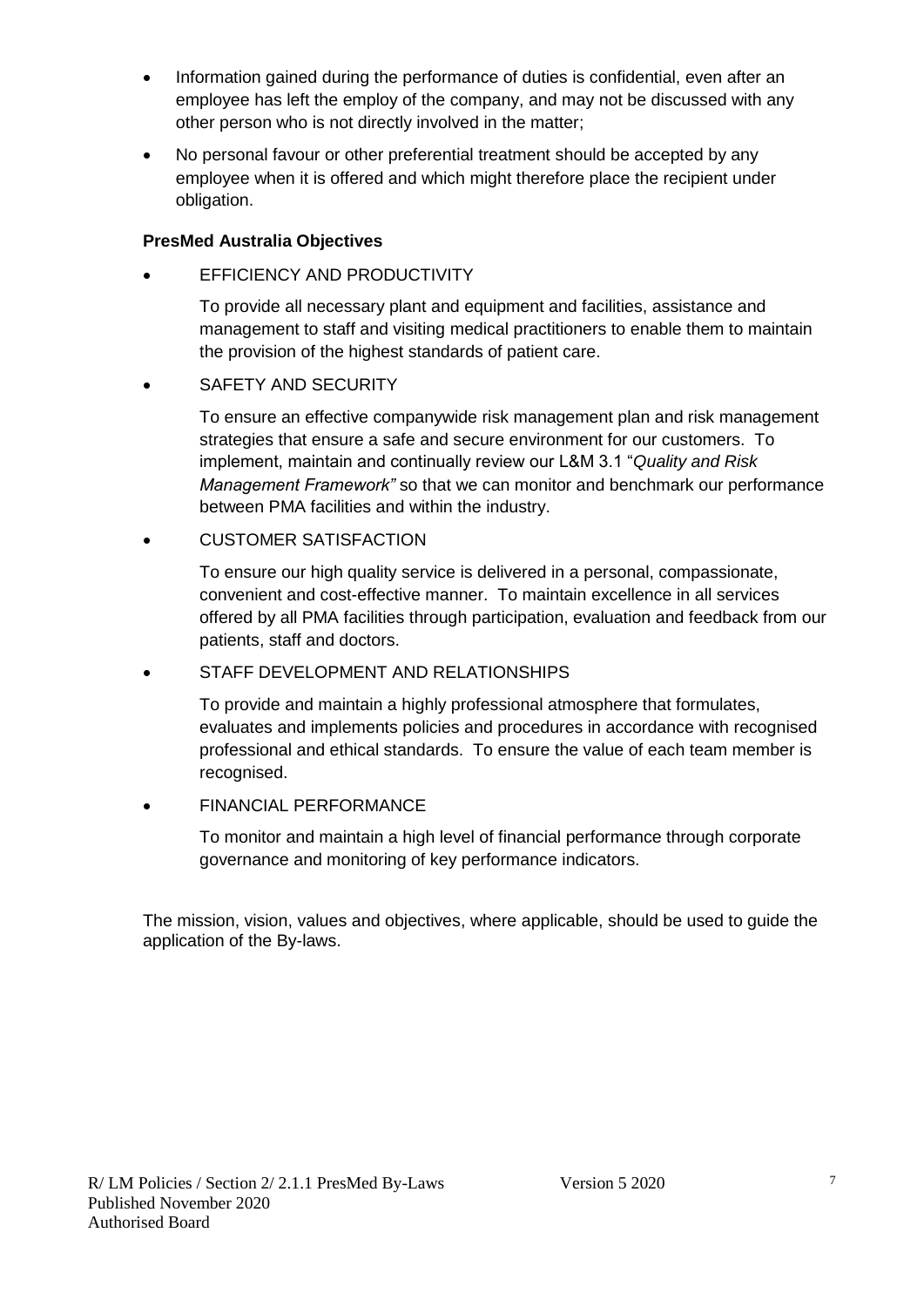# Part A – Definitions and introduction

# 3. Definitions and interpretation

#### **3.1 Definitions**

In these By-laws, unless indicated to the contrary or the context otherwise requires:

**Accreditation** means the process provided for in these By-laws by which a person is Accredited.

**Accreditation Category** means as part of Accreditation, the appointment of an Accredited Practitioner to one of more of the following categories: Career Medical Officer, Consultant Emeritus, Dentist, Fellow Medical Practitioner, General Medical Practitioner, Medical Practitioner, Specialist Medical Practitioner, Registrar, Staff Specialist, Surgical Assistant – Medical Practitioner and Surgical Assistant – Non Medical Practitioner. The Board may from time to time approve other Accreditation Categories.

**Accreditation Type** means as part of Accreditation, the appointment of an Accredited Practitioner with one or more of the following: admitting privileges, anaesthetic privileges, consulting privileges, diagnostic privileges, procedural privileges, surgical assist privileges – medical practitioner, surgical assist privileges – registered nurse, and surgical privileges. The Board may from time to time approve other Accreditation Types.

**Accredited** means the status conferred on a Medical Practitioner, Dentist or other practitioner authorising them to provide services within the Facility after having satisfied the Credentialing requirements provided in these By-laws, with the authorisation being to deliver medical, surgical, dental or other services to Patients at the Facility in accordance with the Accreditation Category, Accreditation Type, Scope of Practice, any specified conditions, the policies and procedures in place at the Facility and these By-laws.

**Accredited Practitioner** means a Medical Practitioner, Dentist or other practitioner who has been Accredited to provide services within the Facility, including an **Accredited Medical Practitioner** and **Accredited Dentist**, with Accreditation to perform services at the Facility within the Accreditation Category, Accreditation Type and Scope of Practice notified in the appointment.

**Adequate Professional Indemnity Insurance** means insurance, including run off/tail insurance, to cover all potential liability of the Accredited Practitioner, that is with a reputable insurance company acceptable to the Board, and is in an amount and on terms that the Board considers in its absolute discretion to be sufficient. The insurance must be adequate for Scope of Practice and level of activity.

**AHPRA** means the Australian Health Practitioner Regulation Agency established under the *Health Practitioner Regulation National Law Act* 2009 *(*as in force in each State and Territory)

**Behavioural Sentinel Event** means an episode of inappropriate or problematic behaviour which indicates concerns about an Accredited Practitioner's level of functioning and suggests potential for adversely affecting Patient safety or Facility outcomes.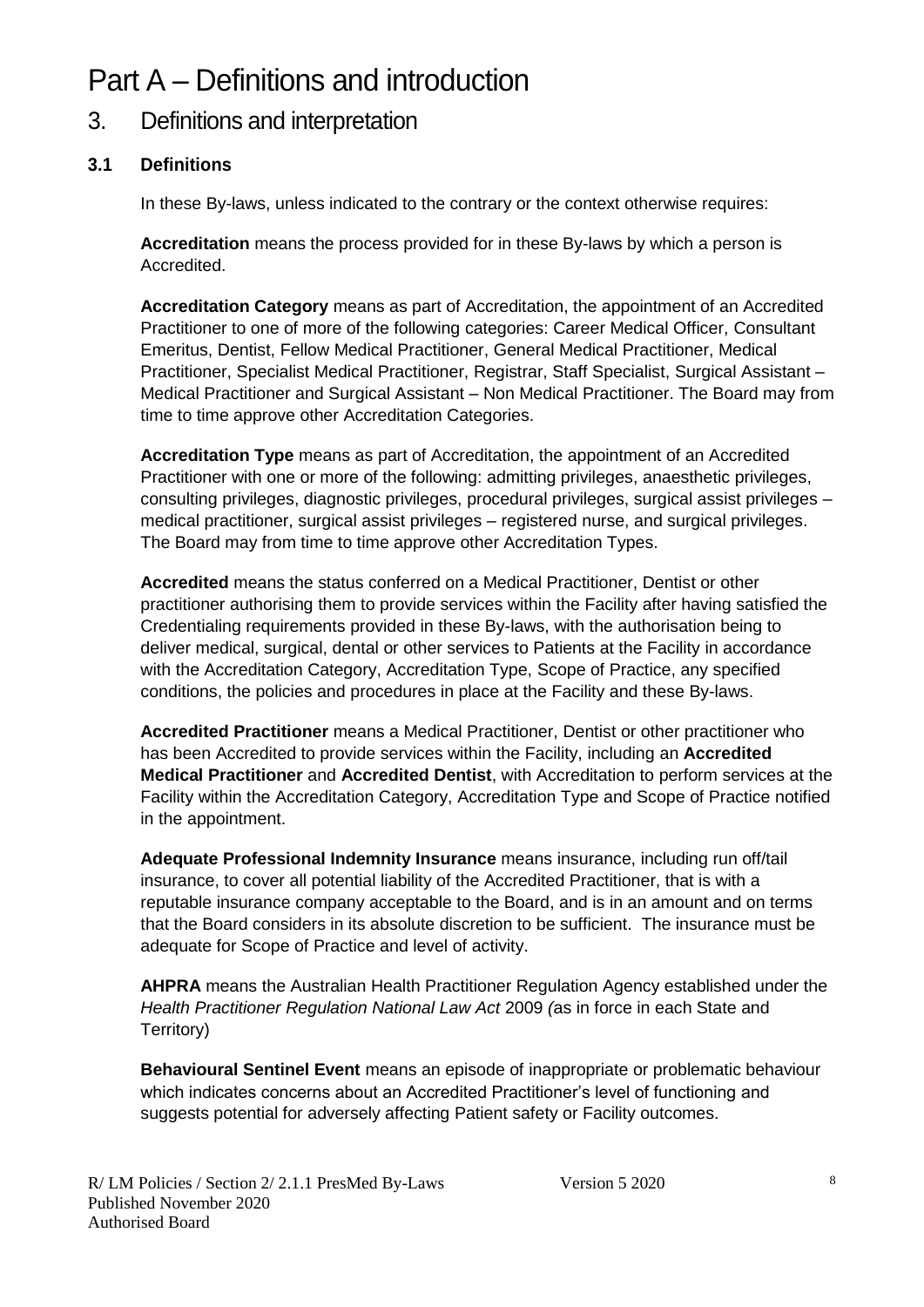**Behavioural Standards** means the standard of conduct and behaviour expected of an Accredited Practitioner arising from personal interactions, communication and other forms of interaction with other Accredited Practitioners, employees of the Facility, Board members, executive of the Facility and PresMed Australia, third party service providers, Patients, family members of Patients and others. The minimum standard required of Accredited Practitioners in order to achieve the Behavioural Standards is compliance with the Code of Conduct, the expectations set out in the *Good Medical Practice: A Code of Conduct for Doctors* in Australia (as applicable), the mission, vision, values and objectives set out in Bylaw 2.

**Board** means the Board of Directors of the Facility.

**By-laws** means these By-laws.

**Chief Executive Officer** or **CEO** means the person appointed to the position of CEO of PresMed Australia, or any person acting, or delegated to act, in that position.

**Clinical Practice** means the professional activity undertaken by Accredited Practitioners for the purposes of investigating Patient symptoms and preventing and/or managing illness, together with associated professional activities related to clinical care.

**Code of Conduct** means the relevant code of conduct of PresMed Australia and/or the Facility.

**Competence** means, in respect of a person who applies for Accreditation or Re-Accreditation, that the person is possessed of the necessary knowledge, skills, training, decision-making ability, judgement, insight, interpersonal communication and Performance necessary for the Scope of Practice for which the person has applied and has the demonstrated ability to provide health services at an expected level of safety and quality.

**Credentials** means, in respect of a person who applies for Accreditation or Re-Accreditation, the identity, education, formal qualifications, equivalency of overseas qualifications, post-graduate degrees/awards/fellowships/certificates, professional training, continuing professional development, professional experience, recency of practice, maintenance of clinical competence, current registration and status, indemnity insurance, and other skills/attributes (for example training and experience in leadership, research, education, communication and teamwork) that contribute to the Competence, Performance, Current Fitness and professional suitability to provide safe, high quality health care services at the Facility. This may include (where applicable and relevant) history of and current status with respect to Clinical Practice and outcomes during period previous of Accreditation, disciplinary actions, By-law actions, compensation claims, complaints and concerns – clinical and behavioural, professional registration and professional indemnity insurance.

**Credentialing** means, in respect of a person who applies for Accreditation or Re-Accreditation, the formal process used to match the skills, experience and qualifications to the role and responsibilities of the position. This will include actions to verify and assess the identity, education, formal qualifications, equivalency of overseas qualifications, postgraduate degrees/awards/fellowships/certificates, professional training, continuing professional development, professional experience, recency of practice, maintenance of clinical competence, current registration and status, indemnity insurance, and other skills/attributes (for example training and experience in leadership, research, education,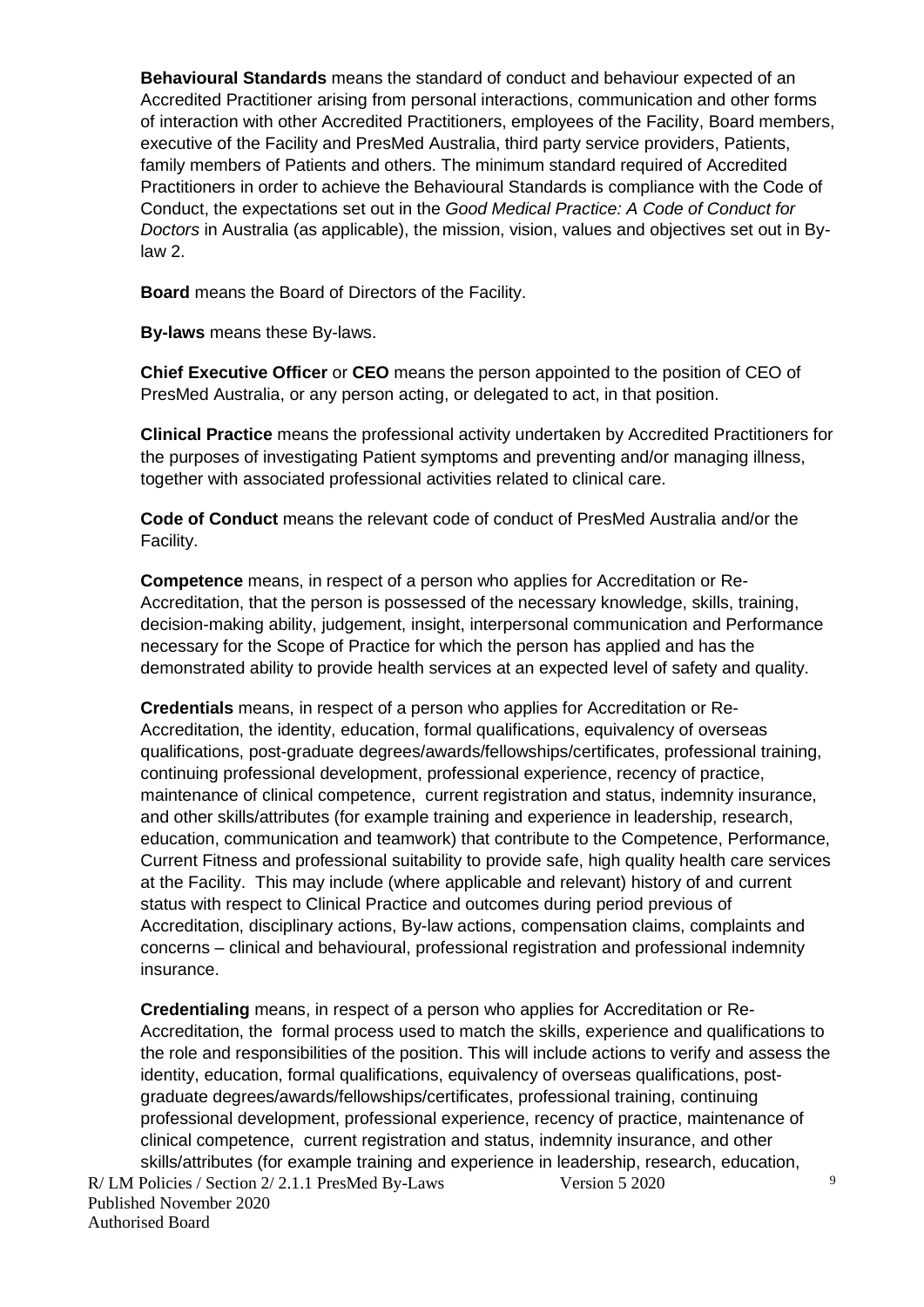communication and teamwork) for the purpose of forming a view about their Credentials, Competence, Performance, Current Fitness and professional suitability to provide safe, high quality health care services within specific Facility environments. Credentialing involves obtaining evidence contained in verified documents to delineate the theoretical range of services which an Accredited Practitioner is competent to perform.

**Current Fitness** is the current fitness required of an applicant for Accreditation or Re-Accreditation to carry out the Scope of Practice sought or currently held, including with the confidence of peers and the Board, having regard to any relevant physical or mental impairment, disability, condition or disorder (including due to alcohol, drugs or other substances) which detrimentally affects or there is a reasonably held concern that it may detrimentally affect the person's capacity to provide health services at the expected level of safety and quality having regard to the Scope of Practice sought or currently held.

**Dentist** means a person registered as a dentist by the Dental Board of Australia governed by the AHPRA pursuant to the *Health Practitioner Regulation National Law Act* 2009 as in force in each State and Territory.

**Director of Nursing** means the person appointed to the position of Director of Nursing or Director of Clinical Services, or equivalent position by whatever name, of the Facility or any person acting, or delegated to act, in that position.

**Disruptive Behaviour** means aberrant behaviour manifested through personal interaction with Medical Practitioners, hospital personnel, health care professionals, Patients, family members, or others, which interferes with Patient care or could reasonably be expected to interfere with the process of delivering quality care or which is inconsistent with the values of the Facility.

**Emergency Accreditation** means the process provided in these By-laws whereby a Medical Practitioner, Dentist or other practitioner is Accredited for a specified short period on short notice in an emergency situation.

**External Review** means evaluation of the performance of an Accredited Practitioner by an appropriately qualified and experienced professional person(s) external to the Facility.

**Facility** means the Presmed Australia hospital or facility to which an application for Accreditation is made.

**Facility Manager** means the person appointed to the position of Facility Manager, or equivalent position by whatever name, of the Facility or any person acting, or delegated to act, in that position.

**Internal Review** means evaluation of the performance of an Accredited Practitioner by an appropriately qualified and experienced professional person(s) internal to PresMed Australia or the Facility.

**Medical Advisory and Audit Committee** (**MAAC**) means the medical advisory and audit committee of the Facility.

**Medical Practitioner** means a person registered as a medical practitioner by the Medical Board of Australia governed by the AHPRA pursuant to the *Health Practitioner Regulation National Law Act* 2009 as in force in each State and Territory.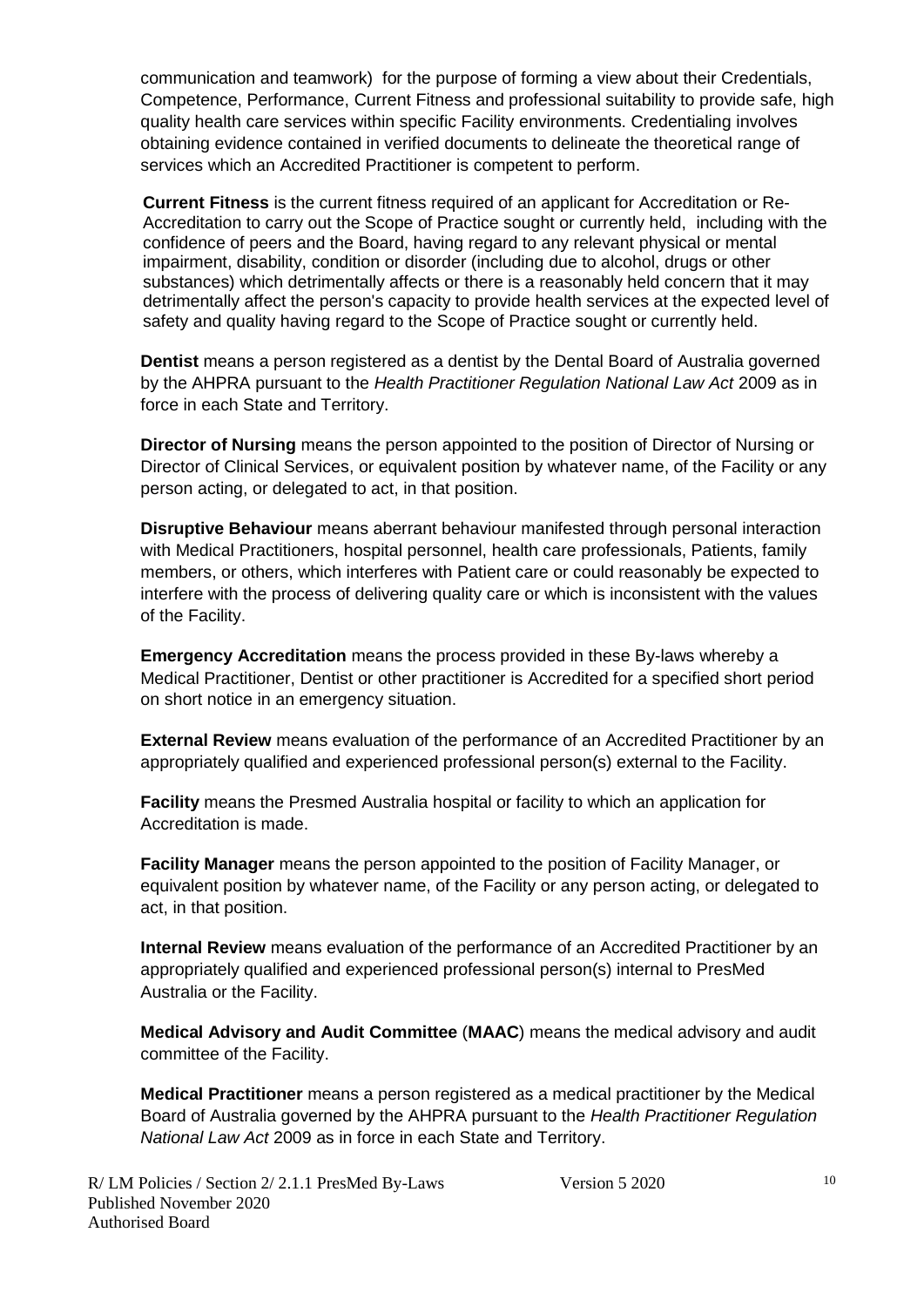**New Clinical Services** means clinical services, treatment, procedures, techniques, technology, instruments or other interventions that are being introduced into the organisational setting of the Facility for the first time, or if currently used are planned to be used in a different way, and that depend for some or all of their provision on the professional input of Medical Practitioners.

**Organisational Capability** means the Facility's ability to provide the facilities, services, clinical and non-clinical support necessary for the provision of safe, high quality clinical services, procedures or other interventions. Organisational Capability will be determined by consideration of, but not limited to, the availability, limitations and/or restrictions of the services, staffing (including qualifications and skill-mix), facilities, equipment, technology and support serves required and by reference to the Facility's private health licence (where applicable), clinical service capacity, Approved Procedures policy and Patient Selection Protocol .

**Organisational Need** means the extent to which the Facility considers it necessary to provide a specific clinical service, procedure or other intervention, or elects to provide additional resources to support expansion of an existing clinical service, procedure or other intervention (including additional operating theatre utilisation), in order to provide a balanced mix of safe, high quality health care services that meet the Facility, consumer and community needs and aspirations. Organisational Need will be determined by, but not limited to, allocation of limited resources, clinical service capacity, funding, clinical services, strategic, business and operational plans, and the facility's Approved Procedures policy and Patient Selection Protocol.

**Patient** means a person admitted to, or treated as a patient at, the Facility.

**Performance** means the extent to which an Accredited Practitioner provides, or has provided, health care services in a manner which is considered consistent with good and current Clinical Practice and results in expected patient benefits and outcomes. When considered as part of the Accreditation process, Performance will include an assessment and examination of the provision of health care services over the prior periods of Accreditation (if any).

**PresMed Australia** or **PMA** means the management company and main shareholder of each Facility.

**Re-accreditation** means the process provided in these By-laws by which a person who already holds Accreditation may apply for and be considered for Accreditation following the probationary period or any subsequent term.

**Scope of Practice** means the extent of an individual Accredited Practitioner's permitted Clinical Practice within the Facility based on the individual's Credentials, Competence, Performance and professional suitability, and the Organisational Capability and Organisational Need of the organisation to support the Accredited Practitioner's scope of clinical practice. Scope of Practice may also be referred to as delineation of clinical privileges.

**Specialist Medical Practitioner** means a Medical Practitioner who has been recognised as a specialist in their nominated category for the purpose of the Health Insurance Act 1973 (Cth).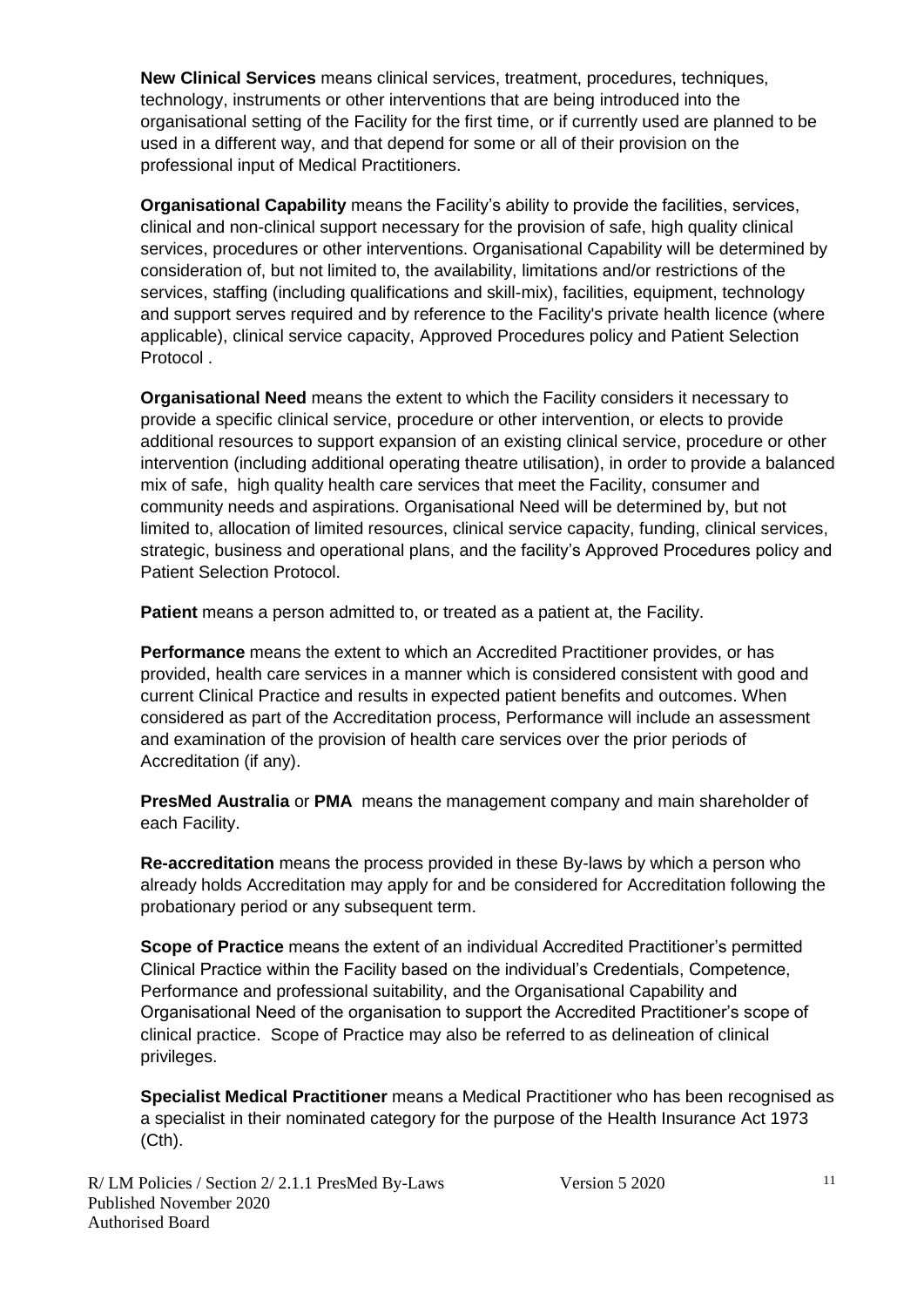**Temporary Accreditation** means the process provided in By-laws whereby a Medical Practitioner, Dentist or other practitioner is Accredited for a limited period.

**Threshold Credentials** means the minimum credentials for each clinical service, procedure or other intervention which applicants for Credentialing, within the Scope of Practice sought, are required to meet before any application will be processed and approved. Threshold credentials are to be approved by the Board and may be incorporated into an Accreditation policy.

**Visiting Dentist** means a Dentist who is not an employee of the Facility, who has been granted Accreditation and Scope of Practice pursuant to these By-laws.

**Visiting Medical Practitioner** means a Medical Practitioner who is not an employee of the Facility, who has been granted Accreditation and Scope of Practice pursuant to these Bylaws. Visiting Medical Practitioners include visiting Specialist Medical Practitioners.

#### **3.2 Interpretation**

Headings in these By-laws are for convenience only and are not to be used as an aid in interpretation.

In these By-laws, unless the context makes it clear the rule of interpretation is not intended to apply, words importing the masculine gender shall also include feminine gender, words importing the singular shall also include the plural, if a word is defined another part of speech has a corresponding meaning, if an example is given the example does not limit the scope, and reference to legislation (including subordinate legislation or regulation) is to that legislation as amended, re-enacted or replaced.

The CEO and Facility Manager may delegate any of the responsibilities conferred upon him/her by the By-laws in his/her complete discretion, but within any approved delegation parameters.

Any dispute or difference which may arise as to the meaning or interpretation or application of these By-laws or as to the powers of any committee or the validity of proceedings of any meeting shall be determined by the Board. There is no appeal from such a determination by the Board.

#### **3.3 Meetings**

Where a reference is made to a meeting, the quorum requirements that will apply are those specified in the terms of reference of the relevant committee. If there are no terms of reference, where there is an odd number of members a quorum will be a majority of the members, or where there is an even number of members a quorum will be half of the number of the members plus one.

Committee resolutions and decisions, if not specified in the terms of reference, must be supported by a show of hands or ballot of committee members at the meeting.

Voting, if not specified elsewhere, shall be on a simple majority voting basis and only by those in attendance at the meeting (including attendance by electronic means). There shall be no proxy vote.

In the case of an equality of votes, the chairperson will have the casting vote.

A committee established pursuant to these By-laws may hold any meeting by electronic means or by telephonic communication whereby participants can heard.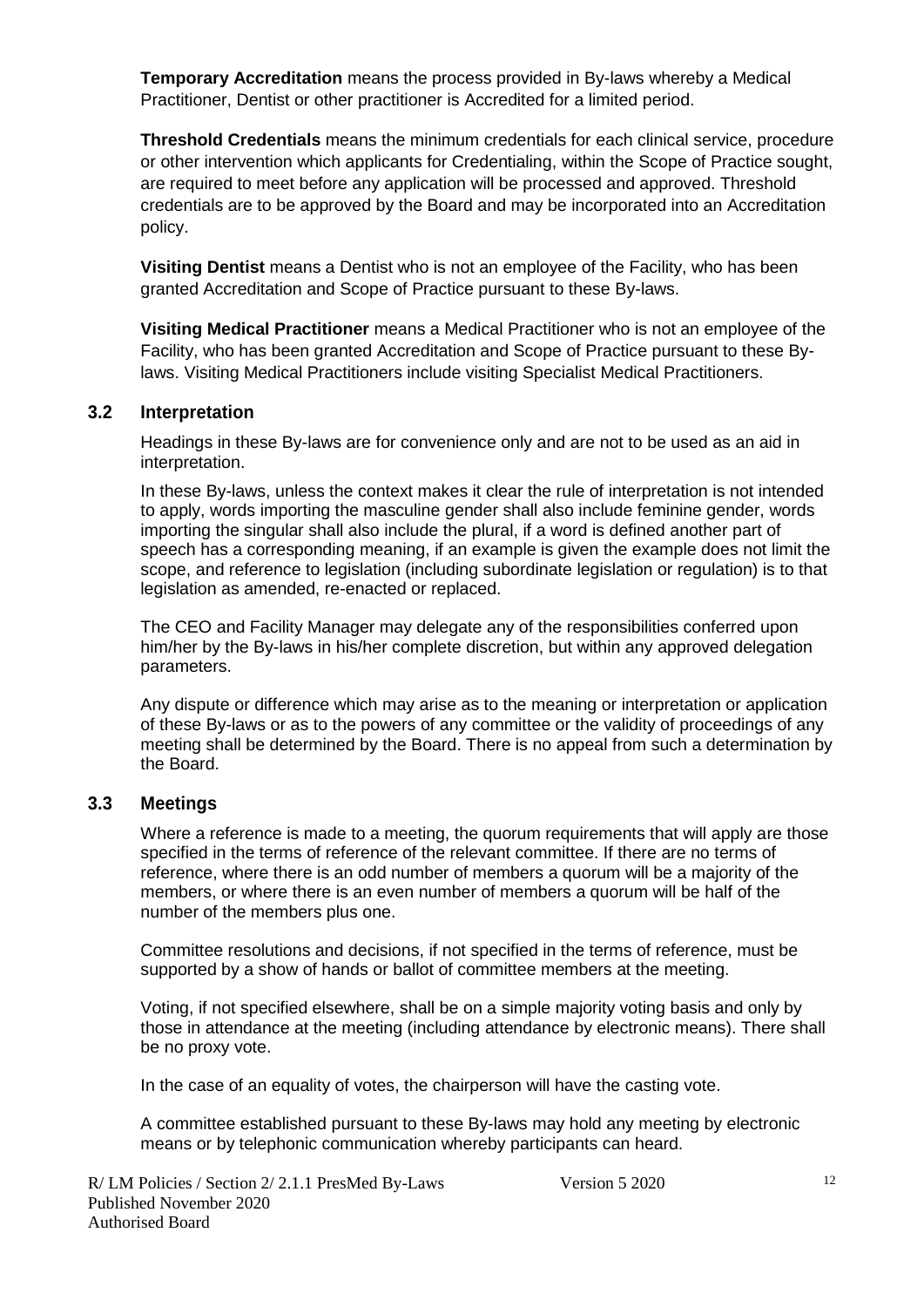Resolutions may be adopted by means of a circular resolution.

Information provided to any committee or person shall be regarded as confidential and is not to be disclosed beyond the purpose for which the information was made available, subject to the exceptions set out in these By-laws.

Any member of a committee who has a conflict of interest or material personal interest in a matter to be decided or discussed shall inform the chairperson of the committee and subject to any agreed resolution on the matter shall take no part in any relevant discussion or resolution with respect to that particular matter. This will include a member of the MAAC whose application for Accreditation is being considered.

#### 4. Introduction

#### **4.1 Purpose of this document**

- (a) The By-laws provide direction in relation to exercise of certain aspects of managerial responsibility.
- (b) Patient care is provided by Accredited Practitioners who have been granted access to use the Facility in order to provide that care. The By-laws define the relationship and obligations between the Facility and its Accredited Practitioners.
- (c) This document sets out certain terms and conditions upon which Medical Practitioners, Dentists and other practitioners may apply to be Accredited within the defined Scope of Practice granted, the basis upon which a successful applicant may admit Patients and/or care and treat Patients at the Facility, and the terms and conditions for continued Accreditation.
- (d) Every applicant for Accreditation will be given a copy of this document and Annexures before or at the time of making an application. It is expected that the Bylaws are read in their entirety by the applicant as part of the application process.
- (e) The Facility aims to maintain a high standard of Patient care and to continuously improve the safety and quality of its services. The By-laws implement measures aimed at maintenance and improvements in safety and quality.
- (f) Health care in Australia is subject to numerous legislation and standards. The Bylaws assist in compliance with certain aspects of this regulation but are not a substitute for review of the relevant legislation and standards.

# Part B – Terms and conditions of Accreditation

#### 5. Compliance with By-laws

#### **5.1 Compliance obligations**

- (a) It is a requirement for continued Accreditation that Accredited Practitioners comply with the By-laws at all relevant times when admitting, caring for or treating Patients, or otherwise providing services at the Facility.
- (b) Any non-compliance with the By-laws may be grounds for suspension, termination, or imposition of conditions.
- (c) Unless specifically determined otherwise by the Board in writing for a specified Accredited Practitioner, the provisions of these By-laws in their entirety prevail to the extent of any inconsistency with any terms, express or implied, in a contract of

R/ LM Policies / Section 2/ 2.1.1 PresMed By-Laws Version 5 2020 Published November 2020 Authorised Board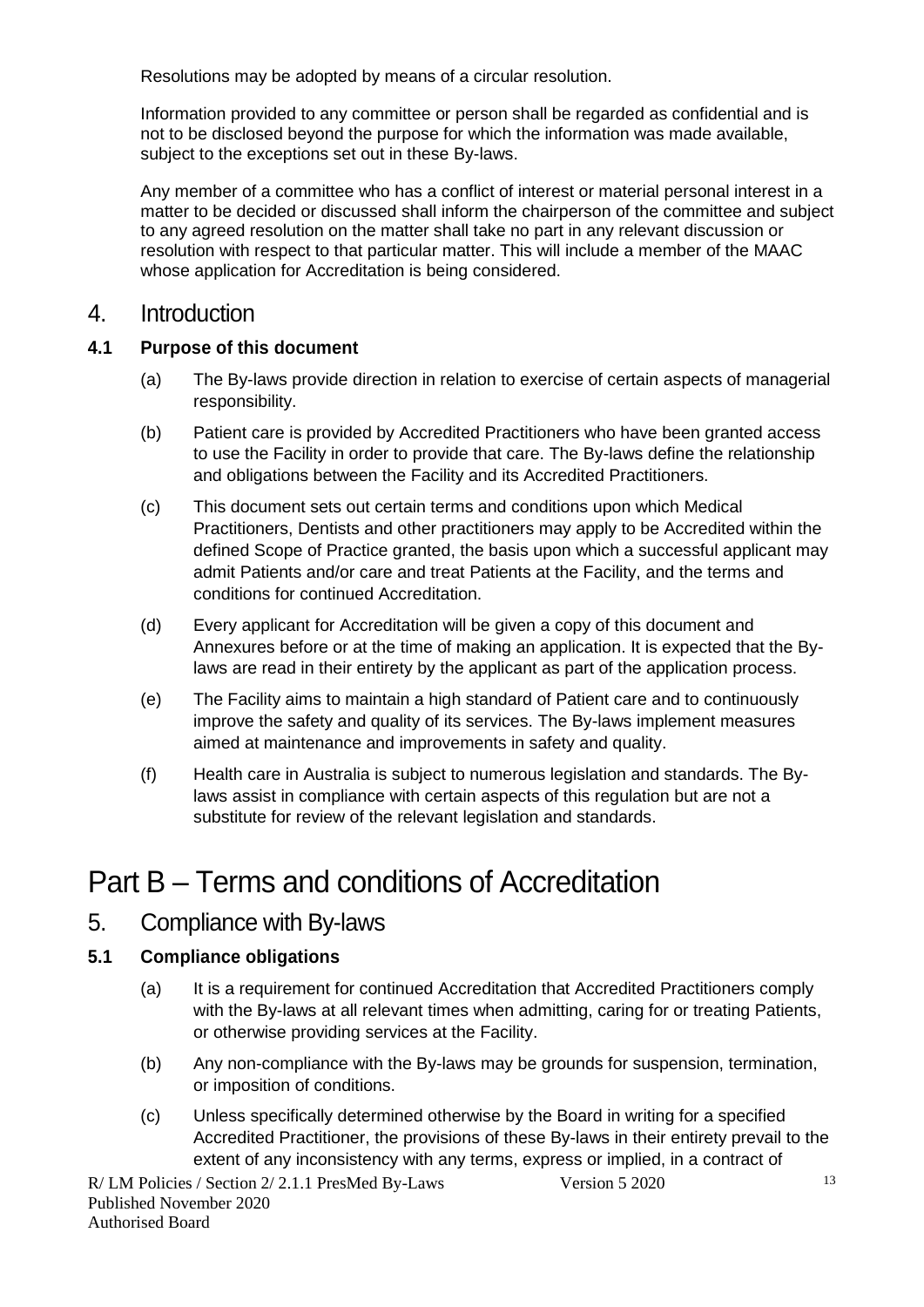employment or engagement that may be entered into. In the absence of a specific written determination by the Board, it is a condition of ongoing Accreditation that the Accredited Practitioner agrees that the provisions of these By-laws prevail to the extent of any inconsistency or uncertainty between the provisions of these By-laws and any terms, express or implied, in a contract or employment or engagement.

#### **5.2 Compliance with policies and procedures**

Accredited Practitioners must comply with all policies and procedures of PresMed Australia and the Facility.

#### **5.3 Compliance with legislation**

Accredited Practitioners must comply with all relevant legislation, including but not limited to legislation that relates to health, public health, drugs and poisons, privacy, coroners, criminal law, health practitioner registration, research, environmental protection, workplace health & safety, occupational health and safety, antidiscrimination, bullying, harassment, industrial relations, care of children, care of persons with a disability, substituted decision making and persons with impaired capacity, mental health, Medicare, health insurance, competition and consumer law, intellectual property, and other relevant legislation regulating the Accredited Practitioner, provision of health care or impacting upon the operation of the Facility.

In addition, Accredited Practitioners must ensure compliance with, or assist the Facility to comply with, any Commonwealth or State mandated service capability frameworks or minimum standards.

#### **5.4 Insurance and registration**

Accredited Practitioners must at all times maintain Adequate Professional Indemnity Insurance.

Accredited Practitioners must at all times maintain registration with AHPRA that is sufficient for the Scope of Practice granted.

Accredited Practitioners are required to provide evidence annually, or at other times upon request, of Adequate Professional Indemnity Insurance and registration, and all other relevant licences or registration requirements for the Scope of Practice granted. If further information is requested in relation to insurance or registration, the Accredited Practitioner will assist to obtain that information, or provide permission for the Facility to obtain that information directly.

#### **5.5 Standard of conduct and behaviour**

- (a) The Facility expects a high standard of professional and personal conduct from Accredited Practitioners, who must conduct themselves at all times in accordance with:
	- (i) the Behavioural Standards;
	- (ii) the Code of Ethics of the Australian Medical Association or any other relevant code of ethics;
	- (iii) the Code of Practice of any specialist college or professional body of which the Accredited Practitioner is a member;
	- (iv) the Values of the Facility;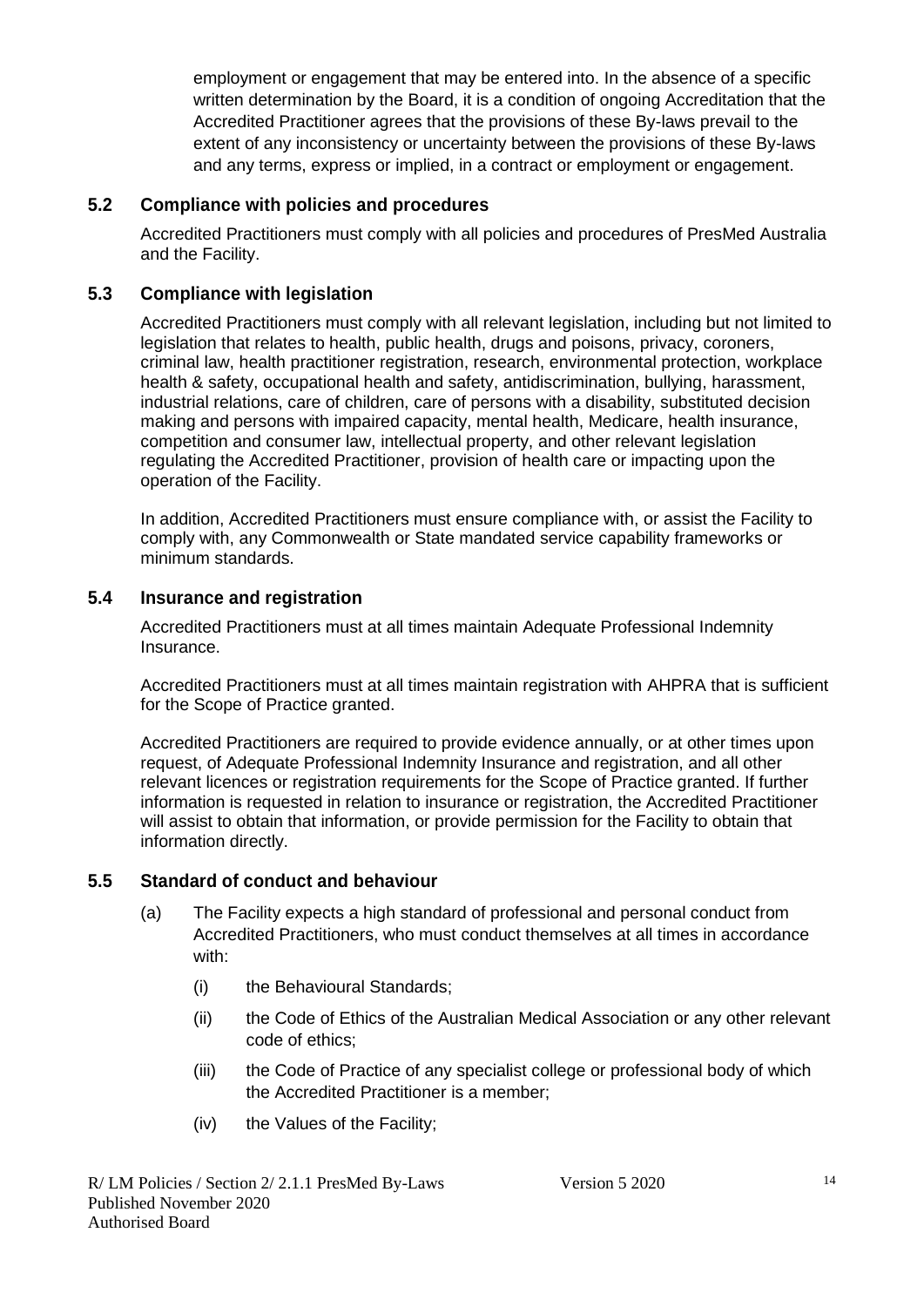- (v) the limits of their registration or any conditions placed upon Scope of Practice in accordance with these By-laws; and
- (vi) all requests made with regard to personal conduct in the Facility.
- (b) Accredited Practitioners must continuously demonstrate Competence and Current Fitness, must not engage in Disruptive Behaviour, and must observe all reasonable requests with respect to conduct and behaviour.
- (c) Accredited Practitioners must not engage in any conduct that may be perceived as a reprisal against another person for making a report or supplying information relating to the Behavioural Standards.
- (d) Upon request by the CEO or Facility Manager, the Accredited Practitioner is required to meet with the CEO and/or Facility Manager and any other person that the CEO and/or Facility Manager may ask to attend the meeting, to discuss matters in a) to c) above, or any other matter arising out of these By-Laws.

#### **5.6 Notifications**

Accredited Practitioners must immediately advise the CEO or Facility Manager, and follow up with written confirmation within 2 days, should:

- (a) an investigation or complaint be commenced in relation to the Accredited Practitioner, or about his/her Patient (irrespective of whether this relates to a Patient of the Facility), by AHPRA, the Accredited Practitioner's registration board, disciplinary body, Coroner, a health complaints body, or another statutory authority, State or Government agency;
- (b) an adverse finding (including but not limited to criticism or adverse comment about the care or services provided by the Accredited Practitioner) be made against the Accredited Practitioner by a civil court, AHPRA, the practitioner's registration board, disciplinary body, Coroner, a health complaints body, or another statutory authority, State or Government agency, irrespective of whether this relates to a Patient of the Facility;
- (c) the Accredited Practitioner's professional registration be revoked or amended, or should conditions be imposed, or should undertakings be agreed, irrespective of whether this relates to a Patient of the Facility and irrespective of whether this is noted on the public register or is privately agreed with a registration board;
- (d) professional indemnity membership or insurance be made conditional or not be renewed, or should limitations be placed on insurance or professional indemnity coverage;
- (e) the Accredited Practitioner's appointment, clinical privileges or Scope of Practice at any other facility, hospital or day procedure centre alter in any way, including if it is withdrawn, suspended, restricted, or made conditional, and irrespective of whether this was done by way of agreement;
- (f) any physical or mental condition or substance abuse problem occur that could affect his or her ability to practise or that would require any special assistance to enable him or her to practise safely and competently;
- (g) the Accredited Practitioner be charged with having committed or is convicted of a sex, violence or other criminal offence. The Accredited Practitioner must provide an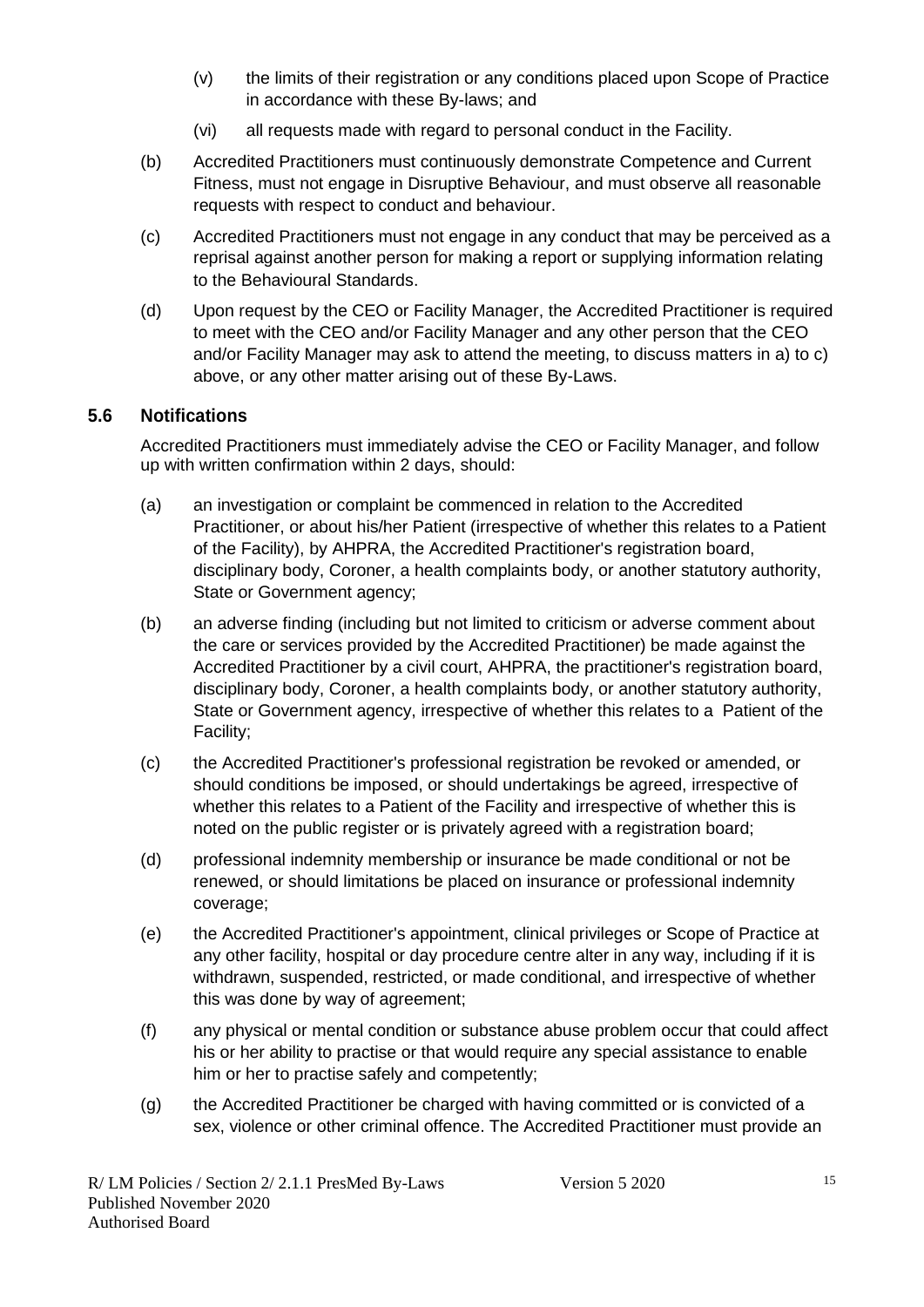authority to conduct at any time a criminal history check with the appropriate authorities;

- (h) the Accredited Practitioner believe that Patient care or safety is being compromised or at risk, or may potentially be compromised or at risk, by another Accredited Practitioner of the Facility; or
- (i) the Accredited Practitioner make a mandatory notification to a health practitioner registration board in relation to another Accredited Practitioner of the Facility.

In addition, Accredited Practitioners should inform themselves of their personal obligations in relation to external notifications and ensure compliance with these obligations, including for example as a member of a Medical Advisory Committee in New South Wales pursuant to the Private Health Facilities Act (NSW) or mandatory reporting to AHPRA. The Facility expects the Accredited Practitioner to comply with these obligations.

#### **5.7 Continuous disclosure**

- (a) The Accredited Practitioner must keep the CEO or Facility Manager continuously informed of every fact and circumstances which has, or will likely have, a material bearing upon:
	- (i) the Accreditation of the Accredited Practitioner;
	- (ii) the Scope of Practice of the Accredited Practitioner;
	- (iii) the ability of the Accredited Practitioner to safely deliver health services to his/her Patients within the Scope of Practice, including if the Accredited Practitioner suffers from an illness or disability which may adversely affect his or her Current Fitness;
	- (iv) the Accredited Practitioner's registration or professional indemnity insurance arrangements;
	- (v) the inability of the Accredited Practitioner to satisfy a medical malpractice claim by a Patient;
	- (vi) adverse outcomes, complications, complaints, claims, reportable deaths and coronial investigations in relation to the Accredited Practitioner's Patients (current or former) of the Facility;
	- (vii) the reputation of the Accredited Practitioner as it relates to the provision of Clinical Practice; and
	- (viii) the reputation of the Facility.
- (b) Subject to restrictions directly relating to or impacting upon legal professional privilege or statutory obligations of confidentiality, every Accredited Practitioner must keep the CEO or Facility Manager informed and updated about the commencement, progress and outcome of compensation claims, coronial investigations or inquests, police investigations, Patient complaints, health complaints body complaints or investigations, or other inquiries involving Patients of the Accredited Practitioner that were treated at the Facility.

#### **5.8 Representations and media**

Unless an Accredited Practitioner has the prior written consent of the Facility Manager, an Accredited Practitioner may not use PresMed Australia or the Facility's (which for the purposes of this provision includes a corporate or business name, its parent companies or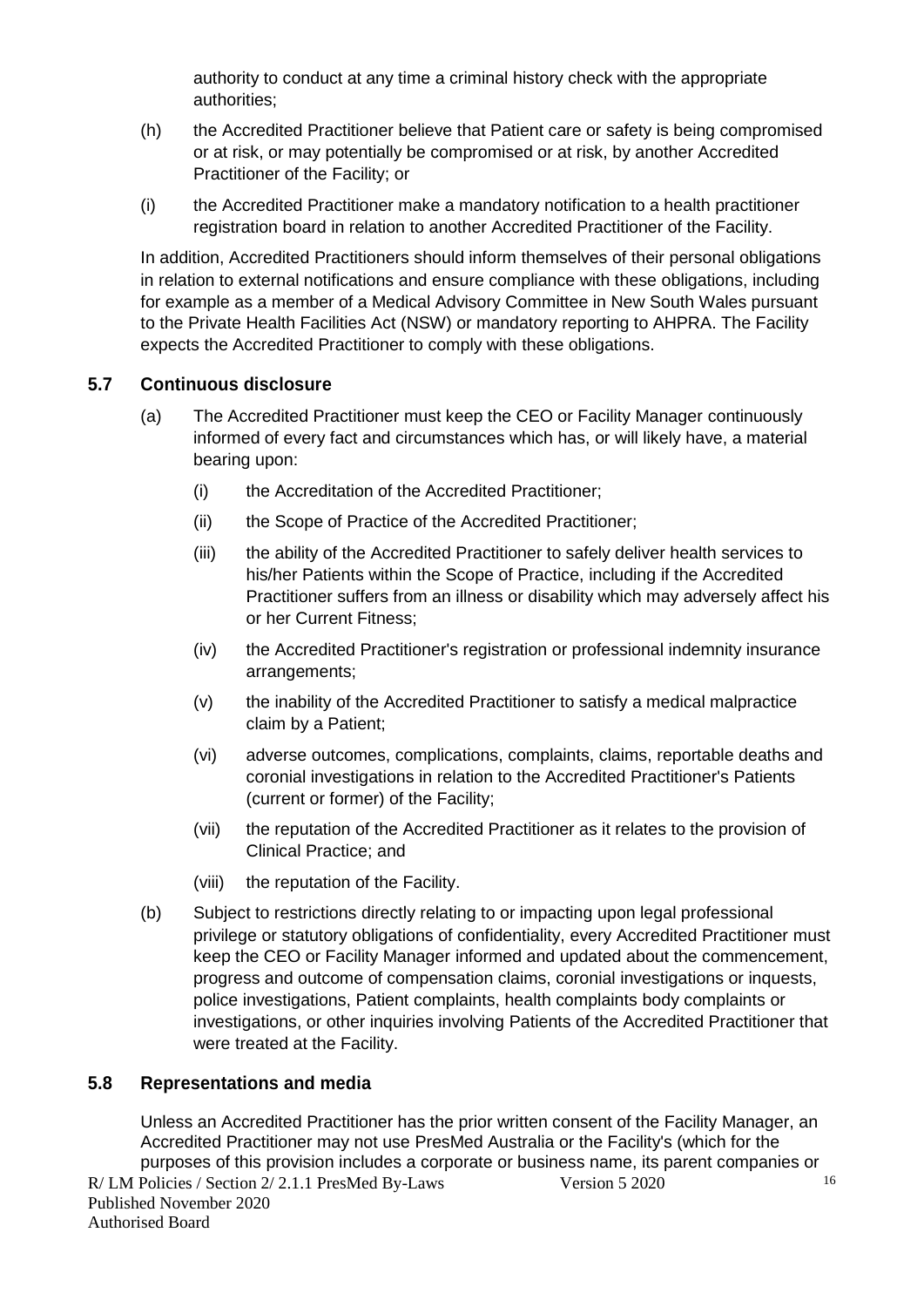subsidiary companies) name, letterhead, or in any way suggest that the Accredited Practitioner represents these entities.

The Accredited Practitioner must obtain the CEO or Board's prior approval before interaction with the media regarding any matter involving the Facility or a Patient.

#### **5.9 Committees**

(a) Accredited Practitioners will, as reasonably requested by the Board, assist in achieving the Facility's goals and strategic direction, and provision of high level care and services, through membership of committees of the Facility. This includes committees responsible for developing, implementing and reviewing policies in all clinical areas; participating in medical, nursing and other education programs; and attending meetings of Medical Practitioners and Dentists.

#### **5.10 Confidentiality**

- (a) Accredited Practitioners will manage all matters relating to the confidentiality of information in compliance with the policy in place at the Facility, the 'Australian Privacy Principles' established by the *Privacy Act (Cth),* and other legislation and regulations relating to privacy and confidentiality, and will not do anything to bring the Facility in breach of these obligations.
- (b) Accredited Practitioners will comply with the various legislation governing the collection, handling, security, storage and disclosure of health information, as well as notification of data breaches.
- (c) Accredited Practitioners will comply with common law duties of confidentiality.
- (d) The following will also be kept confidential by Accredited Practitioners:
	- (i) Commercial in confidence business information concerning PresMed Australia and the Facility;
	- (ii) The particulars of these By-Laws;
	- (iii) Information concerning the Facility's insurance arrangements;
	- (iv) information concerning any Patient or staff of PresMed Australia or the Facility;
	- (v) information which comes to their knowledge concerning Patients, Clinical Practice, quality assurance, peer review and other activities which relate to the assessment and evaluation of clinical services.
- (e) In addition to statutory or common law exceptions to confidentiality, the confidentiality requirements do not apply in the following circumstances:
	- (i) where disclosure is required to provide continuing care to the Patient;
	- (ii) where disclosure is required by law;
	- (iii) where disclosure is made to a regulatory or registration body in connection with the Accredited Practitioner, another Accredited Practitioner, or the Facility;
	- (iv) where the person benefiting from the confidentiality consents to the disclosure or waives the confidentiality; or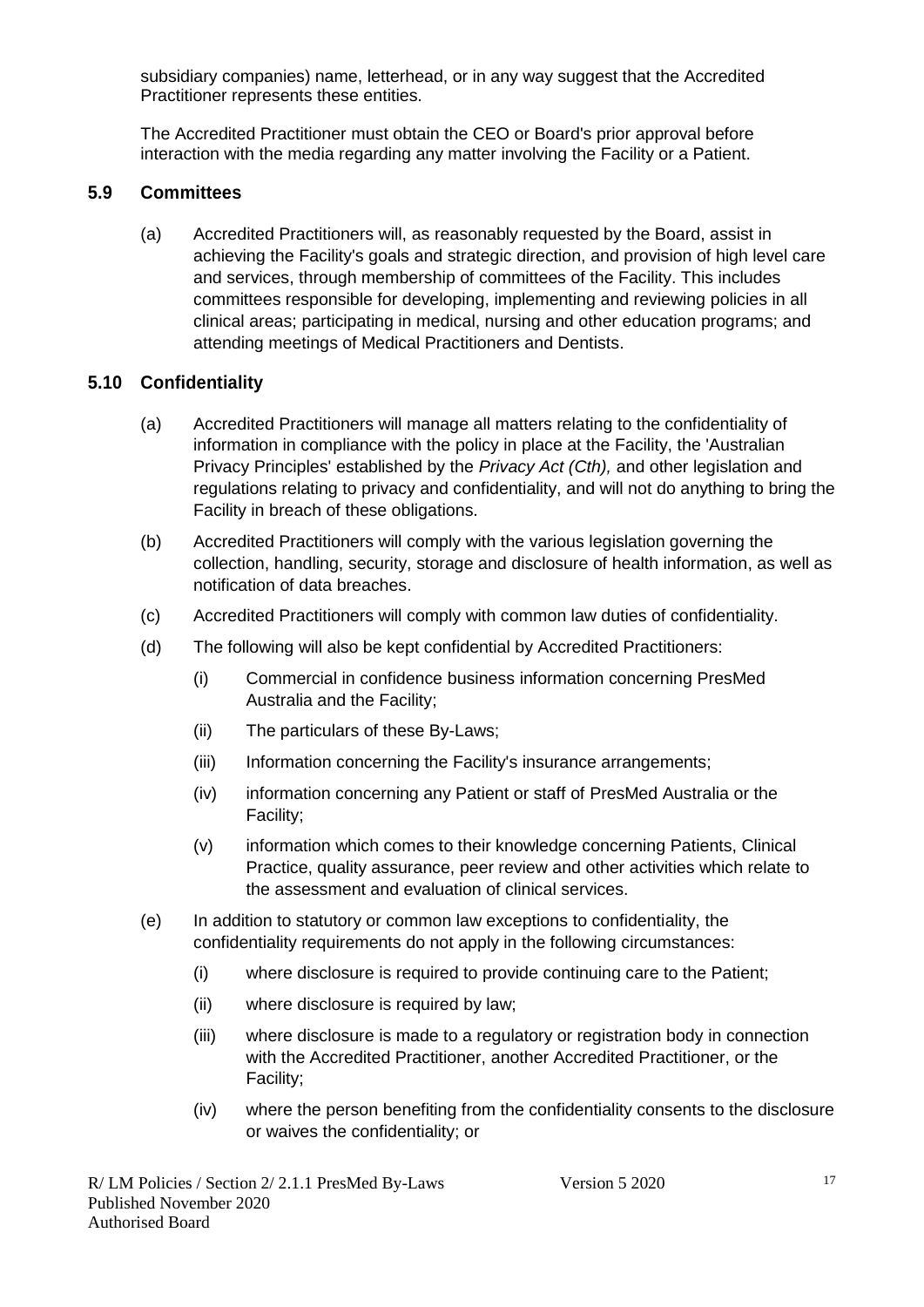- (v) where disclosure is required in order to perform some requirement of these By-Laws.
- (f) The confidentiality requirements continue with full force and effect after the Accredited Practitioner ceases to be Accredited.

#### **5.11 Communication**

Accredited Practitioners are required to familiarise themselves with the organisational structure of PresMed Australia and the Facility.

Accredited Practitioners acknowledge that in order for the organisation to function, effective communication is required, including between the CEO, Board, Facility Manager, Director of Nursing, Committees of the Facility, staff of the Facility, other Accredited Practitioners and entities/representatives of PresMed Australia.

Accredited Practitioners acknowledge and consent to communication between these persons and entities of information, including their own personal information, that may otherwise be restricted by the *Privacy Act*. The acknowledgment and consent is given on the proviso that the information will be dealt with in accordance with obligations pursuant to the *Privacy Act* and only for proper purposes and functions.

## 6. Safety and quality

#### **6.1 Admission, availability, communication, & discharge**

- (a) All Accredited Practitioners shall admit or treat Patients at the Facility on a regular basis and be an active provider of services at the Facility.
- (b) Accredited Practitioners will admit and treat Patients only within the Accreditation Category, Accreditation Type and Scope of Practice granted, including any terms or conditions attached to the approval of Accreditation.
- (c) Accredited Practitioners will not provide services or practice outside of the defined service capability of the Facility.
- (d) Accredited Practitioners who admit Patients to the Facility for treatment and care accept that they are at all times responsible for the care of their Patient and must ensure that they are available to treat and care for those Patients at all times, or failing that, that other arrangements as permitted by the By-laws are put in place to ensure the continuity of treatment and care for those Patients.
- (e) Accredited Practitioners must visit all Patients admitted or required to be treated by them as frequently as is required by the clinical circumstances of those Patients and as would be judged appropriate by professional peers. An Accredited Practitioner will be contactable to review the Patient in person or their on-call or locum cover is available as requested by nursing staff to review the Patient in the Facility. Accredited Practitioners must ensure that all reasonable requests by Facility staff are responded to in a timely manner and in particular Patients are promptly attended to when reasonably requested by Facility staff for clinical reasons. If Accredited Practitioners are unable to provide this level of care personally, he/she shall secure the agreement of another Accredited Practitioner to provide the care and treatment, and shall advise the staff of the Facility of this arrangement.
- (f) Accredited Practitioners must be available and attend upon Patients of the Accredited Practitioner in a timely manner when requested by Facility staff or be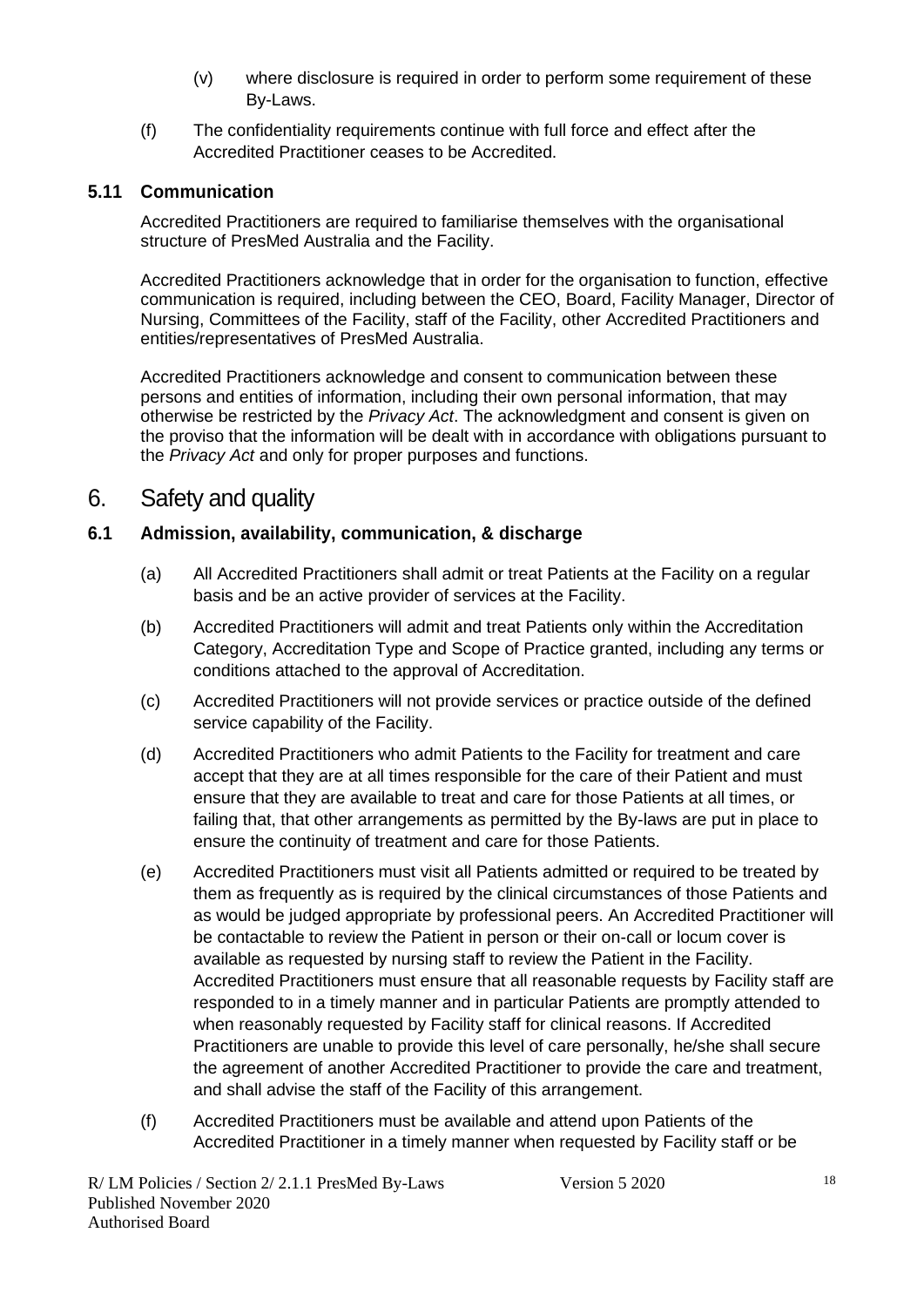available by telephone in a timely manner to assist Facility staff in relation to the Accredited Practitioner's Patients. Alternatively, the Accredited Practitioner will make arrangements with another Accredited Practitioner to assist or will put in place with prior notice appropriate arrangements in order for another Accredited Practitioner to assist, and shall advise the staff of the Facility of this arrangement.

- (g) It is the responsibility of the Accredited Practitioner to ensure any changes to contact details are notified promptly to the Facility Manager. Accredited Practitioners must ensure that their communication devices are functional and that appropriate alternative arrangements are in place to contact them if their communication devices need to be turned off for any reason.
- (h) A locum must be approved in accordance with these By-laws and the Accredited Practitioner must ensure that the locum's contact details are made available to the Facility and all relevant persons are aware of the locum cover and the dates of locum cover.
- (i) Accredited Practitioners are required to work with and as part of a multi-disciplinary health care team, including effective communication – written and verbal, to ensure the best possible care for Patients. Accredited Practitioners must at all times be aware of the importance of effective communication with other members of the health care team, referring doctors, the Facility executive, Patients and the Patient's family or next of kin, and at all times ensure appropriate communication has occurred, adequate information has been provided, and questions or concerns have been adequately responded to.
- (j) The Accredited Practitioner must appropriately supervise the care that is provided by the Facility staff and other practitioners. This includes providing adequate instructions to, and supervision of, Facility staff to enable staff to understand what care the Accredited Practitioner requires to be delivered.
- (k) Adequate instructions and clinical handover is required to be given to the Facility staff and other practitioners (including their on-call and locum cover) to enable them to understand what care the Accredited Practitioner requires to be delivered.
- (l) If care is transferred to another Accredited Practitioner, this must be noted on the Patient medical record and communicated to the Facility Manager or other responsible nursing staff member.
- (m) Accredited Practitioners must give consideration to their own potential fatigue and that of other staff involved in the provision of patient care, when making patient bookings and in utilising operating theatre and procedural Facility time.
- (n) Accredited Practitioners must participate in formal on call arrangements as reasonably required by the Facility. Persons providing on-call or cover services must be Accredited at the Facility.
- (o) The Accredited Practitioner must ensure that their Patients are not discharged without the approval of the Accredited Practitioner, complying with the discharge policy of the Facility and completing all Patient discharge documents required by the Facility. It is the responsibility of the Accredited Practitioner to ensure all information reasonably necessary to ensure continuity of care after discharge is provided to the referring practitioner, general practitioner and/or other treating practitioner.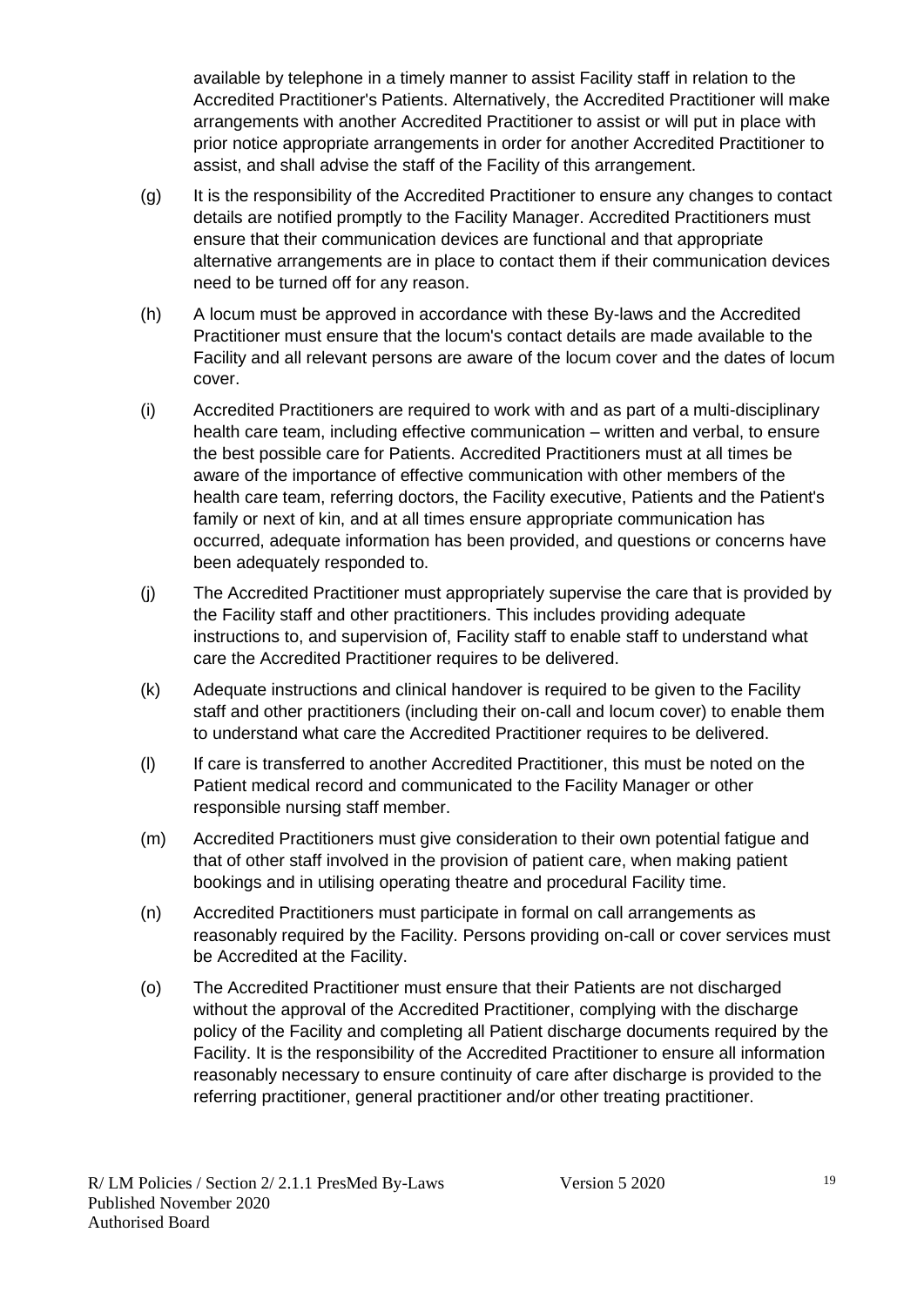#### **6.2 Surgery**

Accredited Practitioners must effectively utilise allocated theatre sessions that have been requested by the Accredited Practitioner.

Accredited Practitioners may only utilise as surgical assistants practitioners Accredited in accordance with these By-Laws.

Accredited Practitioners acknowledge the importance of, and will strictly adhere to, various measures aimed at ensuring safety and quality during surgery, which includes but is not limited to participating in or allowing to occur procedures relating to correct site surgery, team time out, infection control and surgical item counts.

#### **6.3 Facility, State Based and National Safety Programs, Initiatives and Standards**

Accredited Practitioners acknowledge the importance of ongoing safety and quality initiatives that may be instituted by the Facility based upon its own safety and quality program, or safety and quality initiatives, programs or standards of State or Commonwealth health departments, statutory bodies or safety and quality organisations (including for example the national Australian Commission on Safety and Quality in Health Care, a State based division of a Health Department or a State based independent statutory body).

Accredited Practitioners will participate in and ensure compliance with these initiatives and programs (including if they are voluntary initiatives that the Facility elects to participate in or undertake), whether these apply directly to the Accredited Practitioner or are imposed upon the Facility and require assistance from the Accredited Practitioner to ensure compliance, including but not limited to the National Safety and Quality Health Service Standards and Clinical Care Standards of the Australian Commission on Safety and Quality in Health Care.

Accredited Practitioners must complete the Presmed Australia Clinical Education pack at application and annually.

#### **6.4 Treatment and financial consent**

Accredited Practitioners must obtain fully informed consent for treatment (except where it is not practical in cases of emergency) from the Patient or their legal guardian or substituted decision maker in accordance with accepted medical and legal standards (including applicable legislation) and in accordance with the policy and procedures of the Facility.

For the purposes of this provision, an emergency exists where immediate treatment is necessary in order to save a person's life or to prevent serious injury to a person's health.

The consent will be evidenced in writing and signed by the Accredited Practitioner and Patient or their legal guardian or substituted decision maker.

It is expected that fully informed consent will be obtained by the Accredited Practitioner under whom the Patient is admitted or treated, with this the sole legal responsibility of the Accredited Practitioner. The consent process will ordinarily include an explanation of the Patient's condition and prognosis, treatment and alternatives, inform the Patient of material risks associated with treatment and alternatives, following which consent to the treatment will be obtained.

The consent process must also satisfy the Facility's requirements from time to time as set out in its policy and procedures, including in relation to the documentation to be provided to the Facility.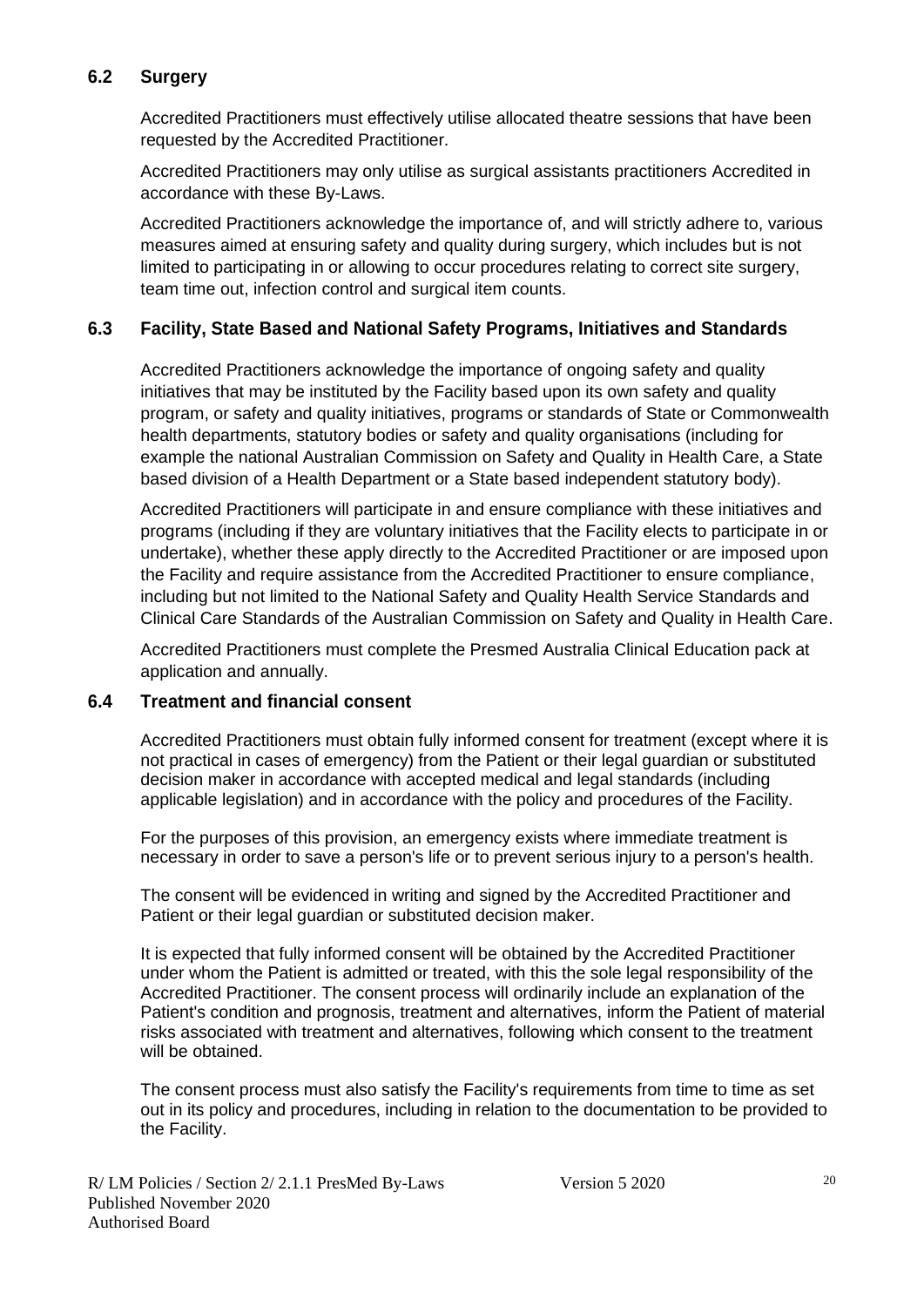Accredited Practitioners must provide full financial disclosure and obtain fully informed financial consent from their Patients in accordance with the relevant legislation, health fund agreements, policy and procedures of the Facility.

#### **6.5 Patient Records**

Accredited Practitioners must ensure that:

- (a) Patient records held by the Facility are adequately maintained for Patients treated by the Accredited Practitioner;
- (b) Patient records satisfy the Facility policy requirements, legislative requirements, State based standards, the content and standard required by the Australian Council on Healthcare Standards, accreditation requirements, and health fund obligations;
- (c) they maintain full, accurate, legible and contemporaneous medical records, including in relation to each attendance upon the Patient, with the entries dated, time and signed;
- (d) they comply with all legal requirements and standards in relation to the prescription and administration of medication, and properly document all drugs orders clearly and legibly in the medication chart maintained by the Facility;
- (e) Patient records maintained by the Facility include all relevant information and documents reasonably necessary to allow Facility staff and other Accredited Practitioners to care for Patients, including provision of pathology, radiology and other investigative reports in a timely manner;
- (f) A procedure report is completed including a detailed account of the findings, technique undertaken, complications and post procedure orders;
- (g) An anaesthetic report is completed, as well as documentation of the pre-anaesthetic evaluation, fully informed anaesthetic consent and post-anaesthetic evaluation;
- (h) A discharge summary is completed that includes all relevant information reasonably required by the referring practitioner, general practitioner or other treating practitioner for ongoing care of the Patient.

#### **6.6 Financial information and statistics**

- (a) Accredited Practitioners must record all data required by the Facility to meet health fund obligations, collect revenue and allow compilation of health care statistics.
- (b) Accredited Practitioners must ensure that all Pharmaceutical Benefits Scheme prescription requirements and financial certificates are completed in accordance with Facility policy and regulatory requirements.

#### **6.7 Quality improvement, risk management and regulatory agencies**

(a) Accredited Practitioners are required to attend and participate in the Facility's safety, quality, risk management, education and training activities, including clinical practice review and peer review activities, and as required by relevant legislation, standards and guidelines (including those standards and guidelines set by relevant Commonwealth or State governments, health departments or statutory health organisations charged with monitoring and investigating safety and quality of health care). This includes a requirement to meaningfully participate in clinical review and peer review committee meetings, including review of clinical data and outcomes and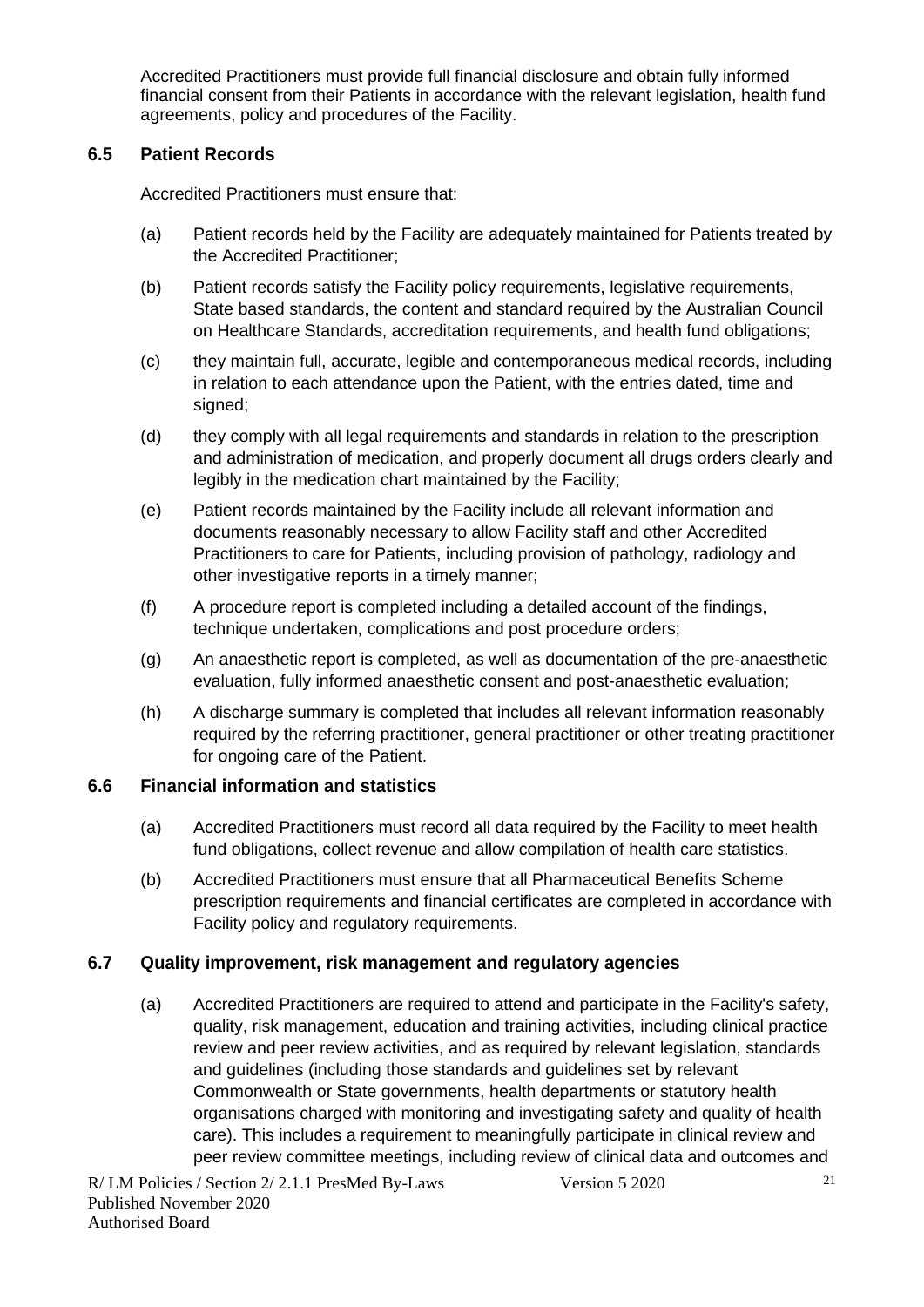respond to requests for information regarding statistical outliers, adverse events and cases flagged in incidents, clinical indicator or key performance indicator reporting.

- (b) Accredited Practitioners will report to the Facility incidents, complications, adverse events, deaths and complaints (including in relation to the Accredited Practitioner's Patients) in accordance with the Facility policy and procedures and where required by the Facility Manager will assist with incident management, investigation and reviews (including root cause analysis and other systems reviews), complaints management, and open disclosure processes.
- (c) Accredited Practitioners will participate in risk management activities and programs, including the implementation by the Facility of risk management strategies and recommendations from system reviews, and will maintain and comply with the ongoing minimum competency and continuing professional development requirements of their professional college with respect to the approved Scope of Practice.
- (d) Accredited Practitioners must provide all reasonable and necessary assistance in circumstances where the Facility requires assistance from the Accredited Practitioner in order to comply with or respond to a legal request or direction, including for example where that direction is pursuant to a court order, or from a health complaints body, AHPRA, Coroner, Police, State Health Department and its agencies or departments, State Private Health Regulatory/Licensing Units, and Commonwealth Government and its agencies or departments.

#### **6.8 Clinical speciality committees**

The Board may establish clinical speciality committees for the purpose of reviewing and advising the Board on performance of the clinical speciality by reference to the Facility's clinical services, Organisational Capability and Organisational Need. These committees may include but are not limited to peer review and quality activities.

Each clinical speciality committee, in consultation with the Board, will establish terms of reference for the committee and will report annually, or as required by the Board, on its activities to the MAAC, and make recommendations to the MAAC on issues relevant to the clinical speciality.

#### **6.9 Participation in clinical teaching activities**

Accredited Practitioners, if requested, are required to reasonably participate in the Facility's clinical teaching program.

#### **6.10 Research**

- (a) The Board approves, in principle, the conduct of research (including a clinical trial) in the Facility. However, no research will be undertaken without the prior approval of the Board and a Human Research Ethics Committee, following written application by the Accredited Practitioner.
- (b) The activities to be undertaken in the research must fall within the Scope of Practice of the Accredited Practitioner.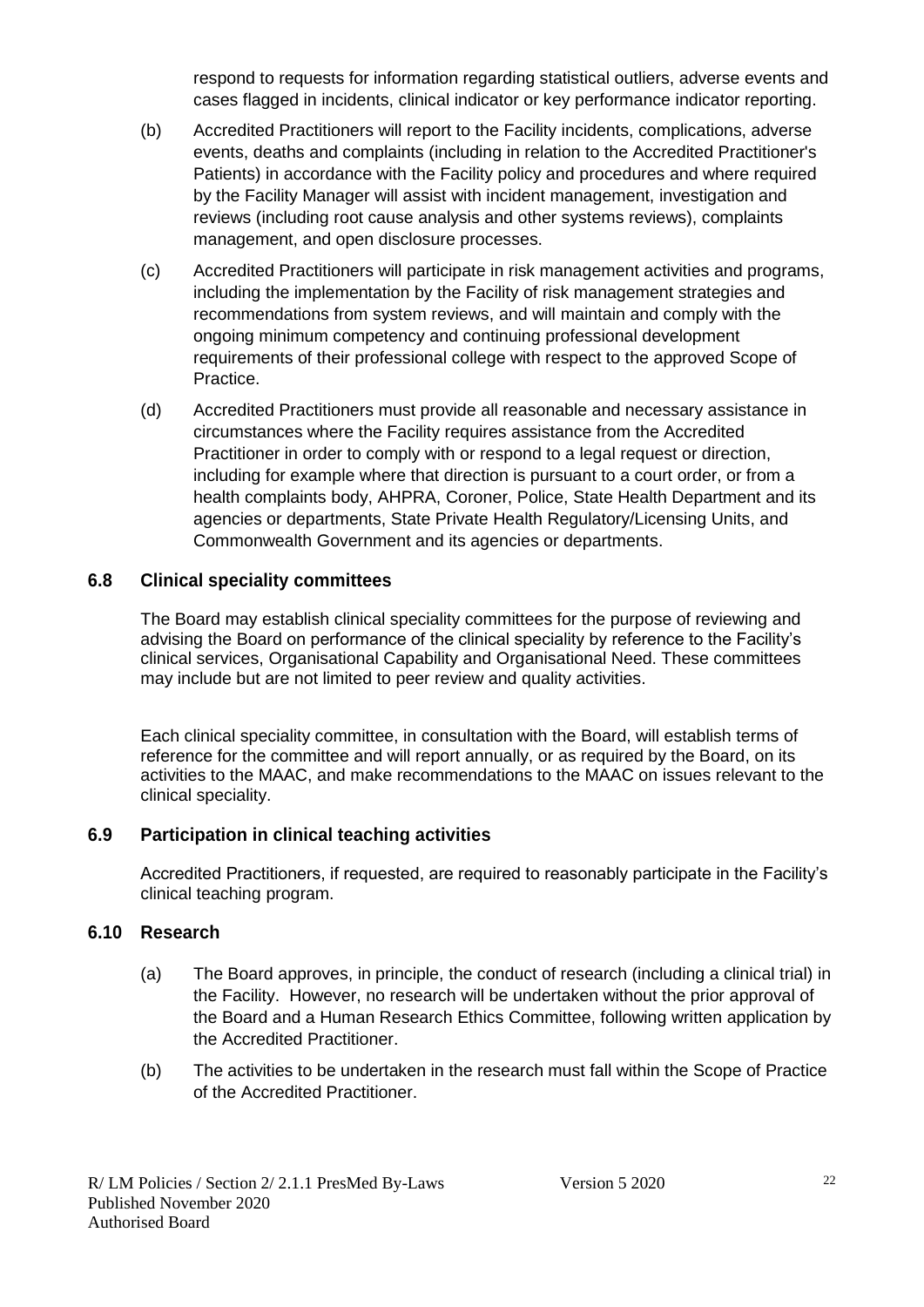- (c) For aspects of the research falling outside an indemnity from a third party (including the exceptions listed in the indemnity), the Accredited Practitioner must have in place adequate insurance with a reputable insurer to cover the medical research.
- (d) Research will be conducted in accordance with National Health and Medical Research Council requirements, National Statement on Ethical Conduct in Human Research 2007 (as amended and updated from time to time), and other applicable legislation.
- (e) An Accredited Practitioner has no power to bind the Facility to a research project (including a clinical trial) by executing a research agreement.
- (f) There is no right of appeal from a decision to reject an application for research.

#### **6.11 Obtain written approval for New Clinical Services**

- (a) Before treating patients with New Clinical Services, an Accredited Practitioner is required to obtain the prior written approval of the Board and what is proposed must fall within the Accredited Practitioner's Scope of Practice or an amendment to the Scope of Practice has been obtained and must fall within the licensed service capability of the facility.
- (b) The Accredited Practitioner must provide evidence of Adequate Professional Indemnity Insurance to cover the New Clinical Service, and if requested, evidence that private health funds will adequately fund the New Clinical Services.
- (c) If research is involved, then the By-law dealing with research must be complied with.
- (d) The Board's decision is final and there shall be no right of appeal from denial of requests for New Clinical Services.

#### **6.12 Utilisation**

Accredited Practitioners may be advised at the time of Accreditation or Re-Accreditation, or at other times as determined by the Facility Manager, of minimum expectations in relation to exercising Accreditation and utilisation of the facility. This may include the minimum number of patient admissions over a specified period of time, the minimum number of theatre sessions per month or annually, the minimum notice period for cancellation of theatre sessions and expectations with respect to adherence to start times for commencement of theatre sessions. Accredited Practitioners must adhere to these requirements as a condition of Accreditation or Re-Accreditation, subject only to provision of a reasonable excuse for a particular non-compliance, with acceptance of that reasonable excuse within the complete discretion of the Facility Manager.

# Part C – Accreditation of Medical Practitioners

7. Credentialing and Scope of Practice

#### **7.1 Eligibility for Accreditation as a Medical Practitioner**

Accreditation as a Medical Practitioner will only be granted if the Medical Practitioner demonstrates adequate Credentials, is professionally Competent, satisfies the requirements of the By-laws, and is prepared to comply with the By-laws and PresMed Australia / Facility policies and procedures.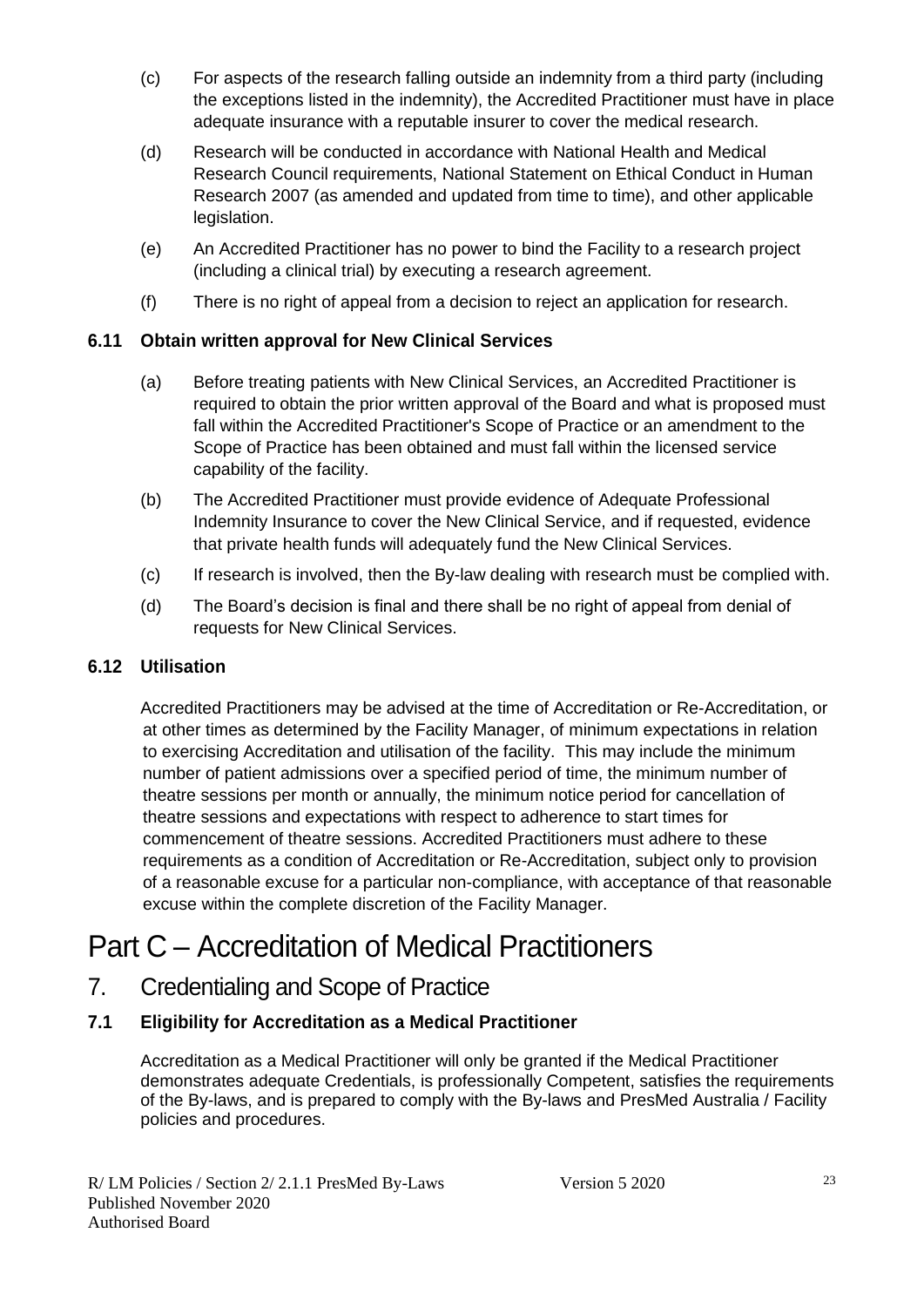By the granting of Accreditation, the Medical Practitioner accepts compliance with the Bylaws and PresMed Australia / Facility policies and procedures.

#### **7.2 Entitlement to treat Patients at the Facility**

- (a) Medical Practitioners who have received Accreditation pursuant to the By-laws are entitled to make a request for access to facilities for the treatment and care of their Patients within the limits of the Accreditation Category, Accreditation Type and Scope of Practice attached to such Accreditation at the Facility and to utilise services and equipment provided by the Facility for that purpose, subject to the provisions of the By-laws, Facility policies, resource limitations, and in accordance with Organisational Need and Organisational Capability.
- (b) The decision to grant access to facilities for the treatment and care of a Medical Practitioner's Patients is on each occasion within the sole discretion of the Board and Facility Manager and the grant of Accreditation contains no conferral of, or a general expectation of, or a 'right of access'.
- (c) A Medical Practitioner's use of the facilities for the treatment and care of Patients is limited to the Scope of Practice granted and subject to the conditions upon which the Scope of Practice is granted, resource limitations, and Organisational Need and Organisational Capability. Accredited Practitioners acknowledge that admission or treatment of a particular Patient is subject always to bed availability, the availability or adequacy of nursing or allied health staff or facilities given the treatment or clinical care proposed.

#### **7.3 Responsibility and basis for Accreditation and granting of Scope of Practice**

The Board will determine the outcome of applications for Accreditation as Medical Practitioners and defined Scope of Practice for each applicant. In making any determination, the Board will make independent and informed decisions and in so doing will have regard to the matters set out in these By-laws and will have regard to the recommendations of the MAAC. The Board may, at its discretion, consider other matters as relevant to the application when making its determination.

#### **7.4 Principles of Credentialing and Accreditation**

The following principles should be considered and guide those persons involved in making decisions in the Credentialing and Accreditation process:

- (a) Credentialing and Accreditation are organisational governance responsibilities that are conducted with the primary objective of maintaining and improving the safety and quality of health care services.
- (b) Processes of Credentialing and Accreditation are complemented by registration requirements and individual professional responsibilities that protect the community.
- (c) Effective processes of Credentialing and Accreditation benefit patients, communities, health care organisations and health care professionals.
- (d) Credentialing and Accreditation are essential components of a broader system of organisational management of relationships with health care professionals.
- (e) Credentialing and Accreditation and any reviews should be a non-punitive process, with the objective of maintaining and improving the safety and quality of health care services.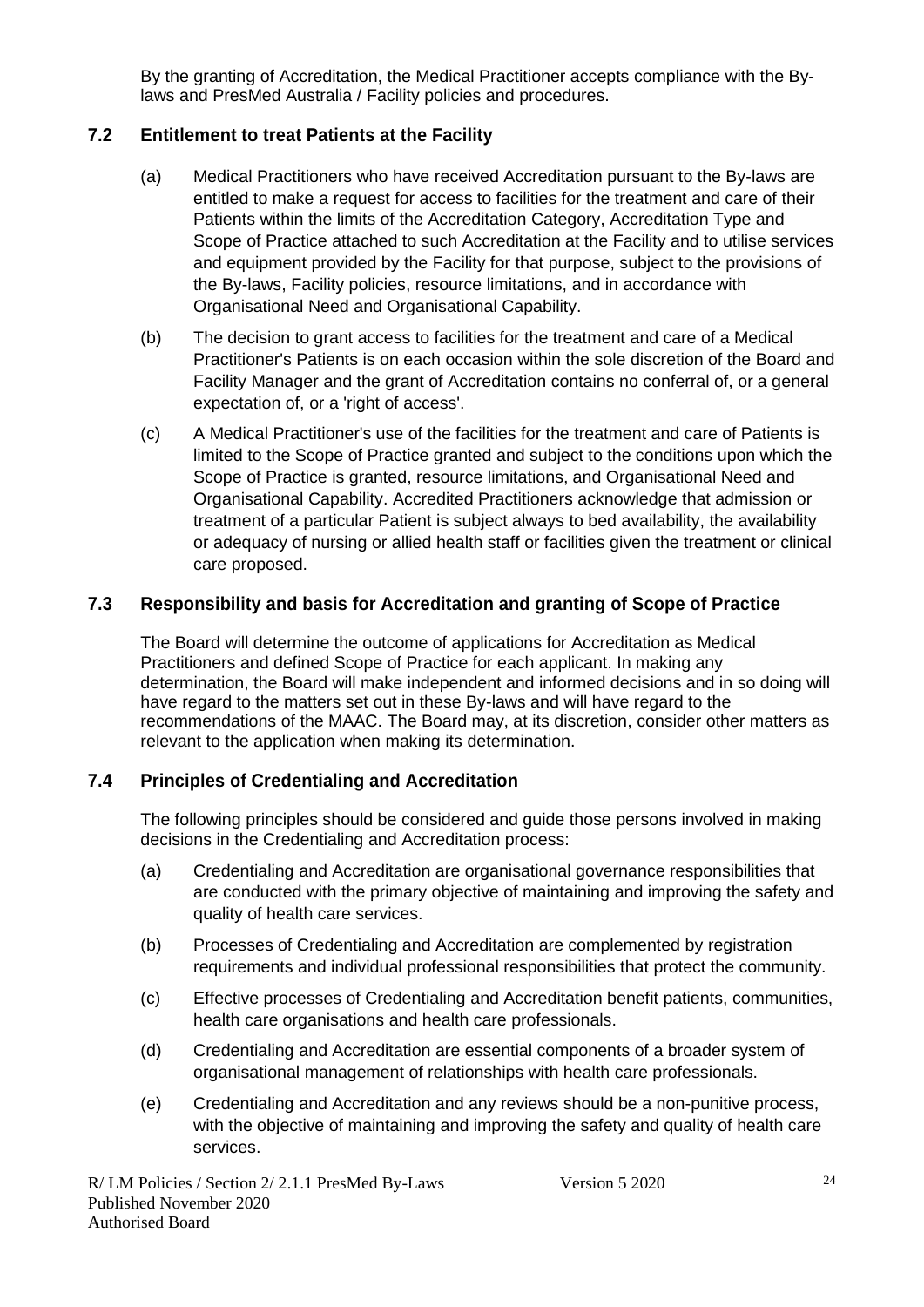- (f) Processes for Credentialing and Accreditation depend for their effectiveness on strong partnerships between health care organisations and professional colleges, associations and societies.
- (g) Processes of Credentialing and Accreditation should be fair and transparent, although recognising the ultimate ability of the Board to make decisions that they consider to be in the best interests of the organisation, its current and future patients.

#### **7.5 Medical Advisory and Audit Committee**

The Board shall convene a MAAC and it will function in accordance with the terms of reference established for the MAAC and pursuant to any requirements set out in these Bylaws.

The MAAC members will be a majority of Accredited Practitioners, including the chairperson.

The MAAC members who are Accredited Practitioners will be appointed by the Board for such period as determined by the Board and may be removed from membership of the committee by the Board.

The CEO, Facility Manager and Director of Nursing will also be members of the MAAC.

The Board may establish a Credentialing Committee, which will be a sub-committee of the MAAC. The Credentialing Committee will function in accordance with the terms of reference established for that committee. The primary role of a Credentialing Committee will be to conduct some aspects of the Credentialing requirements set out in these By-laws and make recommendations to the MAAC. In the event a Credentialing Committee is established, the responsibilities set out in these By-laws in relation to Credentialing will still ultimately remain with the MAAC.

In the absence of a Credentialing Committee, the role will be performed by the MAAC. If the jurisdiction in which the Facility is located requires a separate Credentialing Committee to consider and make recommendations relating to Credentialing, but the role is performed by the MAAC, the terms of reference for the Credentialing Committee will include a process that provides for closing the MAAC meeting and reconvening it as a Credentialing Committee meeting, including recording of separate minutes.

In addition to the terms of reference established for the MAAC or Credentialing Committee, the Committees must be constituted according to and the members of the Committees must conduct themselves in accordance with any legislative obligations, including standards that have mandatory application to the Facility and Committee members. For example, the obligations imposed pursuant to the Private Health Facilities Act (NSW).

In making determinations about applications for Accreditation there will ordinarily be at least one member of the same speciality as the applicant on the MAAC, which may mean coopting a committee member in order to assist with the determination. It is, however, recognised that this may not always be possible or practicable in the circumstances, and a failure to do so will not invalidate the recommendation of the MAAC.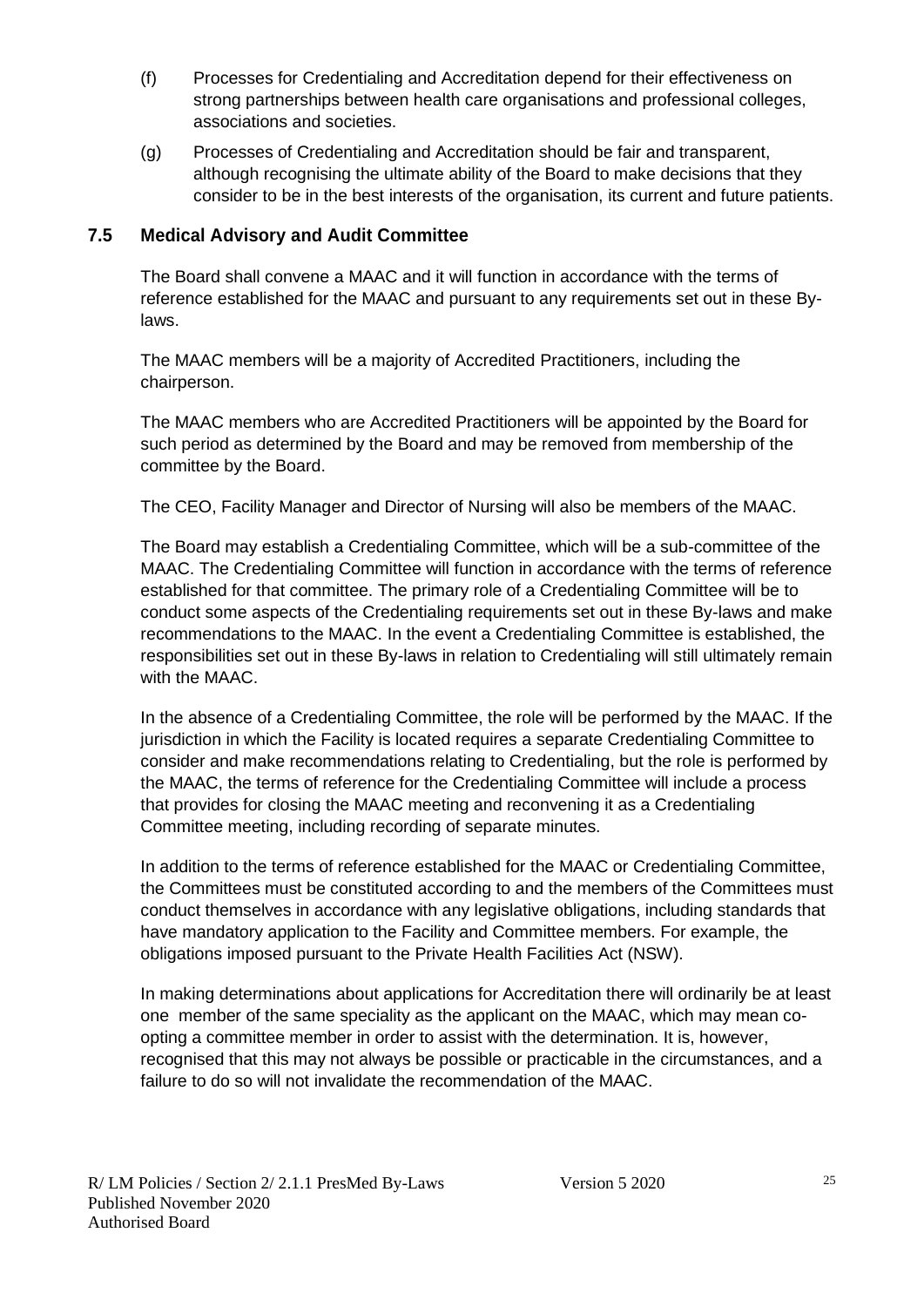8. The process for appointment and re-appointment

#### **8.1 Applications for Initial Accreditation and Re-Accreditation as Medical Practitioners**

- (a) Applications for Initial Accreditation (where the applicant does not currently hold Accreditation at the Facility) and Re-Accreditation (where the applicant currently holds Accreditation at the Facility) as Medical Practitioners must be made in writing on the prescribed form. All questions on the prescribed form must be fully completed and all required information and documents supplied before an application will be considered. Applications should be forwarded to the CEO at least six weeks prior to the Medical Practitioner seeking to commence at the Facility or at least three months prior to expiration of the current Accreditation. Where this timeframe is unable to be achieved due to Organisational Need or patient needs, Temporary Accreditation or Emergency Accreditation will be considered at the discretion of the CEO.
- (b) Applications will include a declaration signed by the Medical Practitioner to the effect that the information provided by the Medical Practitioner is true and correct, that the Medical Practitioner will comply in every respect with the By-laws in the event that the Medical Practitioner's application for Accreditation is approved.
- (c) The CEO may interview Medical Practitioners and/or request further information from applicants that the CEO considers appropriate.
- (d) The CEO will ensure that applications are complete and requests for further information complied with, and upon being satisfied will refer applications, together with notes from any interview conducted, to the MAAC for consideration.

#### **8.2 Consideration by the Medical Advisory and Audit Committee**

- (a) The MAAC will consider all applications for Accreditation and Re-Accreditation referred to it by the CEO.
- (b) Consideration by the MAAC will include but not be limited to information relevant to Credentials, Competence, Current Fitness, Organisational Capability and Organisational Need.
- (c) The MAAC will make recommendations to the Board as to whether the application should be approved and if so, on what terms, including the Accreditation Category, Accreditation Type and Scope of Practice to be granted.
- (d) The MAAC will act and make recommendations in accordance with its terms of reference and any relevant policy, as amended from time to time, including in relation to the consideration of applications for Accreditation and Re-Accreditation.
- (e) In instances where the MAAC has doubts about a Medical Practitioner's ability to perform the services, procedures or other interventions which may have been requested for inclusion in the Scope of Practice, they may recommend to the CEO to:
	- (i) initiate an Internal Review;
	- (ii) initiate an External Review;

R/ LM Policies / Section 2/ 2.1.1 PresMed By-Laws Version 5 2020 Published November 2020 Authorised Board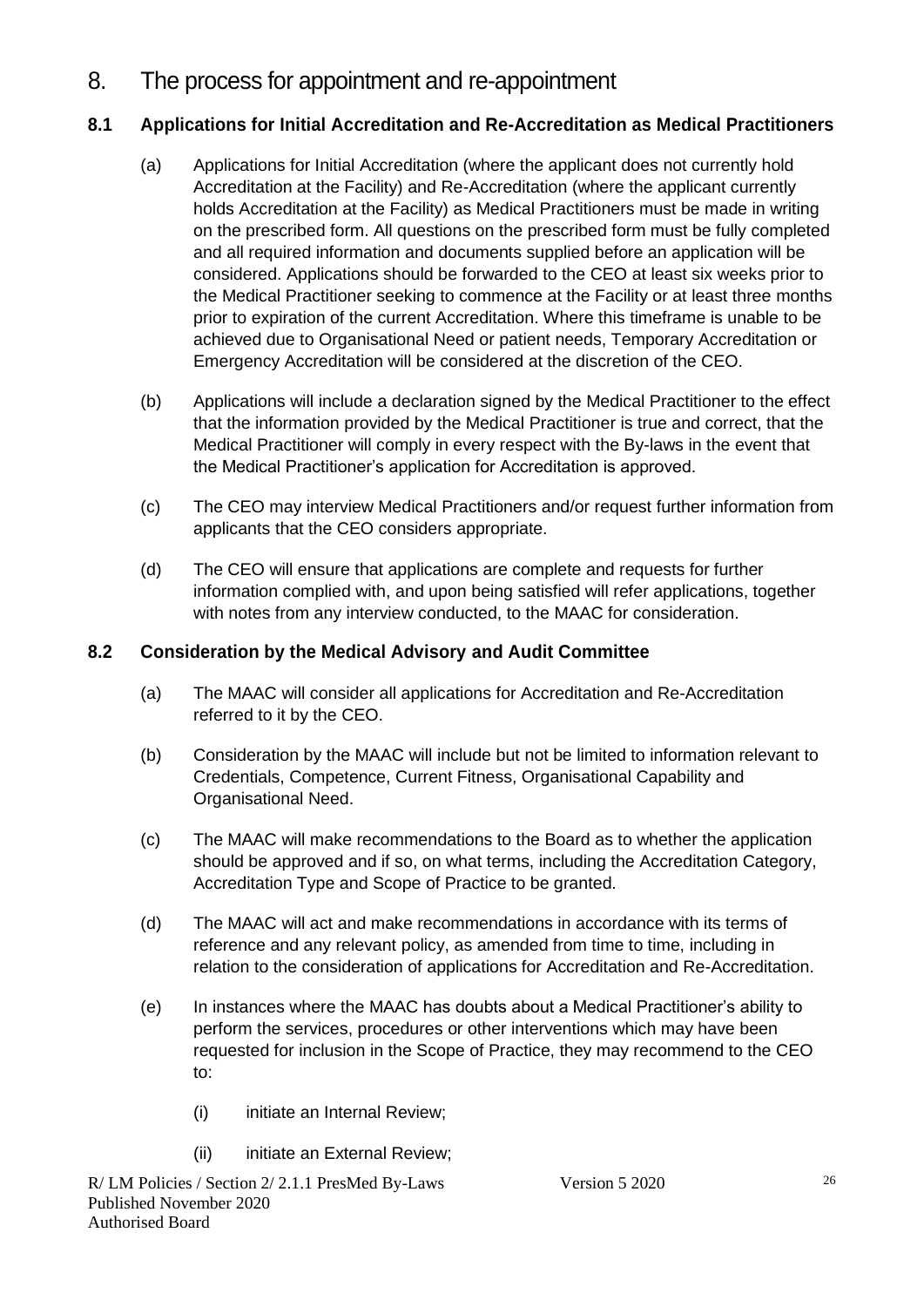- (iii) grant Scope of Practice for a limited period of time followed by review;
- (iv) apply conditions or limitations to Scope of Practice requested; and/or
- (v) apply requirements for relevant clinical services, procedures or other interventions to be performed under supervision or monitoring.
- (f) If the Medical Practitioner's Credentials and assessed Competence and performance do not meet the Threshold Credentials (if any) established for the requested Scope of Practice, the MAAC may recommend refusal of the application.

#### **8.3 Consideration of applications for Initial Accreditation by the Board**

- (a) The Board will consider applications for initial Accreditation as Medical Practitioners referred by the MAAC and will decide whether the applications should be rejected or approved and, if approved, whether any conditions should apply.
- (b) In considering applications, the Board will give due consideration to any other information relevant to the application as determined by the Board, but the final decision is that of the Board and the Board is not bound by the recommendation of the MAAC. In addition to considering the recommendations of the MAAC, including Organisational Capability and Organisational Need, the Board may consider any matter assessed as relevant to making the determination in the circumstances of a particular case.
- (c) The Board may defer consideration of an application in order to obtain further information from the MAAC, the Medical Practitioner or any other person or organisation.
- (d) If the Board requires further information from the Medical Practitioner before making a determination, they will forward a letter to the Medical Practitioner:
	- (i) informing the Medical Practitioner that the Board requires further information from the Medical Practitioner before deciding the application;
	- (ii) identifying the information required. This may include, but is not limited to, information from third parties such as other hospitals relating to current or past Accreditation, Scope of Practice and other issues relating to or impacting upon the Accreditation with that other hospital; and
	- (iii) requesting that the Medical Practitioner provide the information in writing or consent to contacting a third party for information or documents, together with any further information the Medical Practitioner considers relevant within fourteen (14) days from the date of receipt of the letter.
- (e) In the event that the information or documents requested by the Board is not supplied in the time set out in the letter, the Board may, at its discretion, reject the application or proceed to consider the application without such additional information.
- (f) The Board through the CEO will forward a letter to the Medical Practitioner advising the Medical Practitioner whether the application has been approved or rejected. If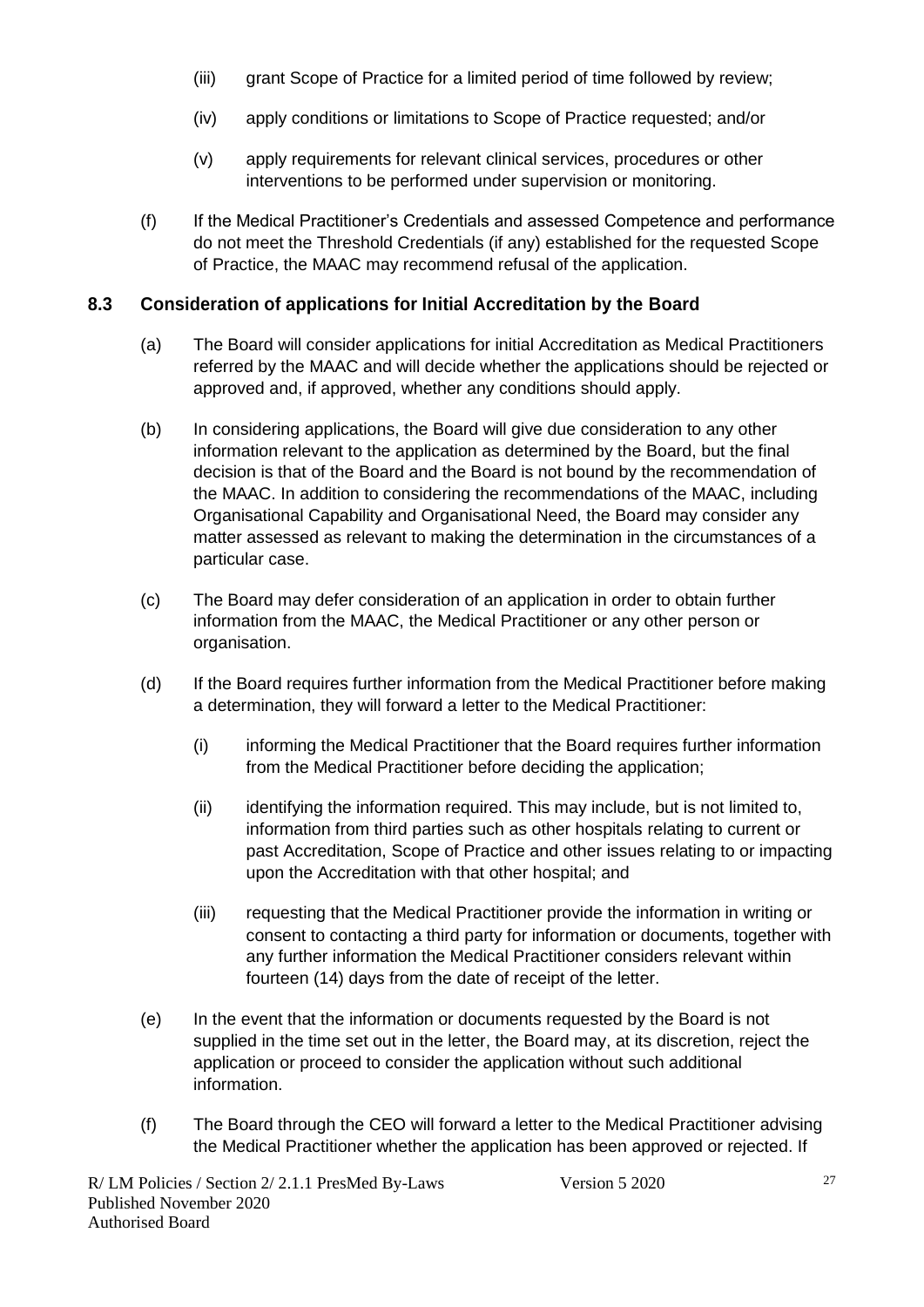the application has been approved, the letter will also contain details of the Accreditation Category, Accreditation Type and Scope of Practice granted.

- (g) The Facility Manager will ensure that information relating to Accreditation Category, Accreditation Type and Scope of Practice is accessible to those providing clinical services within the Facility.
- (h) There is no right of appeal from a decision to reject an application for initial Accreditation, or any terms or conditions that may be attached to approval of an application for initial Accreditation.

#### **8.4 Initial Accreditation tenure**

- (a) Initial Accreditation as a Medical Practitioner at the Facility may, at the election of the Board, be for a probationary period of one year.
- (b) Prior to the end of a probationary period set pursuant to By-Law 8.4(a), a review of the Medical Practitioner's level of Competence, Current Fitness, Performance, compatibility with Organisational Capability and Organisational Need, and confidence in the Medical Practitioner will be undertaken by the Board. The Board will seek assistance with the review from the MAAC . The Board may also initiate the review at any time during the probationary period where concerns arise about Performance, Competence, Current Fitness of, or confidence in the Medical Practitioner, or there is evidence of Behavioural Sentinel Events exhibited by the Medical Practitioner.
- (c) In circumstances where, in respect of a Medical Practitioner:
	- (i) a review conducted by the Board at the end of the probationary period, or
	- (ii) a review conducted by the Board at any time during the probationary period,

causes the Board to consider:

- (iii) the Medical Practitioner's Scope of Practice should be amended for any subsequent Accreditation granted, or
- (iv) the probationary period should be terminated, or
- (v) the probationary period should be extended, or
- (vi) the Medical Practitioner should not be offered further Accreditation,

the Medical Practitioner will be:

- (vii) notified of the circumstances which have given rise to the relevant concerns, and
- (viii) be given an opportunity to be heard and present his/her case.
- (d) Should the probationary review outcome, including information obtained in paragraph (c) above, be unacceptable or insufficient to the Board, it may: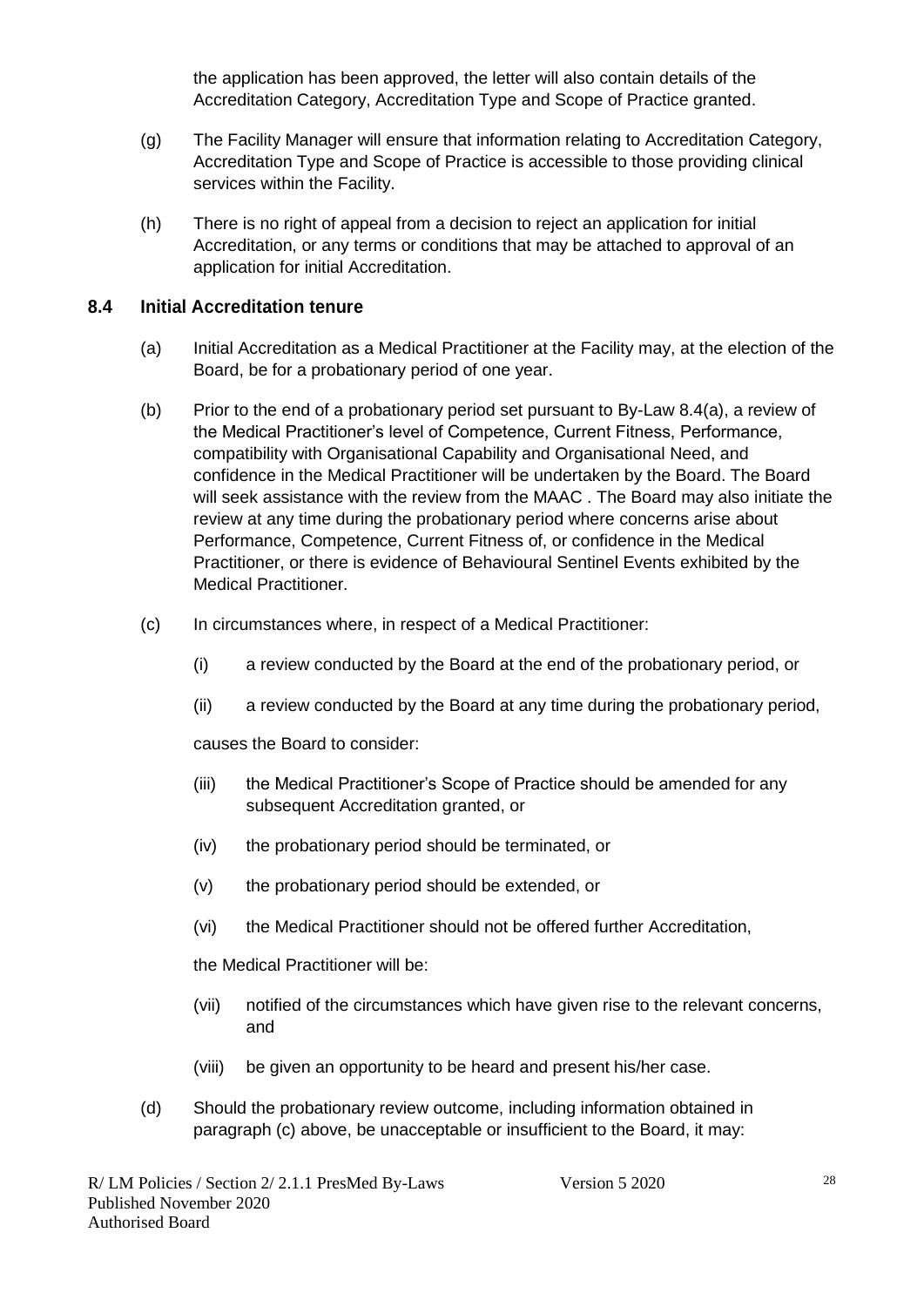- (i) amend the Scope of Practice that will granted for any subsequent Accreditation; or
- (ii) reject the continuation of Accreditation.
- (e) Should the Medical Practitioner have an acceptable probationary review outcome, or in circumstances where Initial Accreditation is granted by the Board without a probationary period, the Board may grant an Accreditation period of up to five (5) years on receipt of a signed declaration from the Medical Practitioner describing any specific changes, if any, to the initial information provided and ongoing compliance with all requirements as per the By-laws.
- (f) The Board will make the final determination on Accreditation for all Medical Practitioners at the end of the probationary period. There will be no right of appeal at the end of the probationary period for a determination that Accreditation will not be granted following conclusion of the probationary period, or to any terms or conditions that may be attached to the grant of any Accreditation following the probationary period. All Medical Practitioners shall agree with this as a condition of initial Accreditation.

#### **8.5 Re-Accreditation**

- (a) The CEO will, at least three months prior to the expiration of any term of Accreditation of each Medical Practitioner (other than a probationary period), provide to that Medical Practitioner an application form to be used in applying for Re-Accreditation.
- (b) Any Medical Practitioner wishing to be Re-Accredited must send the completed application form to the CEO at least two months prior to the expiration date of the Medical Practitioner's current term of Accreditation.
- (c) The Board, CEO and MAAC will deal with applications for Re-Accreditation in the same manner in which they are required to deal with applications for initial Accreditation as Medical Practitioners.
- (d) The rights of appeal conferred upon Medical Practitioners who apply for Re-Accreditation as Medical Practitioners (excepting applications for Accreditation after the probationary period) are set out in these By-Laws.

#### **8.6 Re-Accreditation tenure**

Granting of Accreditation and Scope of Practice subsequent to the probationary period will be for a term of up to give (5) years, as determined by the Board.

#### **8.7 Nature of appointment**

- (a) Accreditation does not of itself constitute an employment contract nor does it establish of itself a contractual relationship between the Medical Practitioner and the Facility or PresMed Australia.
- (b) Accreditation is personal and cannot be transferred to, or exercised by, any other person.

R/ LM Policies / Section 2/ 2.1.1 PresMed By-Laws Version 5 2020 Published November 2020 Authorised Board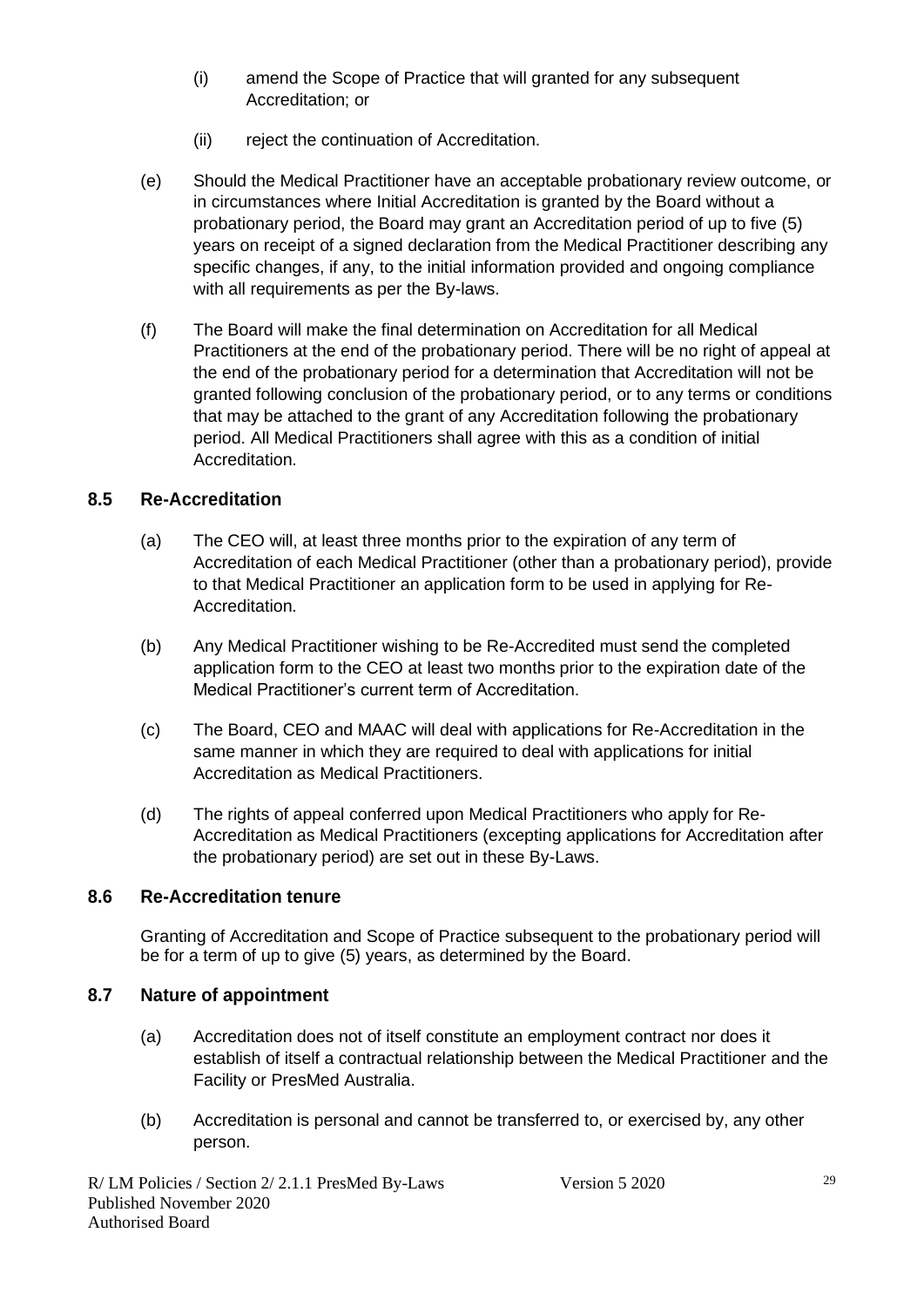- (c) It is a condition of accepting Accreditation, and of ongoing Accreditation, that the Accredited Practitioner understands and agrees that these By-laws are the full extent of processes and procedures available to the Accredited Practitioner with respect to all matters relating to and impacting upon Accreditation, and no additional procedural fairness or natural justice principles will be incorporated or implied, other than processes and procedures that have been explicitly set out in these By-laws.
- (d) Accredited Practitioners acknowledge and agree as a condition of the granting of, and ongoing Accreditation, that the granting of Accreditation establishes only that the Accredited Practitioner is a person able to provide services at the Facility, as well as the obligations and expectations with respect to the Accredited Practitioner while providing services for the period of Accreditation, the granting of Accreditation creates no rights or legitimate expectation with respect to access to the Facility or its resources, and while representatives of PresMed Australia and the Facility will generally conduct themselves in accordance with these By-laws they are not legally bound to do so and there are no legal consequences for not doing so.

## 9. Temporary and Emergency Accreditation

#### **9.1 Temporary Accreditation**

- (a) The CEO may grant Medical Practitioners Temporary Accreditation and Scope of Practice on terms and conditions considered appropriate by the CEO. Temporary Accreditation will only be granted on the basis of Patient need, Organisational Capability and Organisational Need. The CEO may consider Emergency Accreditation for short notice requests.
- (b) Applications for Temporary Accreditation as Medical Practitioners must be made in writing on the prescribed form. All questions on the prescribed form must be fully completed and required information and documents submitted before an application will be considered.
- (c) Temporary Accreditation may be terminated by the CEO for failure by the Medical Practitioner to comply with the requirements of the By-laws or failure to comply with Temporary Accreditation requirements.
- (d) Temporary Accreditation will automatically cease upon a determination of the Medical Practitioner's application for Accreditation or at such other time as the CEO decides.
- (e) The period of Temporary Accreditation shall be determined by the CEO, which will be for a period of no longer than six (6) months.
- (f) There can be no expectation that a grant of Temporary Accreditation will mean that there is be a subsequent granting of Accreditation.
- (g) The MAAC will be informed of all Temporary Accreditation granted.
- (h) There will be no right of appeal from decisions relating to the granting of Temporary Accreditation or termination of Temporary Accreditation.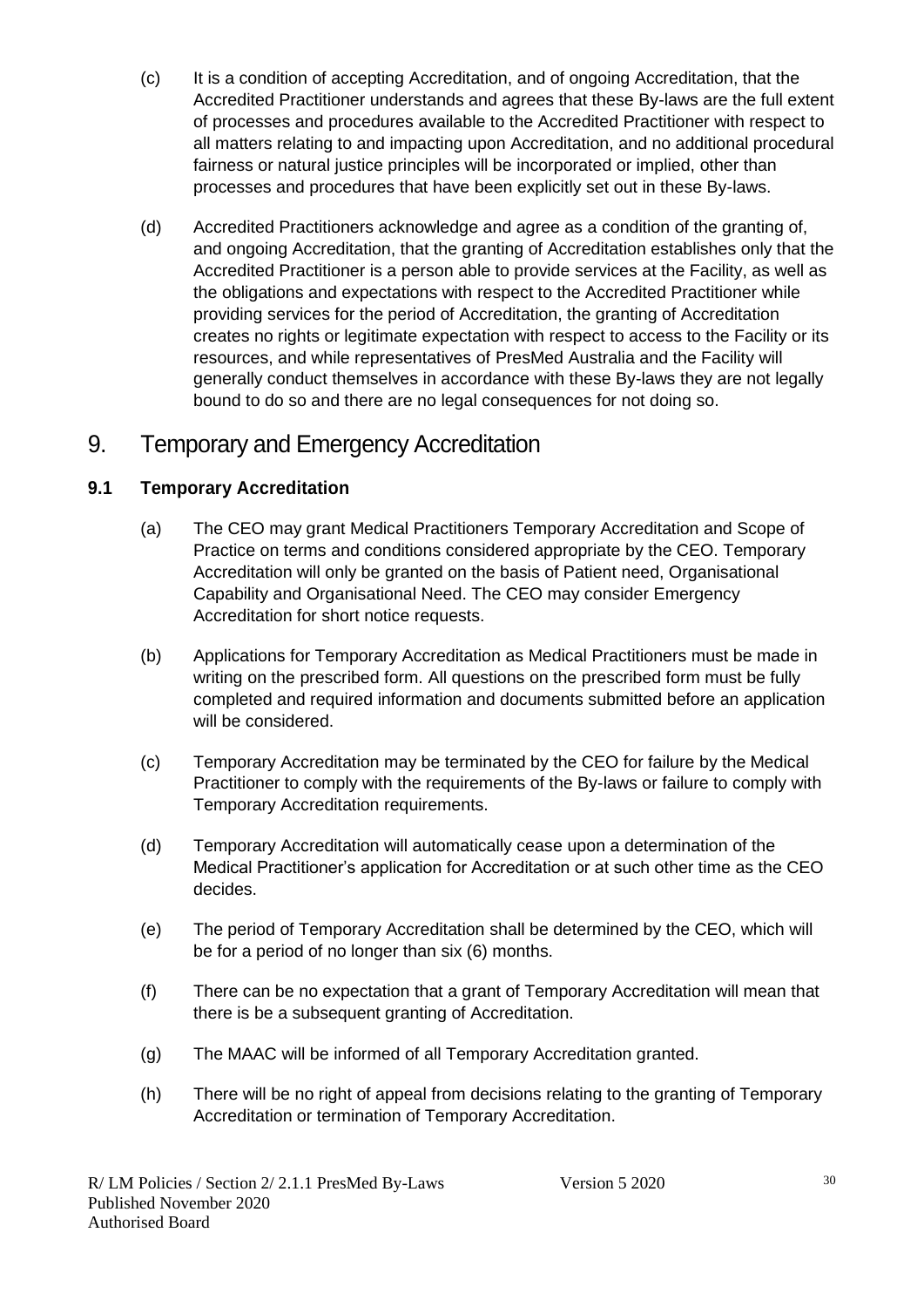#### **9.2 Emergency Accreditation**

- (a) In the case of an emergency, any Medical Practitioner, to the extent permitted by the terms of the Medical Practitioner's registration, may request Emergency Accreditation and granting of Scope of Practice in order to continue the provision of treatment and care to Patients. Emergency Accreditation may be considered by the CEO or Facility Manager for short notice requests, to ensure continuity and safety of care for Patients and/or to meet Organisational Need.
- (b) As a minimum, the following is required:
	- (i) verification of identity through inspection of relevant documents (eg driver's licence with photograph);
	- (ii) contact as soon as practicable with a member of senior management of an organisation nominated by the Medical Practitioner as their most recent place of Accreditation to verify employment or appointment history;
	- (iii) verification of professional registration and insurance as soon as practicable;
	- (iv) confirmation of at least one professional referee of the Medical Practitioner's Competence and good standing;
	- (v) verification will be undertaken by the CEO or Facility Manager and will be fully documented.
- (c) Emergency Accreditation will be followed as soon as practicable with Temporary Accreditation or initial Accreditation processes, if required.
- (d) Emergency Accreditation will be approved for a limited period as identified by the CEO or Facility Manager, for the safety of Patients involved, and will automatically terminate at the expiry of that period or as otherwise determined by the CEO or Facility Manager.
- (e) The MAAC will be informed of all Emergency Accreditation granted.
- (f) There will be no right of appeal from decisions on granting, or termination, of Emergency Accreditation.

#### **9.3 Locum Tenens**

Locums must be approved by the CEO or Facility Manager before they are permitted to arrange the admission of and/or to treat Patients on behalf of Medical Practitioners.

Temporary Accreditation requirements must be met before approval of locums is granted.

There will be no right of appeal from decisions in relation to locum appointments.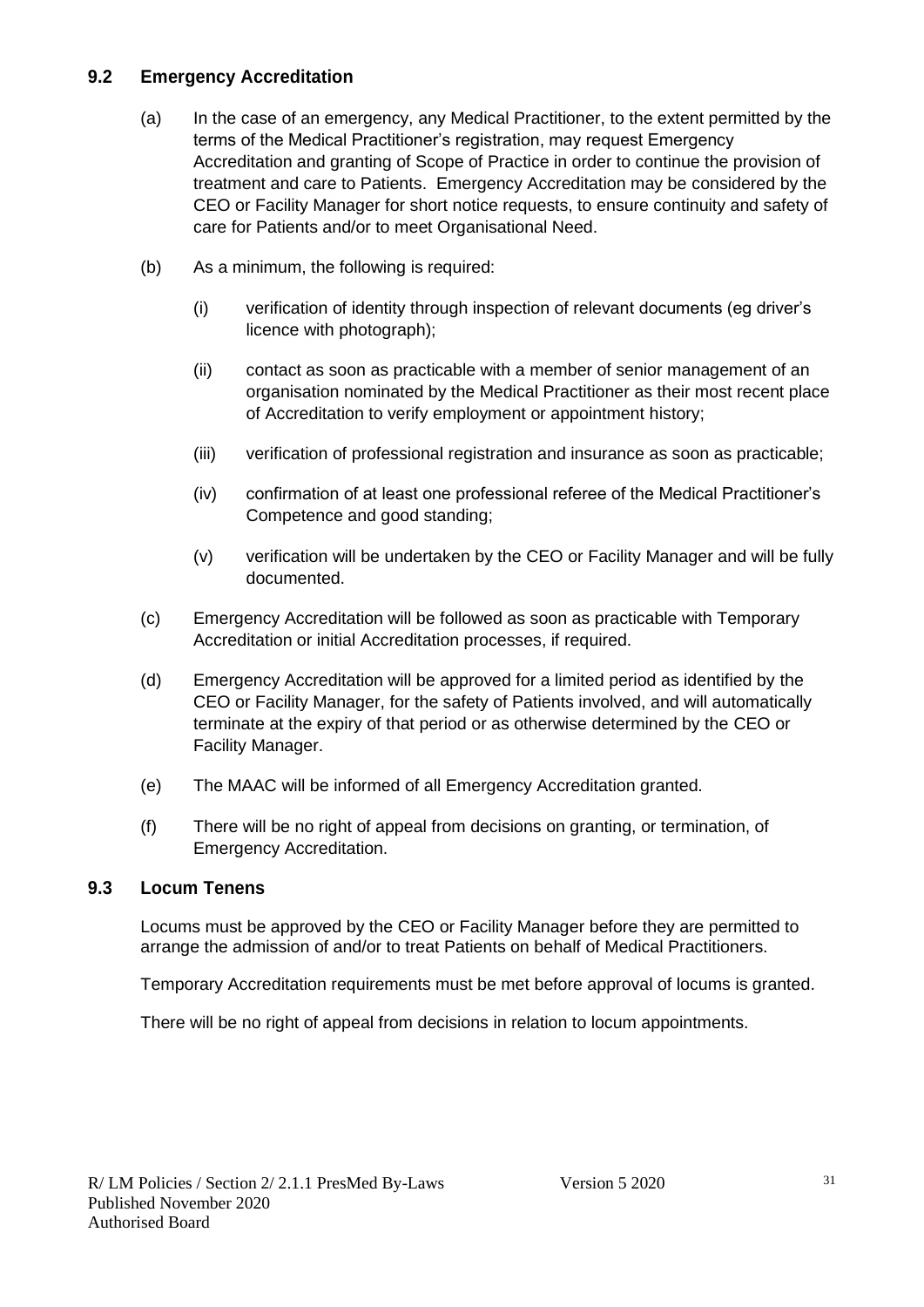# 10. Variation of Accreditation or Scope of Practice

#### **10.1 Practitioner may request amendment of Accreditation or Scope of Practice**

- (a) An Accredited Medical Practitioner may apply for an amendment or variation of their existing Scope of Practice or any term or condition of their Accreditation, other than in relation to the general terms and conditions applying to all Accredited Practitioners as provided in these By-laws.
- (b) The process for amendment or variation is the same for an application for Re-Accreditation, except the Medical Practitioner will be required to complete a Request for Amendment of Accreditation or Scope of Practice Form and provide relevant documentation and references in support of the amendment or variation.
- (c) The process to adopt in consideration of the application for amendment or variation will be as set out in By-Laws 8.1 to 8.3.
- (d) The rights of appeal conferred upon Medical Practitioners who apply for amendment or variation are set out in these By-Laws, except an appeal is not available for an application made during a probationary period, or in relation to Temporary Accreditation, Emergency Accreditation, or a locum tenens.

### 11. Review of Accreditation or Scope of Practice

#### **11.1 Initiation of Review of Accreditation or Scope of Practice**

- (a) The Board may at any time initiate a review of a Medical Practitioner's Accreditation or Scope of Practice where concerns or an allegation are raised about any of the following:
	- (i) Patient health or safety could potentially be compromised;
	- (ii) the rights or interests of a Patient, staff or someone engaged in or at the Facility has been adversely affected or could be infringed upon;
	- (iii) non-compliance with the Behavioural Standards;
	- (iv) the Medical Practitioner's level of Competence;
	- (v) the Medical Practitioner's Current Fitness;
	- (vi) the Medical Practitioner's Performance;
	- (vii) compatibility with Organisational Capability or Organisational Need;
	- (viii) the current Scope of Practice granted does not support the care or treatment sought to be undertaken by the Medical Practitioner;
	- (ix) confidence held in the Medical Practitioner;
	- (x) compliance with these By-laws, including terms and conditions;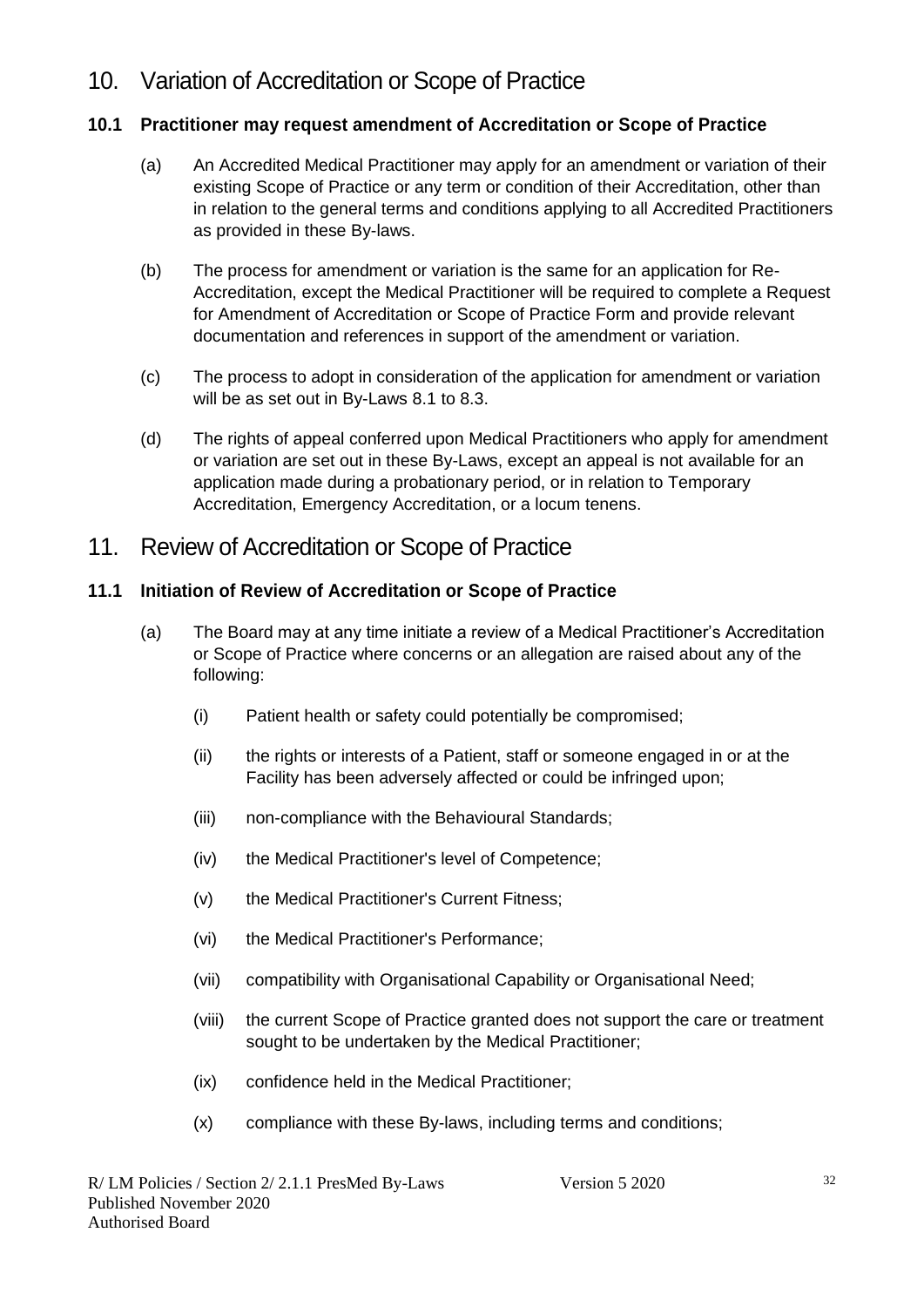- (xi) the efficient operation of the Facility could be threatened or disrupted, the potential loss of the Facility's licence or accreditation, or the potential to bring the Facility into disrepute;
- (xii) a breach of a legislative or legal obligation of the Facility or imposed upon the Accredited Practitioner may have occurred;
- (xiii) a potential ground for suspension or termination of Accreditation; or
- (xiv) as elsewhere defined in these By-laws.
- (b) A review may be requested by any other person or organisation, including external to the Facility, however the commencement of a review remains within the sole discretion of the Board.
- (c) The Board will determine whether the process to be adopted is an;
	- (i) Internal Review; or
	- (ii) External Review.
- (d) Prior to determining whether an Internal Review or External Review will be conducted, the Board may in its absolute discretion and via a Board nominated delegate meet with the Medical Practitioner, along with any other persons the Board considers appropriate, advise of the concern or allegation raised, and invite a preliminary response from the Medical Practitioner (in writing or orally, as determined by the Board) before the Board makes a determination whether a review will proceed, and if so, the type of review.
- (e) The review may have wider terms of reference then a review of the Medical Practitioner's Accreditation or Scope of Practice.
- (f) The Board must make a determination whether to impose an interim suspension or conditions upon the Accreditation of the Medical Practitioner pending the outcome of the review and, if imposed, there is no right of appeal from this interim decision pursuant to the By-laws.
- (g) In addition or as an alternative to conducting an internal or external review, the Board will notify the Medical Practitioner's registration board and/or other professional body responsible for the Medical Practitioner of details of the concerns raised if required by legislation, otherwise the Board may elect to notify if the Board considers it is in the interests of Patient care or safety to do so, it is in the interests of protection of the Public (including patients at other facilities) to do so, or it is considered that the registration board or professional body is more appropriate to investigate and take necessary action. Following the outcome of any action taken by the registration board and/or other professional body the Board may elect to take action, or further action, under these By-laws.

#### **11.2 Internal Review of Accreditation and Scope of Practice**

(a) The Board will establish the terms of reference of the Internal Review, and may seek assistance from the MAAC or co-opted Medical Practitioners or personnel from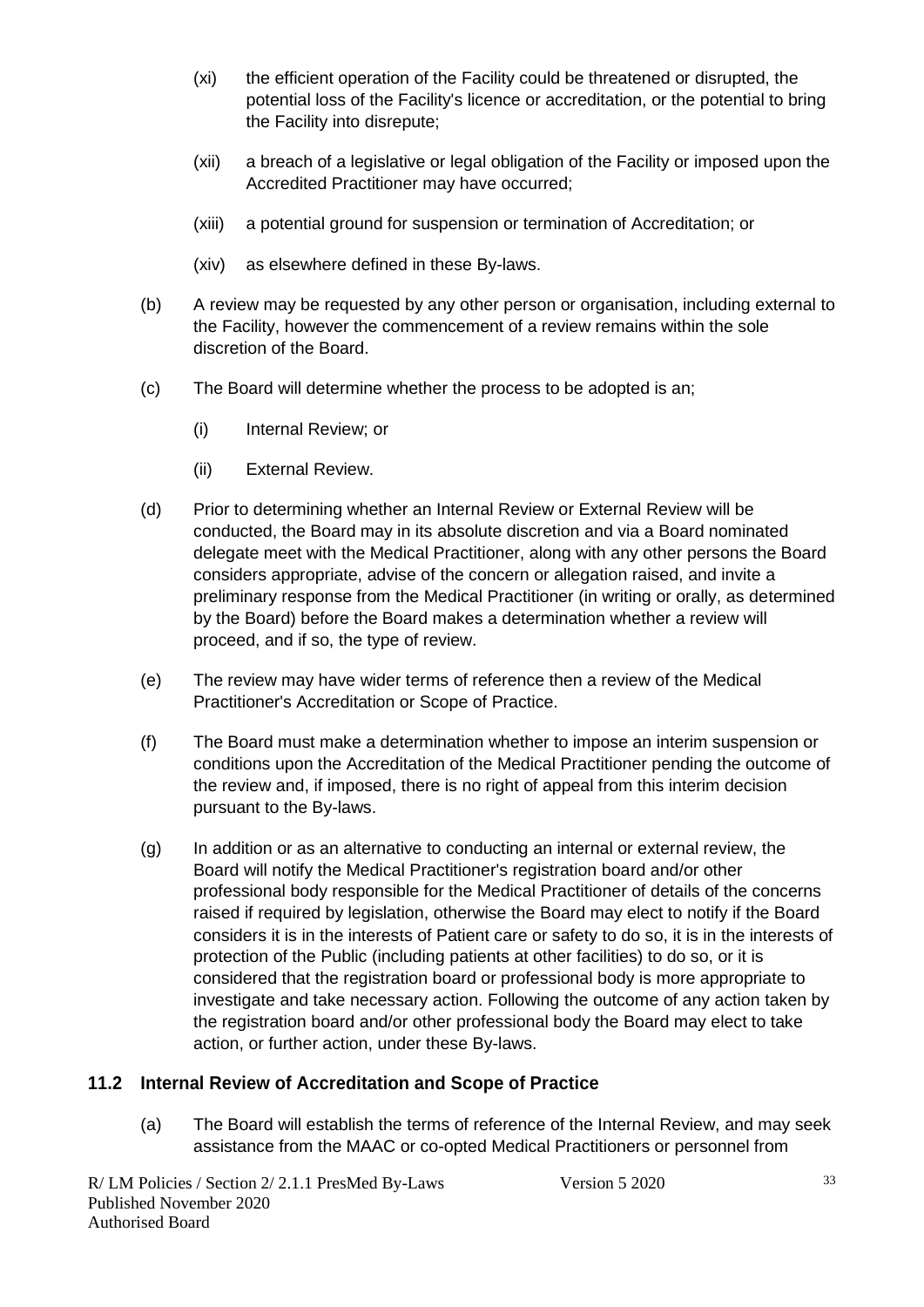within the Facility or PresMed Australia who bring specific expertise to the Internal Review as determined by the Board.

- (b) The terms of reference, process, and reviewers will be as determined by the Board. The process will ordinarily include the opportunity for submissions from the Medical Practitioner, which may be written and/or oral.
- (c) The Board will notify the Medical Practitioner in writing of the review, the terms of reference, process and reviewers.
- (d) A detailed report on the findings of the review in accordance with the terms of reference will be provided by the reviewers to the Board.
- (e) Following consideration of the report, the Board is required to make a determination of whether or not to continue (including with conditions), amend, suspend or terminate a Medical Practitioner's Accreditation in accordance with these By-laws.
- (f) The Board must notify the Medical Practitioner in writing of the determination made in relation to the Accreditation, the reasons for it, and advise of the right of appeal, the appeal process and the timeframe for an appeal.
- (g) The Medical Practitioner shall have the rights of appeal established by these By-laws in relation to the final determination made by the Board if a decision is made to amend, suspend, terminate or impose conditions on the Medical Practitioner's Accreditation.
- (h) In addition or as an alternative to taking action in relation to the Accreditation follow receipt of the report, the Board will notify the Medical Practitioner's registration board and/or other professional body responsible for the Medical Practitioner of details of the concerns raised and outcome of the review if required by legislation, otherwise the Board may elect to notify if the Facility Manager considers it is in the interests of Patient care or safety to do so, it is in the interests of protection of the Public (including patients at other facilities) to do so, it is considered appropriate that the registration board or professional body consider the matter, or it should be done to protect the interests of the Facility.

#### **11.3 External Review of Accreditation and scope of practice**

- (a) The Board will make a determination about whether an External Review will be undertaken.
- (b) An External Review will be undertaken by a person(s) external to the Facility, PresMed Australia and of the Accredited Medical Practitioner in question and such person(s) will be nominated by the Board at its discretion.
- (c) The terms of reference, process, and reviewers will be as determined by the Board. The process will ordinarily include the opportunity for submissions from the Medical Practitioner, which may be written and/or oral.
- (d) The Board will notify the Medical Practitioner in writing of the review, the terms of reference, process and reviewers.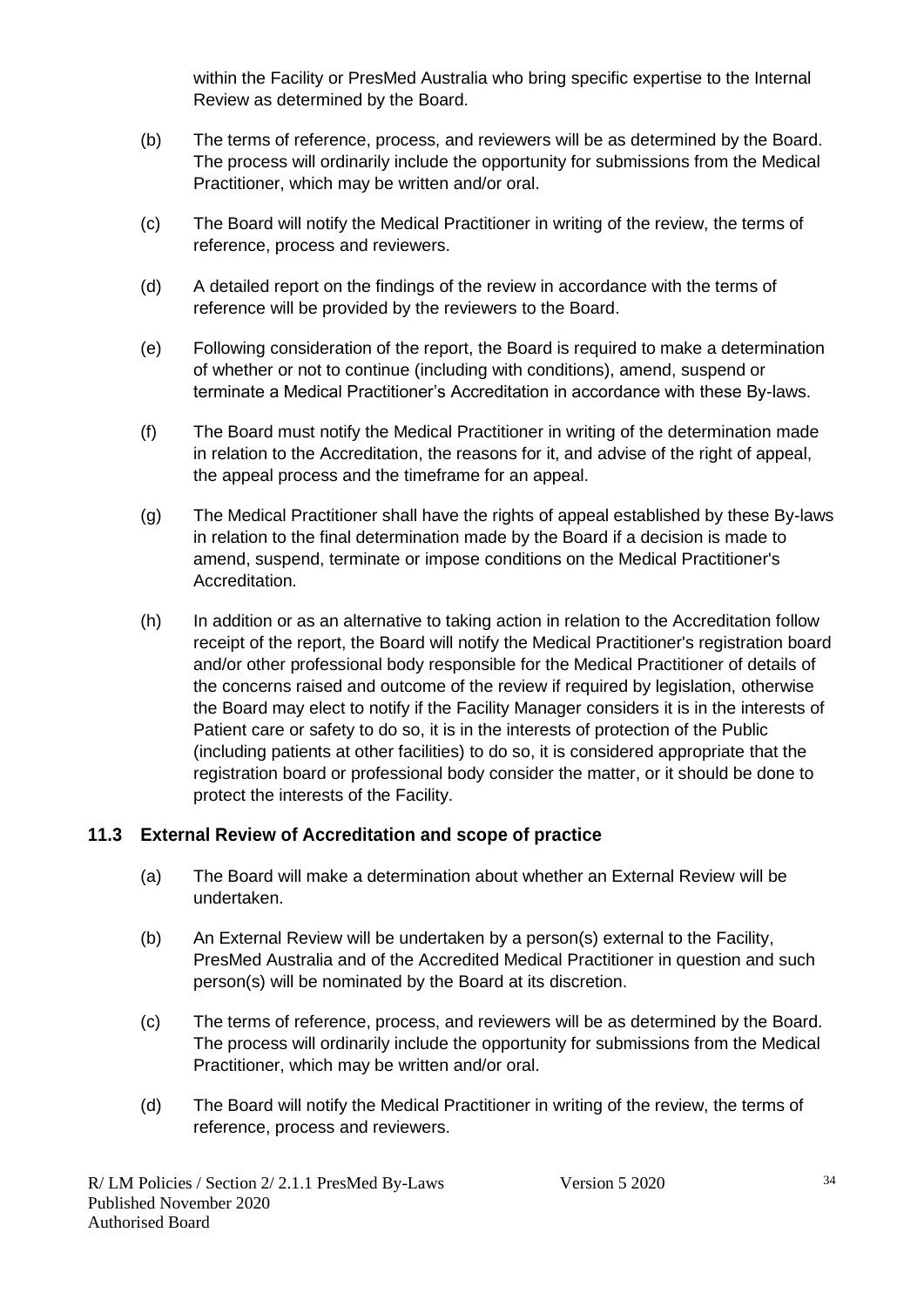- (e) The external reviewer is required to provide a detailed report on the findings of the review in accordance with the terms of reference to the Board.
- (f) The Board will review the report from the External Review and make a determination of whether to continue (including with conditions), amend, suspend or terminate the Medical Practitioner's Accreditation or Scope of Practice in accordance with these By-laws.
- (g) The Board must notify the Medical Practitioner in writing of the determination made in relation to the Accreditation, the reasons for it, and advise of the right of appeal, the appeal process and the timeframe for an appeal.
- (h) The Medical Practitioner shall have the rights of appeal established by these By-laws in relation to the final determination made by the Board if a decision is made to amend, suspend, terminate or impose conditions on the Medical Practitioner's Accreditation.
- (i) In addition or as an alternative to taking action in relation to the Accreditation following receipt of the report, the Board will notify the Medical Practitioner's registration board and/or other professional body responsible for the Medical Practitioner of details of the concerns raised and outcome of the review if required by legislation, otherwise the Board may elect to notify if the Board considers it is in the interests of Patient care or safety to do so, it is in the interests of protection of the Public (including patients at other facilities) to do so, it is considered appropriate that the registration board or professional body consider the matter, or it should be done to protect the interests of the Facility.

# 12. Suspension, termination, imposition of conditions, resignation and expiry of Accreditation

#### **12.1 Suspension of Accreditation**

- (a) The Board may immediately suspend a Medical Practitioner's Accreditation should the Board believe, or have a sufficient concern:
	- (i) it is in the interests of Patient care or safety. This can be based upon an investigation by an external agency including a registration board, disciplinary body, Coroner or health complaints body, and may be related to a patient or patients at another facility not operated by the Facility;
	- (ii) the continuance of the current Scope of Practice raises a significant concern about the safety and quality of health care to be provided by the Medical Practitioner;
	- (iii) it is in the interests of staff welfare or safety;
	- (iv) serious and unresolved allegations have been made in relation to the Medical Practitioner. This may be related to a patient or patients of another facility not operated by the Facility, including if these are the subject of review by an external agency including a registration board, disciplinary body, Coroner or a health complaints body;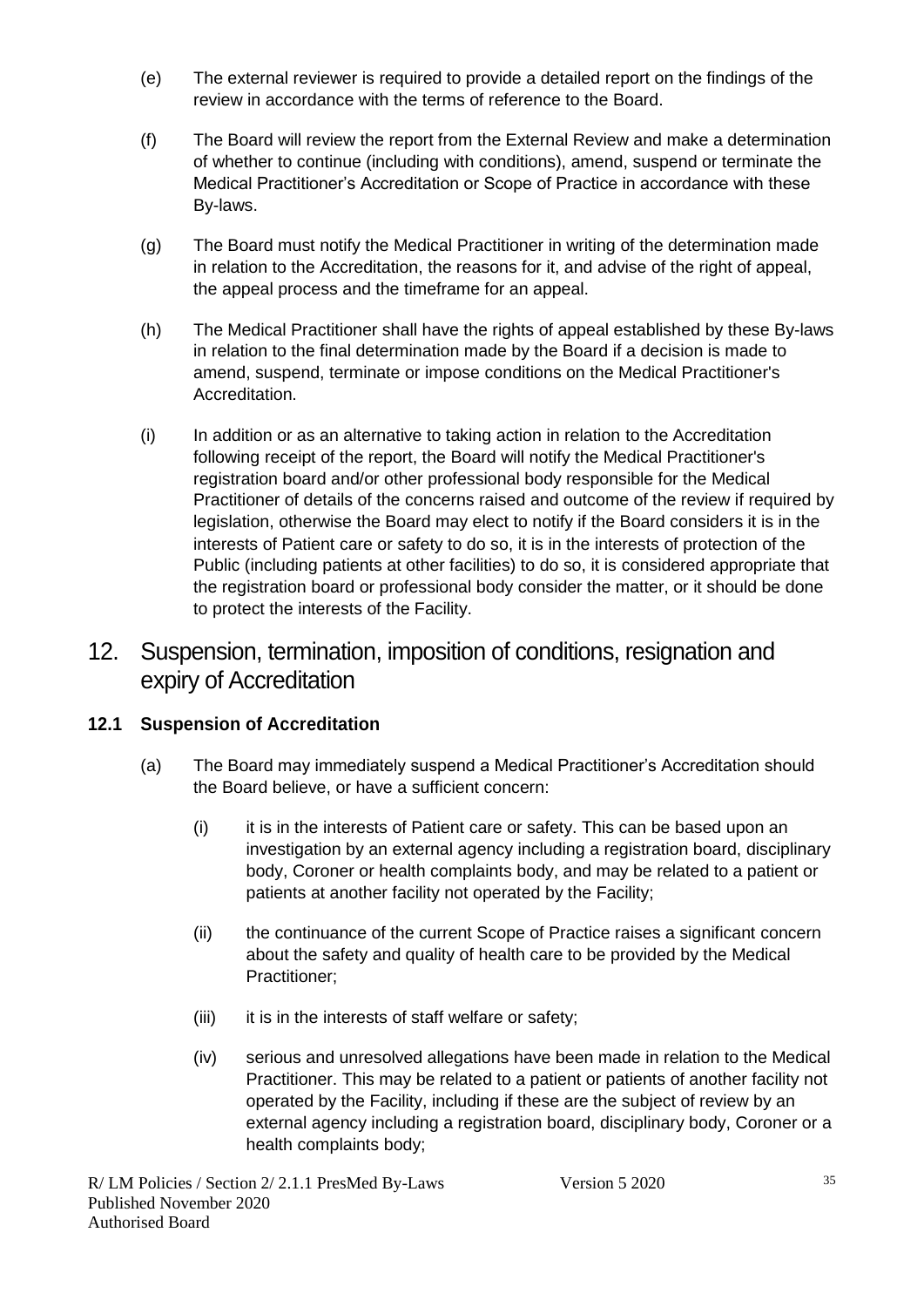- (v) the Medical Practitioner fails to observe the terms and conditions of his/her Accreditation;
- (vi) the behaviour or conduct is in breach of a direction or an undertaking, these By-laws or PresMed Australia / Facility policies and procedures;
- (vii) the behaviour or conduct is such that it is unduly hindering the efficient operation of the Facility, is bringing the Facility into disrepute, does not comply with the Behaviour Standards, is considered disruptive or a Behavioural Sentinel Event or is inconsistent with the values of the Facility;
- (viii) the Medical Practitioner has been suspended by their registration board;
- (ix) there is a finding of professional misconduct, unprofessional conduct, unsatisfactory professional conduct or some other adverse professional finding (however described) by a registration board or other relevant disciplinary body or professional standards organisation for the Medical Practitioner;
- (x) the Medical Practitioner's professional registration is amended, or conditions imposed, or undertakings agreed, irrespective of whether this relates to a current or former Patient of the Facility;
- (xi) the Medical Practitioner has made a false declaration or provided false or inaccurate information to the Facility, either through omission of important information or inclusion of false or inaccurate information;
- (xii) the Medical Practitioner fails to make the required notifications required to be given pursuant to these By-laws or based upon the information contained in a notification suspension is considered appropriate;
- (xiii) the Accreditation, clinical privileges or Scope of Practice of the Medical Practitioner has been suspended, terminated, restricted or made conditional by another health care organisation;
- (xiv) the Medical Practitioner is the subject of a criminal investigation about a serious matter (for example a drug related matter, or an allegation of a crime against a person such as a sex or violence offence) which, if established, could affect his or her ability to exercise his or her Scope of Practice safely and competently and with the confidence of the Board and the broader community;
- (xv) the Medical Practitioner has been convicted of a crime which could affect his or her ability to exercise his or her Scope of Practice safely and competently and with the confidence of the Board and the broader community;
- (xvi) based upon a finalised Internal Review or External Review pursuant to these By-laws any of the above criteria for suspension are considered to apply;
- (xvii) an Internal Review or External Review has been initiated pursuant to these By-laws and the Board considers that an interim suspension is appropriate pending the outcome of the review; or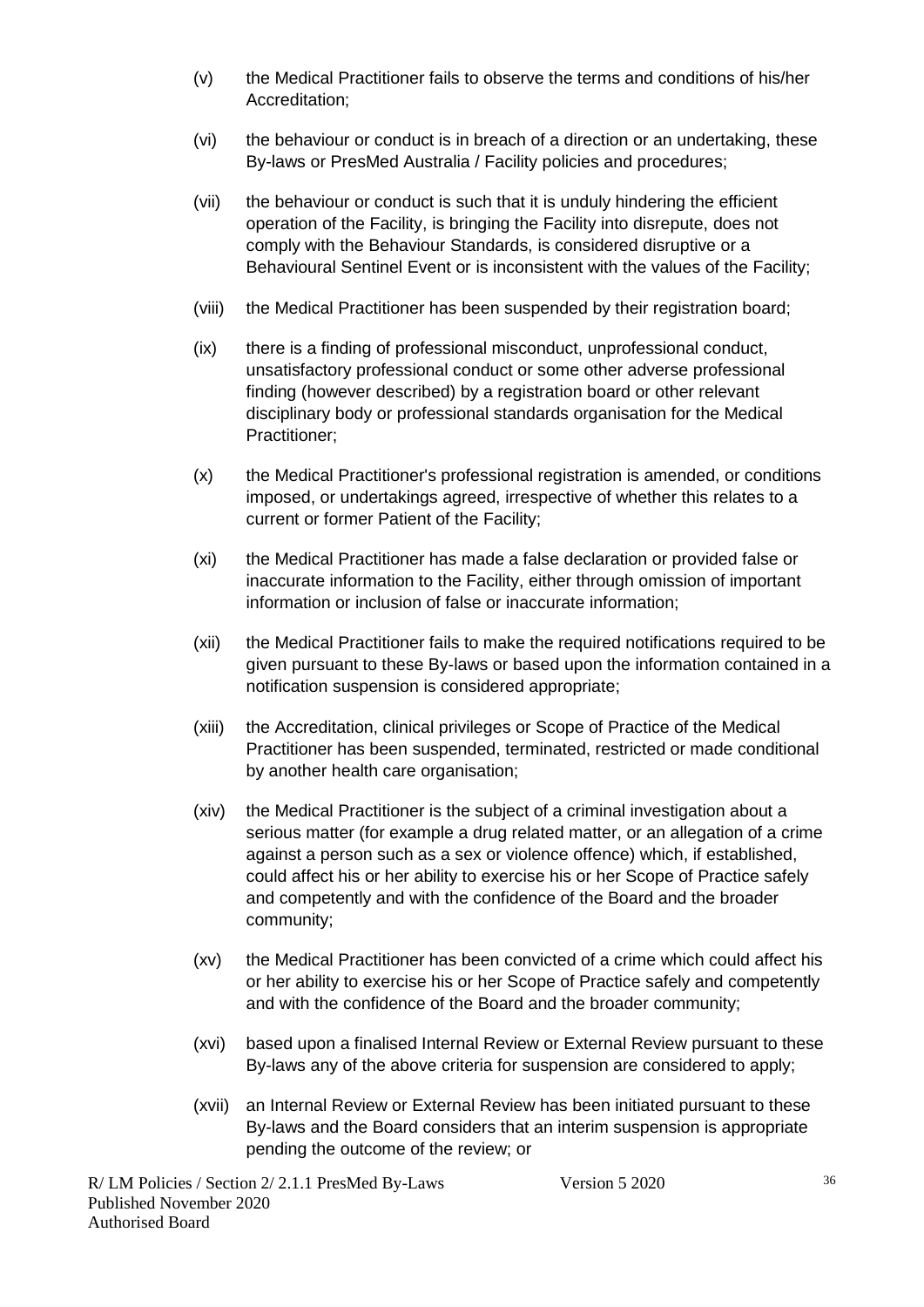- (xviii) there are other unresolved issues or other concerns in respect of the Medical Practitioner that is considered to be a ground for suspension.
- (b) The Board shall notify the Medical Practitioner of:
	- (i) the fact of the suspension;
	- (ii) the period of suspension;
	- (iii) the reasons for the suspension;
	- (iv) if the Board considers it applicable and appropriate in the circumstances, invite a written response from the Medical Practitioner, including a response why the Medical Practitioner may consider the suspension should be lifted;
	- (v) if Board considers it applicable and appropriate in the circumstances, any actions that must be performed for the suspension to be lifted and the period within which those actions must be completed; and
	- (vi) the right of appeal, the appeal process and the time frame for an appeal.
- (c) As an alternative to an immediate suspension, the Board may elect to deliver a show cause notice to the Medical Practitioner advising of:
	- (i) the facts and circumstances forming the basis for possible suspension;
	- (ii) the grounds under the By-Laws upon which suspension may occur;
	- (iii) invite a written response from the Medical Practitioner, including a response why the Medical Practitioner may consider suspension is not appropriate:
	- (iv) if applicable and appropriate in the circumstances, any actions that must be performed for the suspension not to occur and the period within which those actions must be completed; and
	- (v) a timeframe in which a response is required from the Medical Practitioner to the show cause notice;

Following receipt of the response the Board will determine whether the Accreditation will be suspended. If suspension is to occur notification will be sent in accordance with paragraph (b). Otherwise the Medical Practitioner will be advised that suspension will not occur, however this will not prevent the Board from taking other action at this time, including imposition of conditions, and will not prevent the Board from relying upon these matters as a ground for suspension or termination in the future.

(d) Ordinarily suspension will be suspension of Accreditation in its entirety, however the Board may determine for a particular case that the suspension will be a specified part of the Scope of Practice previously granted and these By-laws in relation to suspension will apply to the specified part of the Scope of Practice that is suspended.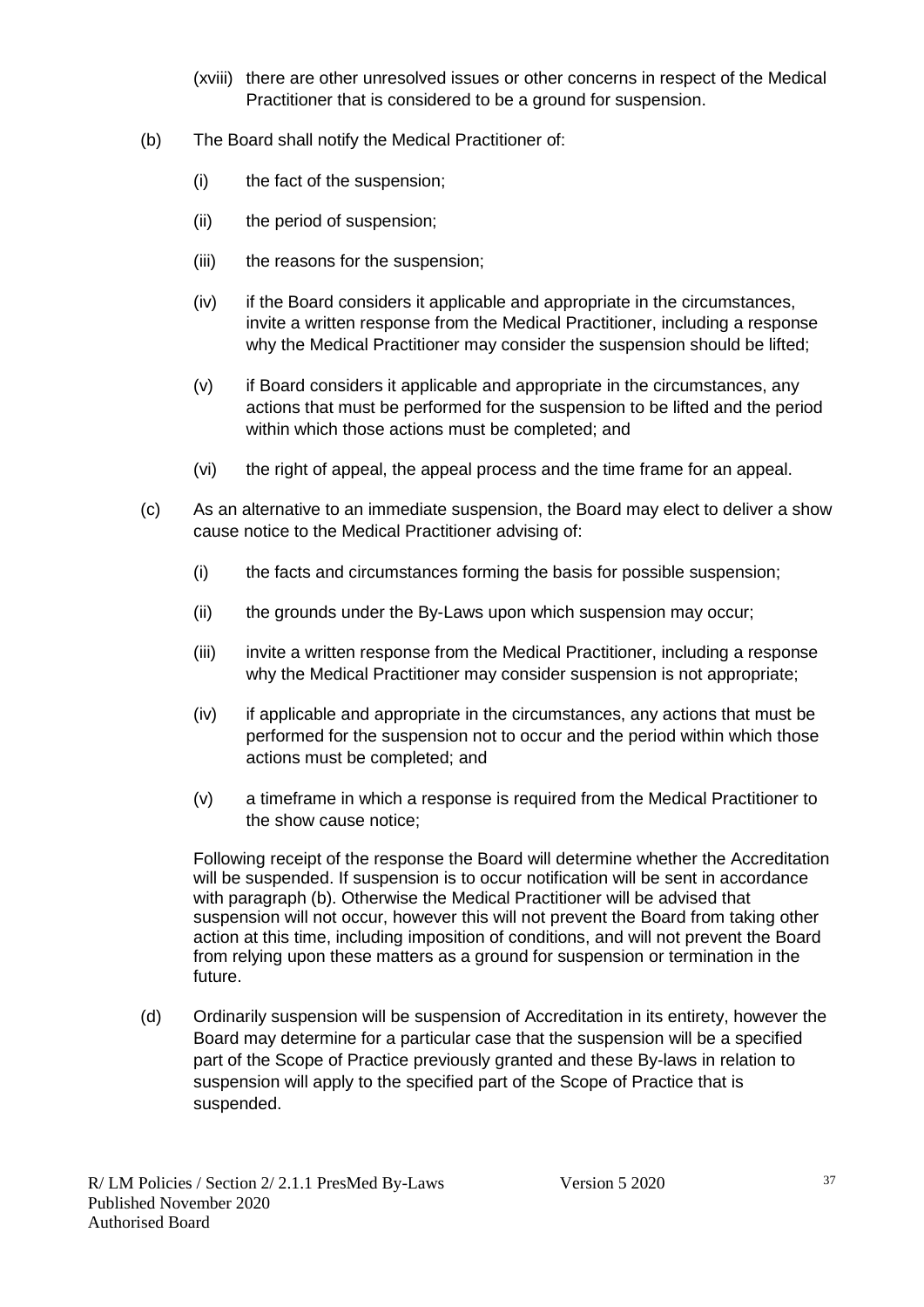- (e) The suspension is ended either by terminating the Accreditation or lifting the suspension. This will occur by written notification by the Board.
- (f) The affected Medical Practitioner shall have the rights of appeal established by these By-laws.
- (g) If there is held, in good faith, a belief that the matters forming the grounds for suspension give rise to a significant concern about the safety and quality of health care provided by the Medical Practitioner including but not limited to patients outside of the Facility, it is in the interests of Patient care or safety to do so, it is in the interests of protection of the Public (including patients at other facilities) to do so, it is required by legislation, or for other reasonable grounds, the Board will notify the Medical Practitioner's registration board and/or other relevant regulatory agency of the suspension and the reasons for it.
- (h) Accredited Practitioners accept and agree that, as part of the acceptance of Accreditation, a suspension of Accreditation carried out in accordance with these Bylaws is a safety and protective process rather than a punitive process, and as such it does not result in an entitlement to any compensation, including for economic loss or reputational damage.

#### **12.2 Termination of Accreditation**

- (a) Accreditation shall be immediately terminated by the Board if the following has occurred, or if it appears based upon the information available to the Board the following has occurred:
	- (i) the Medical Practitioner ceases to be registered with their relevant registration board;
	- (ii) the Medical Practitioner ceases to maintain Adequate Professional Indemnity Insurance covering the Scope of Practice or or a claim on the Medical Practitioner's professional indemnity insurance is denied (whether or not such claim relates to a Patient of PMA);
	- (iii) based upon the information contained in a notification required to be given pursuant to these By-laws, it is considered that continued Accreditation is untenable;
	- (iv) based upon a finding of professional misconduct, unprofessional conduct, unsatisfactory professional conduct or some other adverse professional finding (however described) by a registration board or other relevant disciplinary body or professional standards organisation for the Medical Practitioner and it is considered that continued Accreditation is untenable;
	- (v) the Medical Practitioner has been convicted of or pleaded guilty to a crime (excluding a driving offence that does not result in a prison term) and it is considered that continued Accreditation is untenable or impacts adversely on the interests of the Facility or PMA;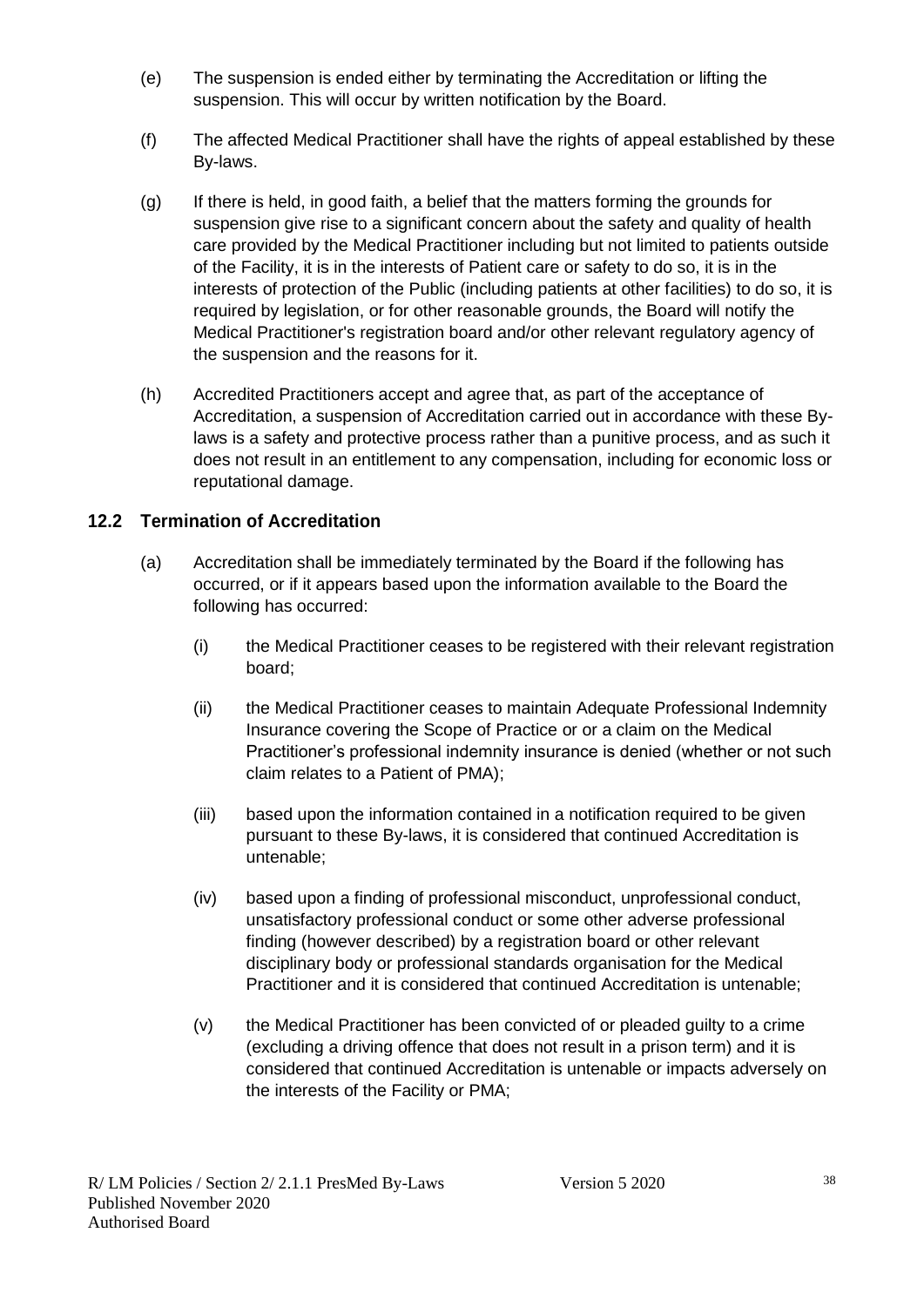- (vi) a term or condition that attaches to an approval of Accreditation is breached, not satisfied, or according to that term or condition results in the Accreditation concluding;
- (vii) the Medical Practitioner is not regarded by the Board as having the appropriate Current Fitness to retain Accreditation or the Scope of Practice, or the Board does not have confidence in the continued appointment of the Medical Practitioner;
- (viii) conditions have been imposed by the Medical Practitioner's registration board on clinical practice that restricts practice and the Board elects not to accommodate the conditions imposed;
- (ix) the Scope of Practice is no longer supported by Organisational Capability or Organisational Need, including with respect to the services necessary to support the Scope of Practice; or
- (x) a contract of employment or to provide services or shareholding agreement is terminated or ends, and is not renewed.
- (b) Accreditation may be terminated by the Board, if the following has occurred, or if it appears based upon the information available to the Board the following has occurred:
	- (i) based upon any of the matters in By-Law 12.1(a) and it is considered suspension is an insufficient response in the circumstances;
	- (ii) based upon a finalised Internal Review or External Review pursuant to these By-laws and termination of Accreditation is considered appropriate in the circumstances or in circumstances where the Board does not have confidence in the continued appointment of the Medical Practitioner;
	- (iii) the Medical Practitioner has not exercised Accreditation or utilised the facilities at the Facility for a continuous period of 6 months, or at a level or frequency as otherwise specified to the Medical Practitioner;
	- (iv) the Medical Practitioner becomes permanently incapable of performing his/her duties which shall for the purposes of these By-laws be a continuous period of six months' incapacity; or
	- (v) there are other unresolved issues or other concerns in respect of the Medical Practitioner that is considered to be a ground for termination.
- (c) The Accreditation of a Medical Practitioner may be terminated as otherwise provided in these By-laws.
- (d) The Board shall notify the Medical Practitioner of:
	- (i) the fact of the termination;
	- (ii) the reasons for the termination;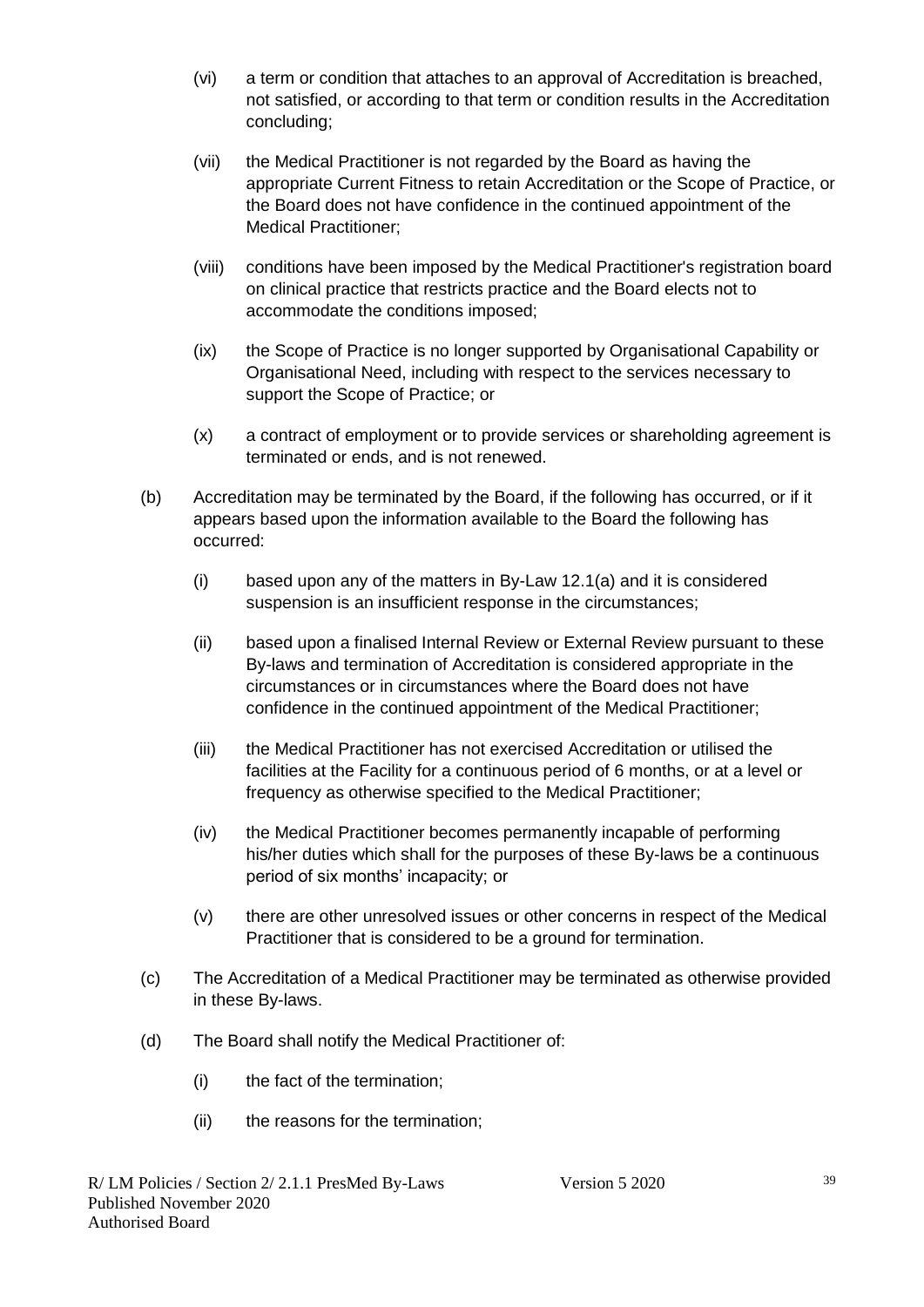- (iii) if the Board considers it applicable and appropriate in the circumstances, invite a written response from the Medical Practitioner why they may consider a termination should not have occurred; and
- (iv) if a right of appeal is available in the circumstances, the right of appeal, the appeal process and the time frame for an appeal.
- (e) As an alternative to an immediate termination, the Board may elect to deliver a show cause notice to the Medical Practitioner advising of:
	- (i) the facts and circumstances forming the basis for possible termination;
	- (ii) the grounds under the By-Laws upon which termination may occur;
	- (iii) invite a written response from the Medical Practitioner, including a response why the Medical Practitioner may consider termination is not appropriate;
	- (iv) if applicable and appropriate in the circumstances, any actions that must be performed for the termination not to occur and the period within which those actions must be completed; and
	- (v) a timeframe in which a response is required from the Medical Practitioner to the show cause notice;

Following receipt of the response the Board will determine whether the Accreditation will be terminated. If termination is to occur notification will be sent in accordance with paragraph (d). Otherwise the Medical Practitioner will be advised that termination will not occur, however this will not prevent the Board from taking other action at this time, including imposition of conditions, and will not prevent the Board from relying upon these matters as a ground for suspension or termination in the future.

- (f) For a termination of Accreditation pursuant to By-law 12.2(a), there shall be no right of appeal.
- (g) For a termination of Accreditation pursuant to By-law 12.2(b), the Medical Practitioner shall have the rights of appeal established by these By-laws.
- (h) Unless it is determined not appropriate in the particular circumstances, the fact and details of the termination will be notified by the Board to the Medical Practitioner's registration board and/or other relevant regulatory agency.
- (i) Accredited Practitioners accept and agree, as part of the acceptance of Accreditation, that a termination of Accreditation carried out in accordance with these By-laws is a safety and protective process rather than a punitive process, and as such it does not result in an entitlement to any compensation, including for economic loss or reputational damage.
- (j) As a separate right and despite anything set out above in By-law 12.2, the CEO may terminate the Accreditation of an Accredited Practitioner without being required to provide reasons, by ordinarily providing no less than three (3) months written notice, or such other shorter or longer period as the CEO considers reasonable in the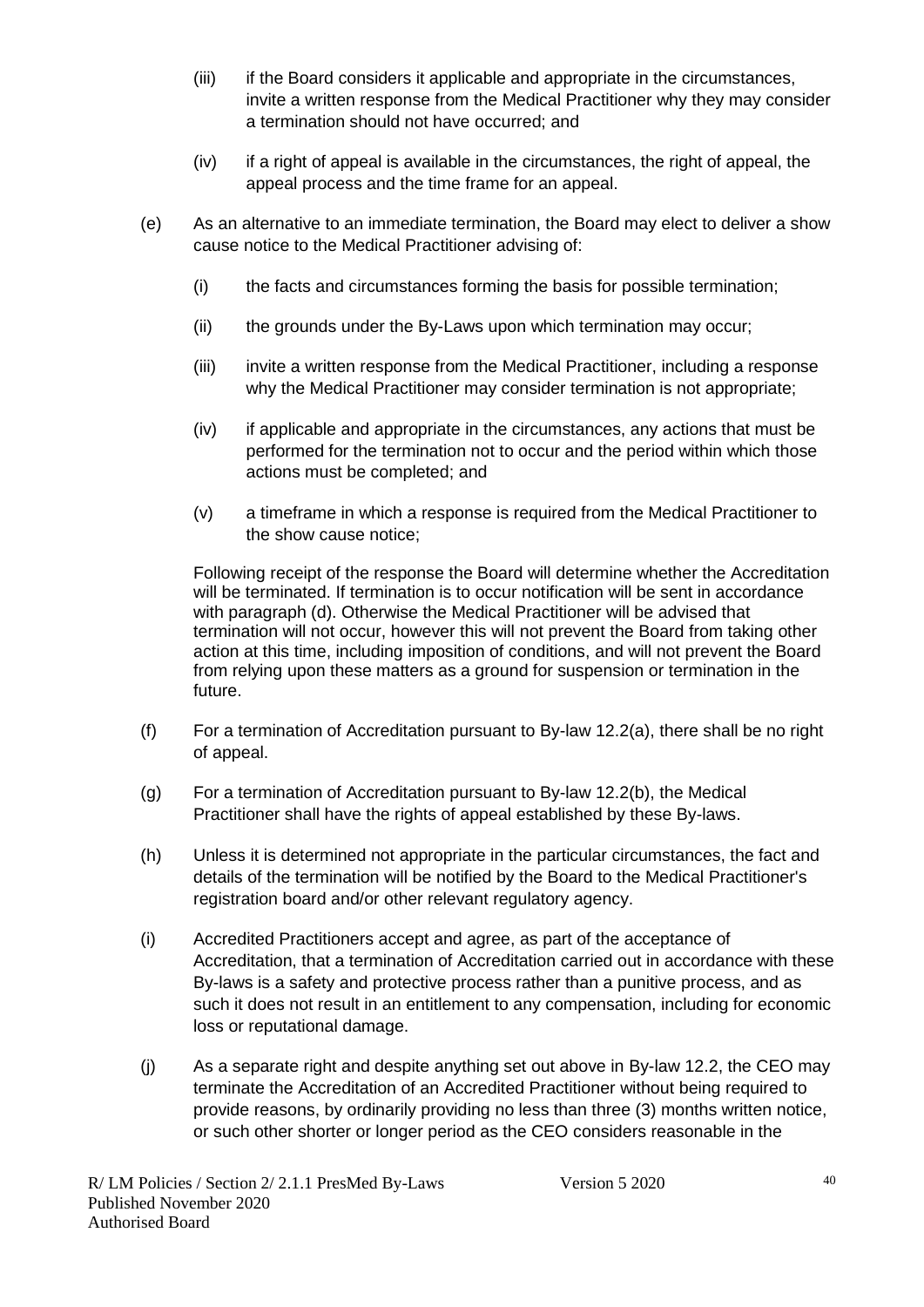circumstances. There will be no right of appeal pursuant to these By-laws from such a decision of the CEO.

#### **12.3 Imposition of conditions**

- (a) At the conclusion of or pending finalisation of an Internal or External Review, or in lieu of a suspension, or in lieu of a termination, the Board may elect to impose conditions on the Accreditation or Scope of Practice.
- (b) The Board must notify the Medical Practitioner in writing of the imposition of conditions, the reasons for it, the consequences if the conditions are breached, and advise of the right of appeal, the appeal process and the timeframe for an appeal.
- (c) If the Board considers it applicable and appropriate in the circumstances, they may also invite a written response from the Medical Practitioner as to why the Medical Practitioner may consider the conditions should not be imposed.
- (d) If the conditions are breached, then suspension or termination of Accreditation may occur, as determined by the Board.
- (e) The affected Medical Practitioner shall have the rights of appeal established by these By-laws.
- (f) If there is held, in good faith, a belief that the continuation of the unconditional right to practise in any other organisation would raise a significant concern about the safety and quality of health care for patients and the public, the Board will notify the Medical Practitioner's registration board and/or other relevant regulatory agency of the imposition of the conditions and the reasons the conditions were imposed.
- (g) Accredited Practitioners accept and agree, as part of the acceptance of Accreditation, that an imposition of conditions carried out in accordance with these By-Laws is a safety and protective process rather than a punitive process, and as such it does not result in an entitlement to any compensation, including for economic loss or reputational damage.

#### **12.4 Resignation and expiry of Accreditation**

A Medical Practitioner may resign his/her Accreditation by giving one month's notice of the intention to do so to the Board, unless a shorter notice period is otherwise agreed by the Board.

A Medical Practitioner who intends to cease treating Patients either indefinitely or for an extended period must notify his/her intention to the Board, and Accreditation will be taken to be withdrawn one month from the date of notification unless the Board decides a shorter notice period is appropriate in the circumstances.

If an application for Re-Accreditation is not received within the timeframe provided for in these By-laws, unless determined otherwise by the Board, the Accreditation will expire at the conclusion of its term. If the Medical Practitioner wishes to admit or treat Patients at the Facility after the expiration of Accreditation, an application for Accreditation must be made as an application for initial Accreditation.

If the Medical Practitioner's Scope of Practice is no longer supported by Organisational Capability or Organisational Need, if the Medical Practitioner will no longer be able to meet

R/ LM Policies / Section 2/ 2.1.1 PresMed By-Laws Version 5 2020 Published November 2020 Authorised Board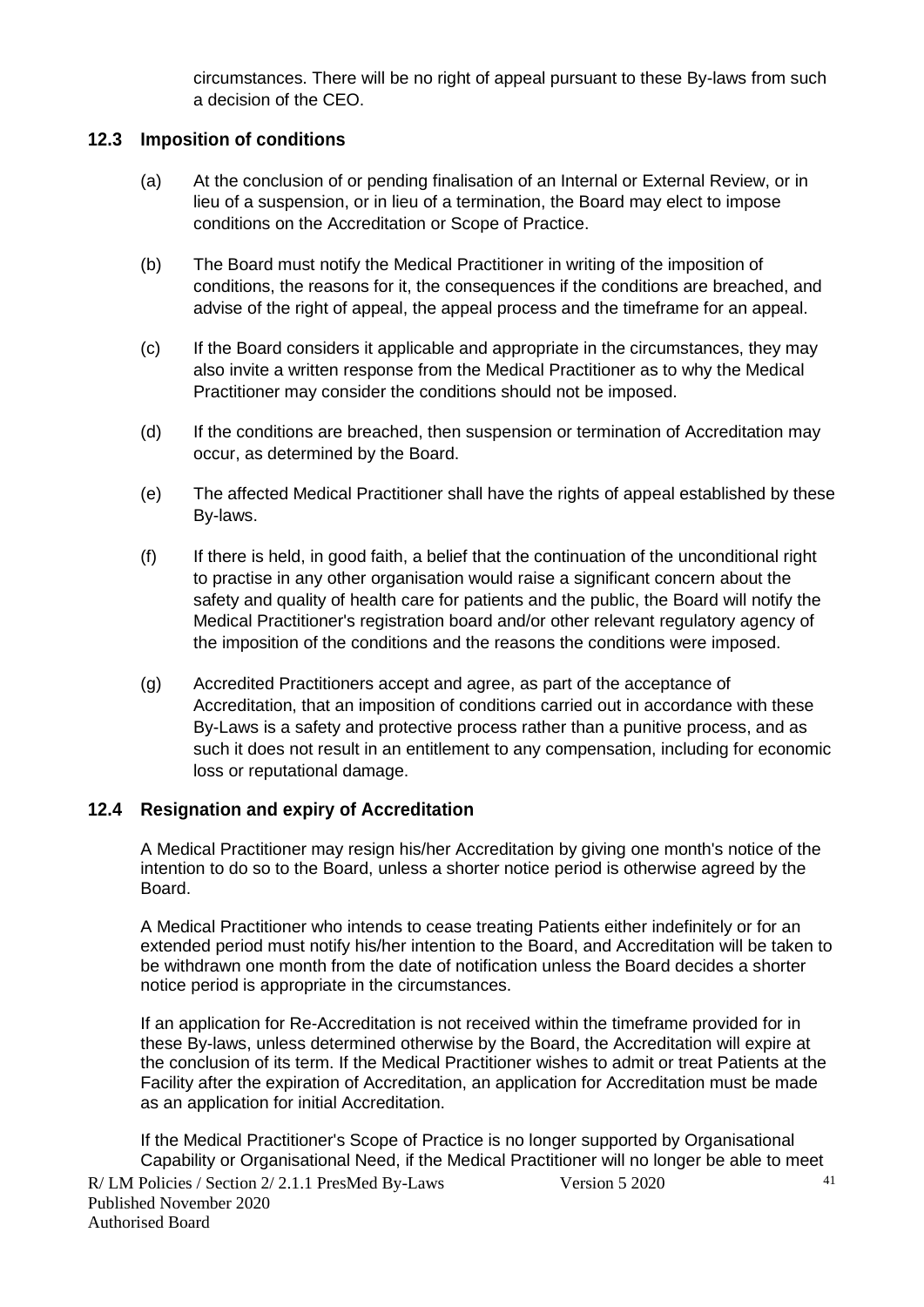the terms and conditions of Accreditation, or where admission of Patients or utilisation of services at the Facility is regarded by the Board to be insufficient, the Board will raise these matters in writing with the Accredited Practitioner and invite a meeting to discuss. Following the meeting the Board and Accredited Practitioner may agree that Accreditation will expire and they will agree on the date for expiration of Accreditation. Following the date of expiration, if the Medical Practitioner wishes to admit or treat Patients at the Facility, an application for Accreditation must be made as an application for initial Accreditation.

The provisions in relation to resignation and expiration of Accreditation in no way limit the ability of the Board to take action pursuant to other provisions of these By-laws, including by way of suspension or termination of Accreditation.

## 13. Appeal rights and procedure

#### **13.1 Rights of appeal against decisions affecting Accreditation**

- (a) There shall be no right of appeal against a decision to not approve initial Accreditation, Temporary Accreditation, Emergency Accreditation, a locum appointment, or continued Accreditation at the end of a probationary period or Temporary Accreditation, Emergency Accreditation or locum period.
- (b) Subject to paragraph a) above, a Medical Practitioner shall have the rights of appeal as set out in these By-Laws.

#### **13.2 Appeal process**

- (a) A Medical Practitioner shall have fourteen (14) days from the date of notification of a decision to which there is a right of appeal in these By-Laws to lodge an appeal against the decision.
- (b) An appeal must be in writing to the CEO and received by the CEO within the fourteen (14) day appeal period or else the right to appeal is lost.
- (c) Unless decided otherwise by the CEO in the circumstances of the particular case, which will only be in exceptional circumstances, lodgement of an appeal does not result in a stay of the decision under appeal and the decision will stand and be actioned accordingly.
- (d) The CEO will nominate an Appeal Committee to hear the appeal, establish terms of reference, and submit all relevant material to the chairperson of the Appeal Committee.
- (e) The Appeal Committee shall comprise at least three (3) persons and will include:
	- (i) a nominee of the CEO, who may be an Accredited Practitioner, who must be independent of the decision under appeal regarding the Medical Practitioner, and who will be the chairperson of the Appeal Committee;
	- (ii) a nominee of the Board, who may be an Accredited Practitioner, and who must be independent of the decision under appeal regarding the Medical Practitioner;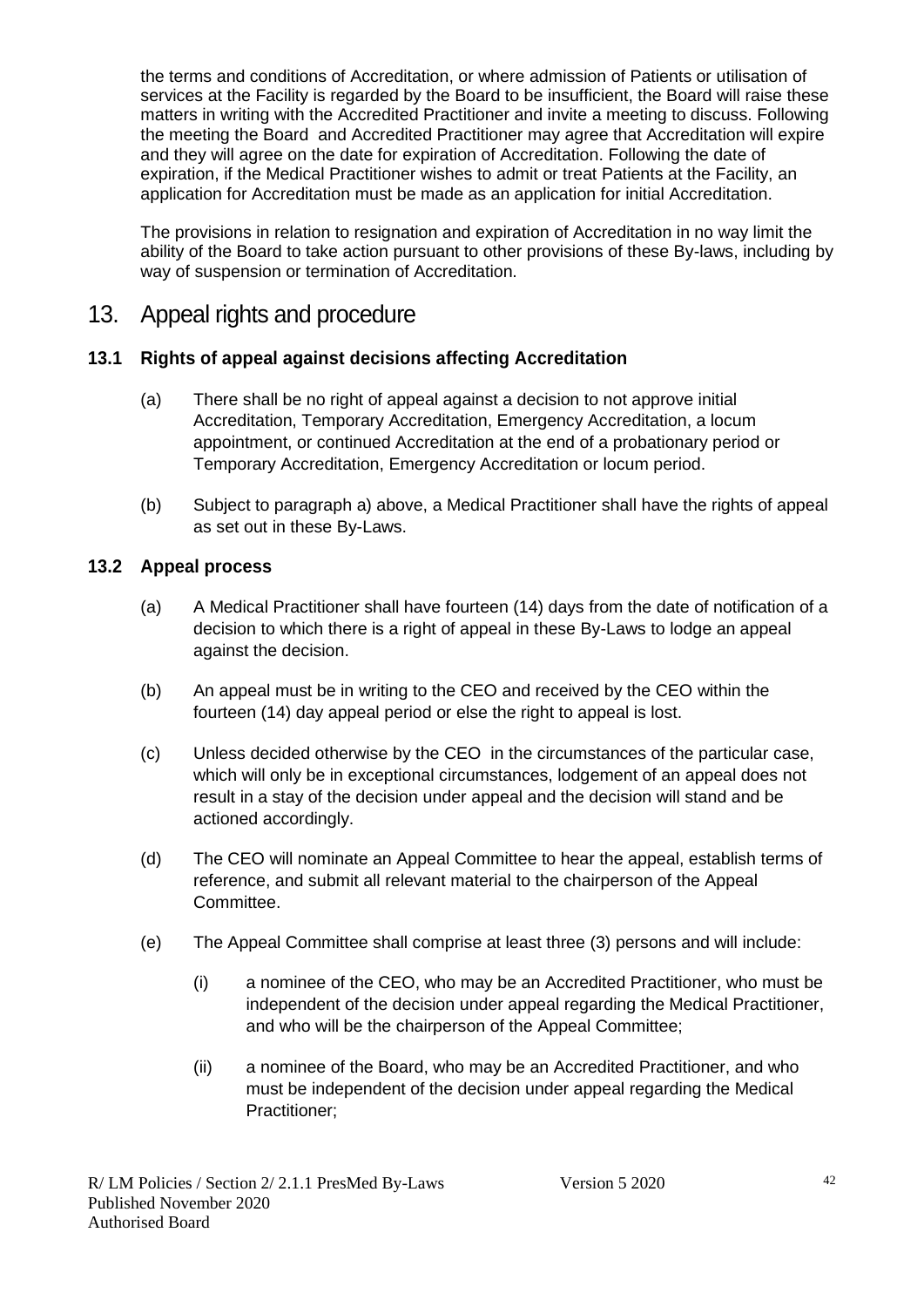- (iii) any other member or members who bring specific expertise to the decision under appeal, as determined by the CEO, who must be independent of the decision under appeal regarding the Medical Practitioner, and who may be an Accredited Practitioner. The CEO in their complete discretion may invite the appellant to make suggestions or comments on the proposed additional members of the Appeal Committee (other than the nominees in (i) and (ii) above), but is not bound to follow the suggestions or comments.
- (f) Before accepting the appointment, the nominees will confirm that they do not have a known conflict of interest with the appellant and will sign a confidentiality agreement. Once all members of the Appeal Committee have accepted the appointment, the CEO will notify the appellant of the members of the Appeal Committee.
- (g) Unless a shorter timeframe is agreed by the appellant and the Appeal Committee, the appellant shall be provided with at least 14 days' notice of the date for determination of the appeal by the Appeal Committee. The notice from the Appeal Committee will ordinarily set out the date for determination of the appeal, the members of the Appeal Committee, the process that will be adopted, and will invite the appellant to make a submission about the decision under appeal. Subject to an agreement to confidentiality from the appellant, the chairperson of the Appeal Committee may provide the appellant with copies of material to be relied upon by the Appeal Committee.
- (h) The appellant will be given the opportunity to make a submission to the Appeal Committee. The Appeal Committee shall determine whether the submission by the appellant may be in writing or in person or both.
- (i) If the appellant elects to provide written submissions to the Appeal Committee, following such a request from the Appeal Committee for a written submission, unless a longer time frame is agreed between the appellant and Appeal Committee the written submission will be provided within 7 days of the request.
- (j) A nominee of the Board may present to the Appeals Committee in order to support the decision under appeal.
- (k) If the appellant attends before the Appeal Committee to answer questions and to make submissions, the appellant is not entitled to have formal legal representation at the meeting of the Appeal Committee. The appellant is entitled to be accompanied by a support person, who may be a lawyer, but that support person is not entitled to address the Appeal Committee.
- (l) The appellant shall not be present during Appeal Committee deliberations except when invited to be heard in respect of his/her appeal.
- (m) The chairperson of the Appeal Committee shall determine any question of procedure for the Appeal Committee, with questions of procedure entirely within the discretion of the chairperson of the Appeal Committee.
- (n) The Appeal Committee will make a written recommendation regarding the appeal to the CEO, including provision of reasons for the recommendation. The recommendation may be made by a majority of the members of the Appeal Committee and if an even number of Appeal Committee members then the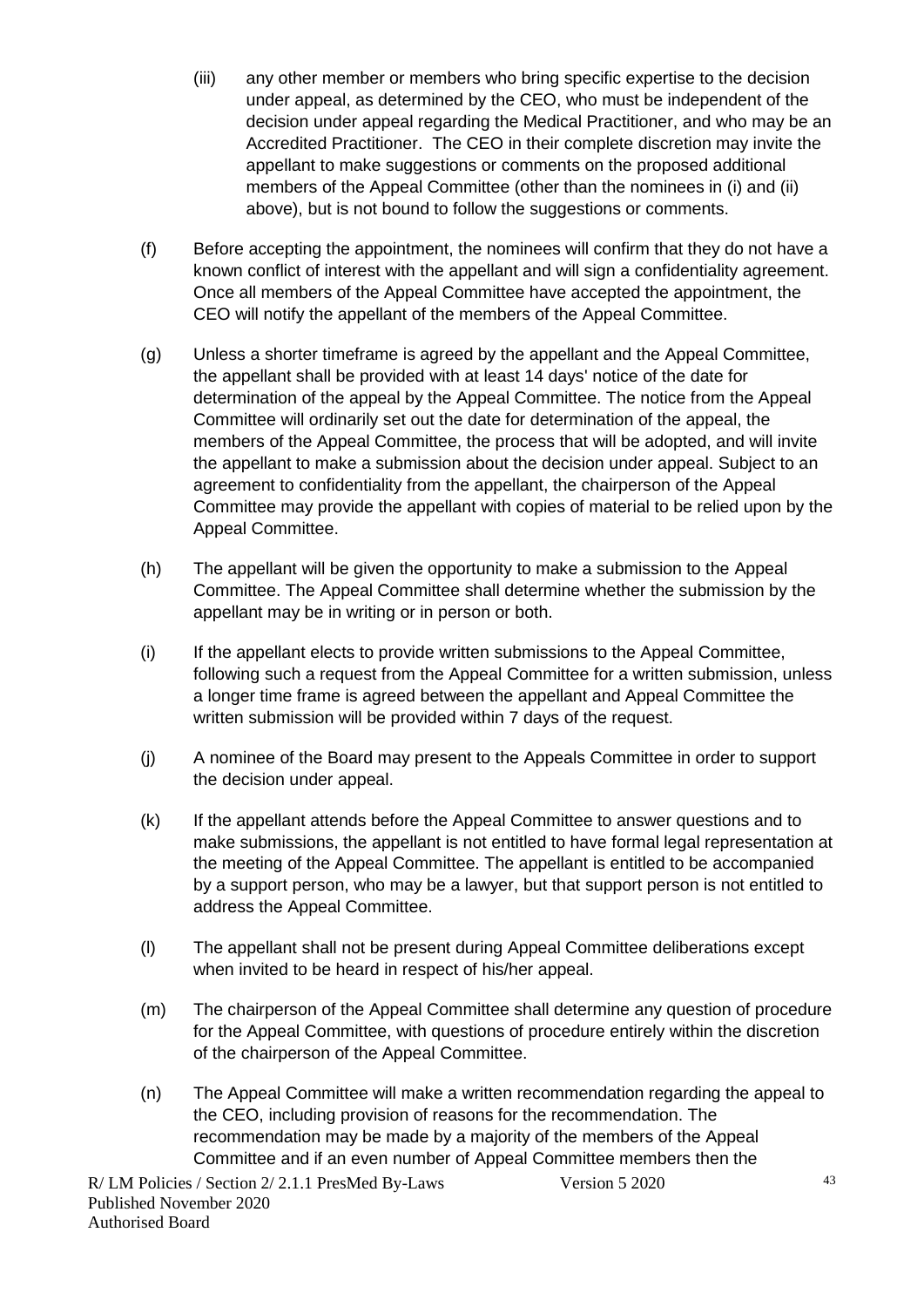chairperson of the Appeal Committee has the deciding vote. A copy of the recommendation will be provided to the appellant.

- (o) The CEO will consider the recommendation of the Appeal Committee and make a decision about the appeal.
- (p) The decision of the CEO will be notified in writing to the appellant.
- (q) The decision of the CEO is final and binding, and there is no further appeal allowed under these By-Laws from this decision.
- (r) If a notification has already been given to an external agency, such as a registration Board, then the CEO will notify that external agency of the appeal decision. If a notification has not already been given, the CEO will make a determination whether notification should now occur based upon the relevant considerations for notification to an external agency as set out in these By-laws relating to the decision under appeal.

# Part D – Accreditation of Dentists

14. Accreditation and Scope of Practice of Dentists

By-laws 7 to 13 are hereby repeated in full substituting where applicable Dentist for Medical Practitioner.

Applications for Initial Accreditation and Re-Accreditation should be submitted on the relevant form to the CEO.

# Part E– Accreditation of Visiting Allied Health Professionals

## 15. Accreditation and Scope of Practice of Visiting Allied Health **Professionals**

This By-law 15 may also be utilised for other health practitioners who do not fall into the category of Medical Practitioner or Dentist, with the process as modified by the CEO to suit the particular circumstances of the case.

Applications for Initial Accreditation and Re-Accreditation should be submitted on the relevant form to the CEO.

By-laws 7 to 13 are hereby repeated in full substituting where applicable health practitioner for Medical Practitioner.